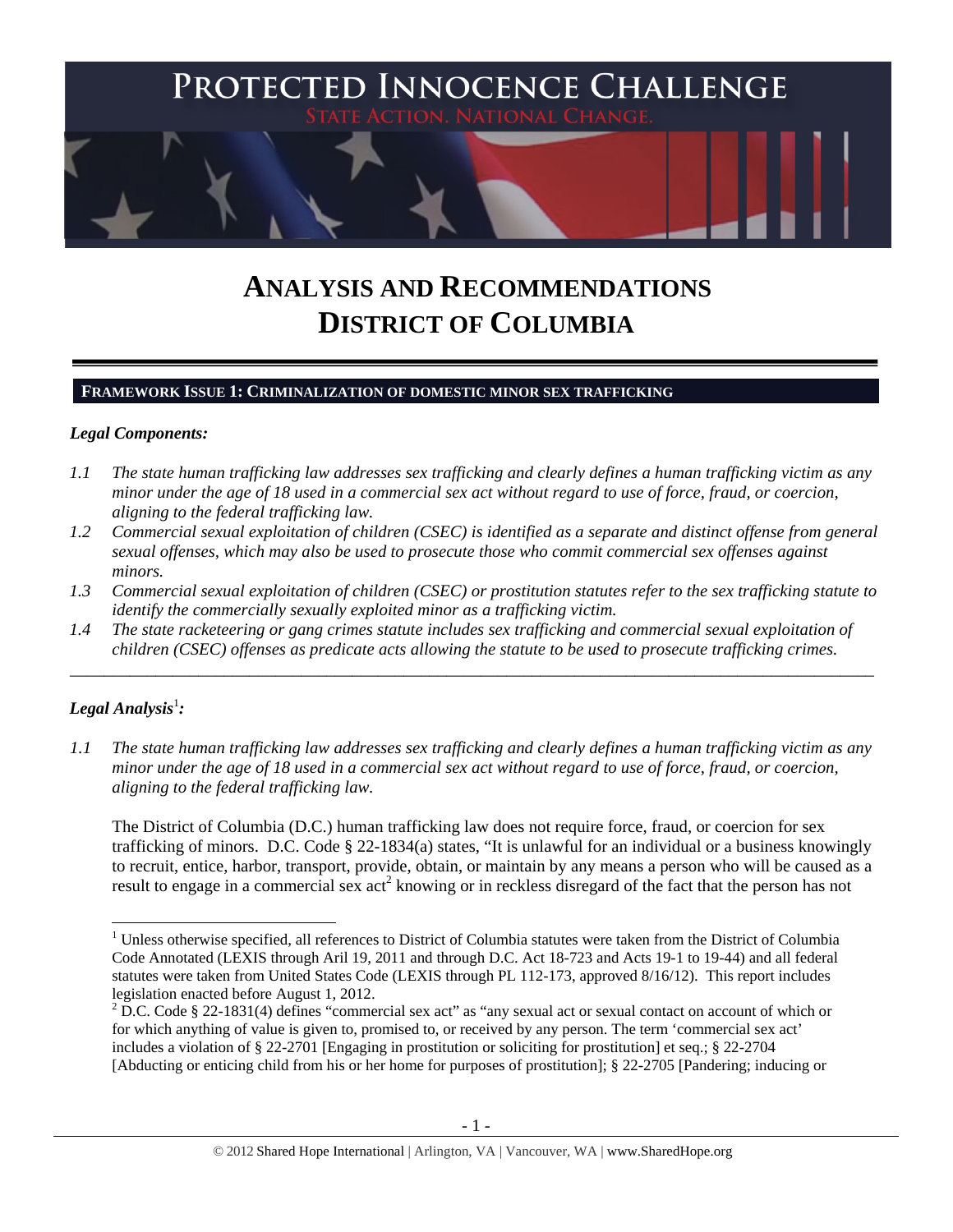attained the age of 18 years." If a court finds a person guilty of this crime, the person can be imprisoned up to 20 years, fined up to \$200,000, or both. D.C. Code § 22-1837(a)(1).

*1.2 Commercial sexual exploitation of children (CSEC) is identified as a separate and distinct offense from general sexual offenses, which may also be used to prosecute those who commit commercial sex offenses against minors.*

The following laws criminalize CSEC in D.C.:

- 1. D.C. Code § 22-2704(a) (Abducting or enticing child from his or her home for purposes of prostitution; harboring such child) makes it a crime "for any person, for purposes of prostitution, to: (1) Persuade, entice, or forcibly abduct a child under 18 years of age from his or her home or usual abode, or from the custody and control of the child's parents or guardian; or (2) Secrete or harbor any child so persuaded, enticed, or abducted from his or her home or usual abode, or from the custody and control of the child's parents or guardian." This is a felony<sup>3</sup> punishable by imprisonment up to 20 years, a fine not to exceed \$20,000, or both. D.C. Code § 22-2704(b).
- 2. D.C. Code § 22-2705(a) (Pandering; inducing or compelling an individual to engage in prostitution) makes it illegal to do the following:

(1) Place or cause, induce, entice, procure, or compel the placing of any individual in the charge or custody of any other person, or in a house of prostitution, with intent that such individual shall engage in prostitution;

(2) Cause, compel, induce, entice, or procure or attempt to cause, compel, induce, entice, or procure any individual:

- (A) To reside with any other person for the purpose of prostitution;
- (B) To reside or continue to reside in a house of prostitution; or
- (C) To engage in prostitution; or

(3) Take or detain an individual against the individual's will, with intent to compel such individual by force, threats, menace, or duress to marry the abductor or to marry any other person.

When the victim of this crime is under 18, the offender is guilty of a felony punishable by imprisonment up to 20 years, a fine not to exceed \$20,000, or both. D.C. Code § 22-2705(c)(2).

3. D.C. Code § 22-2707(a) (Procuring; receiving money or other valuable thing for arranging assignation) makes it illegal for a person "to receive any money or other valuable thing for or on account of arranging for or causing any individual to engage in prostitution or a sexual act or contact." If the victim is under 18, this felony is punishable by imprisonment up to 20 years, a fine not to exceed \$20,000, or both. D.C. Code  $§$  22-2707(b)(2).

Although the following statutes are not specifically for commercial sexual exploitation cases, the following offenses may also be used to prosecute CSEC cases:

1. D.C. Code § 22-811(a)(5) (Contributing to the delinquency of a minor) makes it illegal for "an adult, being 4 or more years older than a minor, to invite, solicit, recruit, assist, support, cause, encourage, enable, induce, advise, incite, facilitate, permit, or allow the minor to: . . . (5) Violate any criminal law of the District of Columbia for which the penalty constitutes a misdemeanor, except for acts of civil

<sup>&</sup>lt;u> Andrewski politika (za obrazu pod predsjednika u predsjednika u predsjednika u predsjednika (za obrazu pod p</u> compelling an individual to engage in prostitution] et seq.; § 22-2713 [Premises occupied for lewdness, assignation, or prostitution declared nuisance] et seq.; and § 22-2722 [Keeping bawdy or disorderly houses]." 3

<sup>&</sup>lt;sup>3</sup> The District of Columbia only classifies Class A felonies and distinguishes felonies from misdemeanors; therefore, there are no felony crime classifications for most crimes.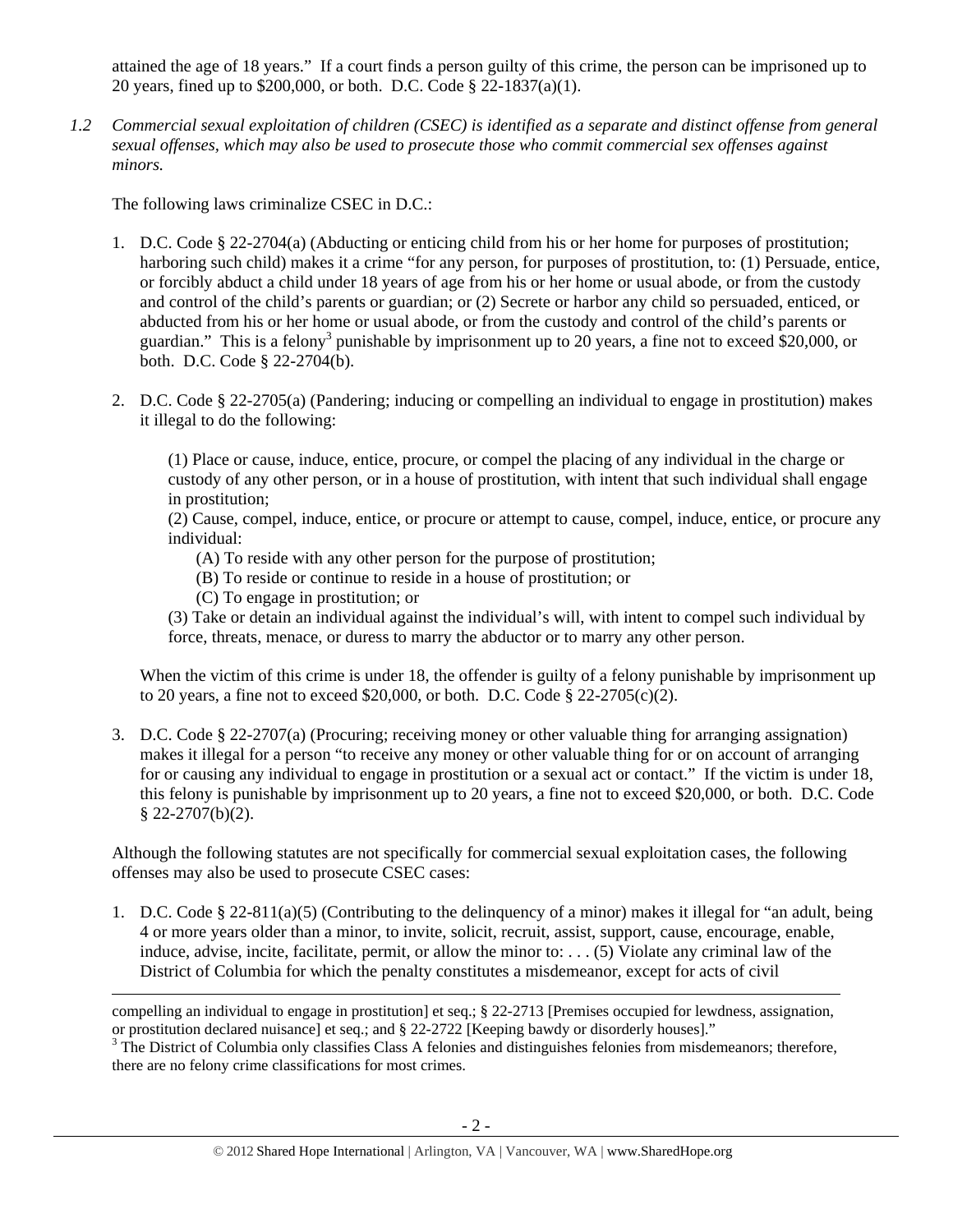disobedience," which would include D.C. Code § 22-2701 (Engaging in prostitution or soliciting for prostitution).4

- 2. D.C. Code § 22-3008 (First degree child sexual abuse) makes it a crime when a person "being at least 4 years older than a child, engages in a sexual act<sup>5</sup> with that child or causes that child to engage in a sexual act." For purposes of the chapter on "sexual abuse," "child" is defined as "a person who has not yet attained the age of 16 years" for those offenses classified as sex offenses and general sexual abuse. D.C. Code § 22-3001(3). This is a Class A felony punishable by up to life imprisonment and a possible fine up to \$250,000. D.C. Code § 22-3008. "However, the court may impose a prison sentence in excess of 30 years only in accordance with § 22-3020 [Aggravating circumstances] or § 24-403.01(b-2) [Aggravating circumstances, one or more of which must exist for a sentence to exceed 30 years]." D.C. Code § 22-3008.
- 3. D.C. Code § 22-3009 (Second degree child sexual abuse) establishes a crime when a person "being at least  $4$  years older than a child, engages in sexual contact with that child or causes that child to engage in sexual contact." A convicted offender may be sentenced to imprisonment up to 10 years and a possible fine not to exceed \$100,000. D.C. Code § 22-3009.
- 4. D.C. Code § 22-3009.01 (First degree sexual abuse of a minor) establishes a crime when a person "being 18 years of age or older, is in a significant relationship<sup>7</sup> with a minor,<sup>8</sup> and engages in a sexual act with that minor or causes that minor to engage in a sexual act." If guilty, the individual may be imprisoned up to 15 years, fined up to \$150,000, or both. D.C. Code § 22-3009.01.
- 5. D.C. Code § 22-3009.02 (Second degree sexual abuse of a minor) occurs when a person "being 18 years of age or older, is in a significant relationship with a minor and engages in a sexual contact with that minor or causes that minor to engage in a sexual contact." If guilty, the individual may be sentenced to imprisonment up to 7.5 years, a fine not to exceed \$75,000, or both. D.C. Code § 22-3009.02.
- 6. D.C. Code § 22-3010 (Enticing a child or minor) states in part,
	- (a) Whoever, being at least 4 years older than a child or being in a significant relationship with a minor, (1) takes that child or minor to any place for the purpose of committing any offense set forth in §§ 22-3002 to 22-3006 [Sexual abuse in the first through fourth degrees and Misdemeanor sexual abuse] and 22-3008 to 22-3009.02 [First degree child sexual abuse, Second degree child sexual abuse, First degree sexual abuse of a minor, Second degree sexual abuse of a minor], or (2) seduces, entices, allures, convinces, or persuades or attempts to seduce, entice, allure, convince, or persuade a child or minor to engage in a sexual act or contact shall be imprisoned for not more than 5 years or may be fined in an amount not to exceed \$ 50,000, or both.

 <sup>4</sup> D.C. Code § 22-811(a)(7) could also apply in the event that the solicited minor has been convicted of more than two prostitution offenses, as a third prostitution conviction appears to be punished as a felony.

 $5$ "Sexual act" is defined as "(A) The penetration, however slight, of the anus or vulva of another by a penis; (B) Contact between the mouth and the penis, the mouth and the vulva, or the mouth and the anus; or (C) The penetration, however slight, of the anus or vulva by a hand or finger or by any object, with an intent to abuse, humiliate, harass, degrade, or arouse or gratify the sexual desire of any person. (D) The emission of semen is not required for the purposes of subparagraphs  $(A)$ - $(C)$  of this paragraph." D.C. Code § 22-3001(8).

<sup>&</sup>lt;sup>6</sup> "Sexual contact" is defined as "the touching with any clothed or unclothed body part or any object, either directly or through the clothing, of the genitalia, anus, groin, breast, inner thigh, or buttocks of any person with an intent to abuse, humiliate, harass, degrade, or arouse or gratify the sexual desire of any person." D.C. Code § 22-3001(9).

<sup>&</sup>lt;sup>7</sup> "Significant relationship" is defined as including "[a] legal or de facto guardian or any person, more than 4 years older than the victim, who resides intermittently or permanently in the same dwelling as the victim." D.C. Code § 22-3001(10)(B).

<sup>&</sup>lt;sup>8</sup> "Minor" is defined as "a person who has not yet attained the age of 18 years." D.C. Code  $\S$  22-3001(5A).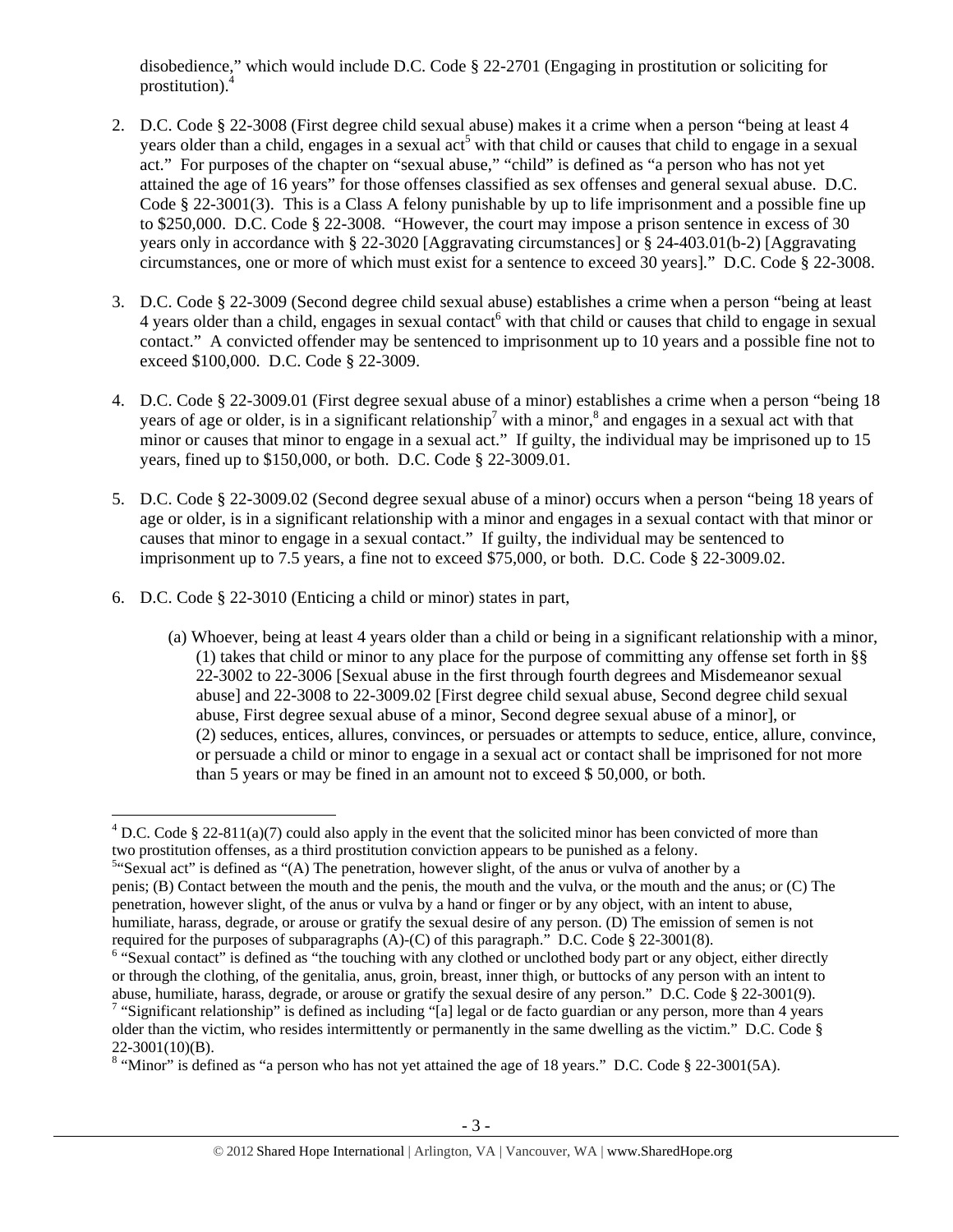(b) Whoever, being at least 4 years older than the purported age of a person who represents himself or herself to be a child, attempts

(1) to seduce, entice, allure, convince, or persuade any person who represents himself or herself to be a child to engage in a sexual act or contact, or

(2) to entice, allure, convince, or persuade any person who represents himself or herself to be a child to go to any place for the purpose of engaging in a sexual act or contact shall be imprisoned for not more than 5 years or may be fined in an amount not to exceed \$ 50,000, or both.

- . . . .
- 7. Using the Internet to purchase commercial sex acts could potentially be charged under D.C. Code § 22- 3010.02 (Arranging for a sexual contact with a real or fictitious child). <sup>9</sup> D.C. Code § 22-3010.02(a) states, "It is unlawful for a person to arrange to engage in a sexual act or sexual contact with an individual (whether real or fictitious) who is or who is represented to be a child at least 4 years younger than the person, or to arrange for another person to engage in a sexual act or sexual contact with an individual (whether real or fictitious) who is or who is represented to be a child of at least 4 years younger than the person. For the purposes of this section, arranging to engage in a sexual act or sexual contact with an individual who is fictitious shall be unlawful only if the arrangement is done by or with a law enforcement officer."
- *1.3 Commercial sexual exploitation of children (CSEC) or prostitution statutes refer to the sex trafficking statute to identify the commercially sexually exploited minor as a trafficking victim.*

The CSEC statutes listed above in Section 1.2 do not refer to D.C. Code § 22-1834 (Sex trafficking of children), even though the term "commercial sex act" as defined in D.C. Code § 22-1831(4) and used in the sex trafficking of children law cites examples of commercial sex acts such as a "violation of § 22-2701 [Engaging in prostitution or soliciting for prostitution] et seq.; § 22-2704 [Abducting or enticing child from his or her home for purposes of prostitution]; § 22-2705 [Pandering; inducing or compelling an individual to engage in prostitution] et seq.; § 22-2713 [Premises occupied for lewdness, assignation, or prostitution declared nuisance] et seq.; and § 22-2722 [Keeping bawdy or disorderly houses]." D.C. Code § 22-1831(4). Similarly, the prostitution law, D.C. Code § 22-2701 (Engaging in prostitution or soliciting for prostitution), does not refer to the human trafficking law when the person engaged in prostitution is a minor.

- 1.3.1 Recommendation: Amend D.C. Code § 22-2704 (Abducting or enticing child from his or her home for purposes of prostitution; harboring such child), § 22-2705 (Pandering; inducing or compelling an individual to engage in prostitution), § 22-2707 (Procuring; receiving money or other valuable thing for arranging assignation), and § 22-2701 (Engaging in prostitution or soliciting for prostitution) to refer to D.C. Code § 22-1834 (Sex trafficking of children) to ensure CSEC victims are identified as sex trafficking victims.
- *1.4 The state racketeering or gang crimes statute includes sex trafficking and commercial sexual exploitation of children (CSEC) offenses as predicate acts allowing the statute to be used to prosecute trafficking crimes.*

District of Columbia has not enacted a racketeering statute. District of Columbia has enacted gang laws, but human trafficking and CSEC offenses are not predicate criminal activity under these laws. Pursuant to D.C. Code § 22-951 (Criminal street gangs),

<sup>&</sup>lt;sup>9</sup> According to the editor's note below this statute on Lexis, "Section 209b of D.C. Law 10-257, as added by D.C. Law 18- (Act 18-722), § 11(a), was codified as this section by LexisNexis. If the act section is codified by the Codification Counsel, it may be placed elsewhere in the D.C. Code."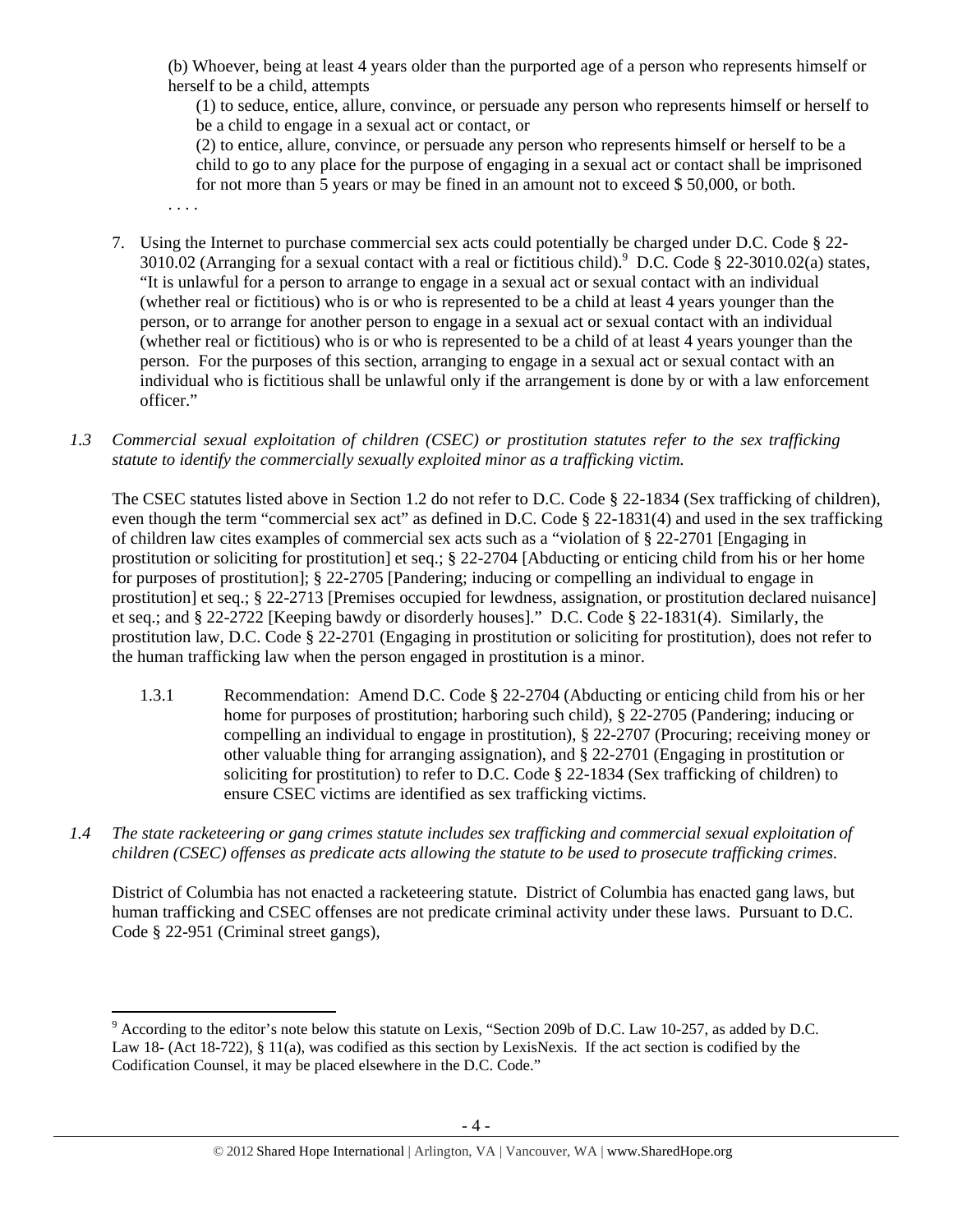(a) (1) It is unlawful for a person to solicit, invite, recruit, encourage, or otherwise cause, or attempt to cause, another individual to become a member of, remain in, or actively participate in what the person knows to be a criminal street gang.

(2) A person convicted of a violation of this subsection shall be fined not more than \$1,000 or imprisoned for not more than 6 months, or both.

(b) (1) It is unlawful for any person who is a member of or actively participates in a criminal street gang to knowingly and willfully participate in any felony or violent misdemeanor committed for the benefit of, at the direction of, or in association with any other member or participant of that criminal street gang.

(2) A person convicted of a violation of this subsection shall be fined not more than \$5,000 or imprisoned for not more than 5 years, or both.

(c) (1) It is unlawful for a person to use or threaten to use force, coercion, or intimidation against any person or property, in order to:

(A) Cause or attempt to cause an individual to:

- (i) Join a criminal street gang;
- (ii) Participate in activities of a criminal street gang;
- (iii) Remain as a member of a criminal street gang; or
- (iv) Submit to a demand made by a criminal street gang to commit a felony in violation of the laws of the District of Columbia, the United States, or any other state; or
- (B) Retaliate against an individual for a refusal to:
	- (i) Join a criminal street gang;
	- (ii) Participate in activities of a criminal street gang;
	- (iii) Remain as a member of a criminal street gang; or
	- (iv) Submit to a demand made by a criminal street gang to commit a felony in violation of the laws of the District of Columbia, the United States, or any other state.
- (2) A person convicted of a violation of this subsection shall be fined not more than \$10,000 or imprisoned for not more than 10 years, or both.
- (d) The penalties under this section are in addition to any other penalties permitted by law.
- (e) For the purposes of this section, the term:
	- (1) "Criminal street gang" means an association or group of 6 or more persons that:
		- (A) Has as a condition of membership or continued membership, the committing of or actively participating in committing a crime of violence, as defined by § 23-1331(4));<sup>10</sup> or
		- (B) Has as one of its purposes or frequent activities, the violation of the criminal laws of the District, or the United States, except for acts of civil disobedience.

. . . .

<sup>&</sup>lt;sup>10</sup> Pursuant to D.C. Code  $\S$  23-1331(4) (Definitions),

The term "crime of violence" means aggravated assault; act of terrorism; arson; assault on a police officer (felony); assault with a dangerous weapon; assault with intent to kill, commit first degree sexual abuse, commit second degree sexual abuse, or commit child sexual abuse; assault with intent to commit any other offense; burglary; carjacking; armed carjacking; child sexual abuse; cruelty to children in the first degree; extortion or blackmail accompanied by threats of violence; gang recruitment, participation, or retention by the use or threatened use of force, coercion, or intimidation; kidnapping; malicious disfigurement; manslaughter; manufacture or possession of a weapon of mass destruction; mayhem; murder; robbery; sexual abuse in the first, second, or third degrees; use, dissemination, or detonation of a weapon of mass destruction; or an attempt or conspiracy to commit any of the foregoing offenses.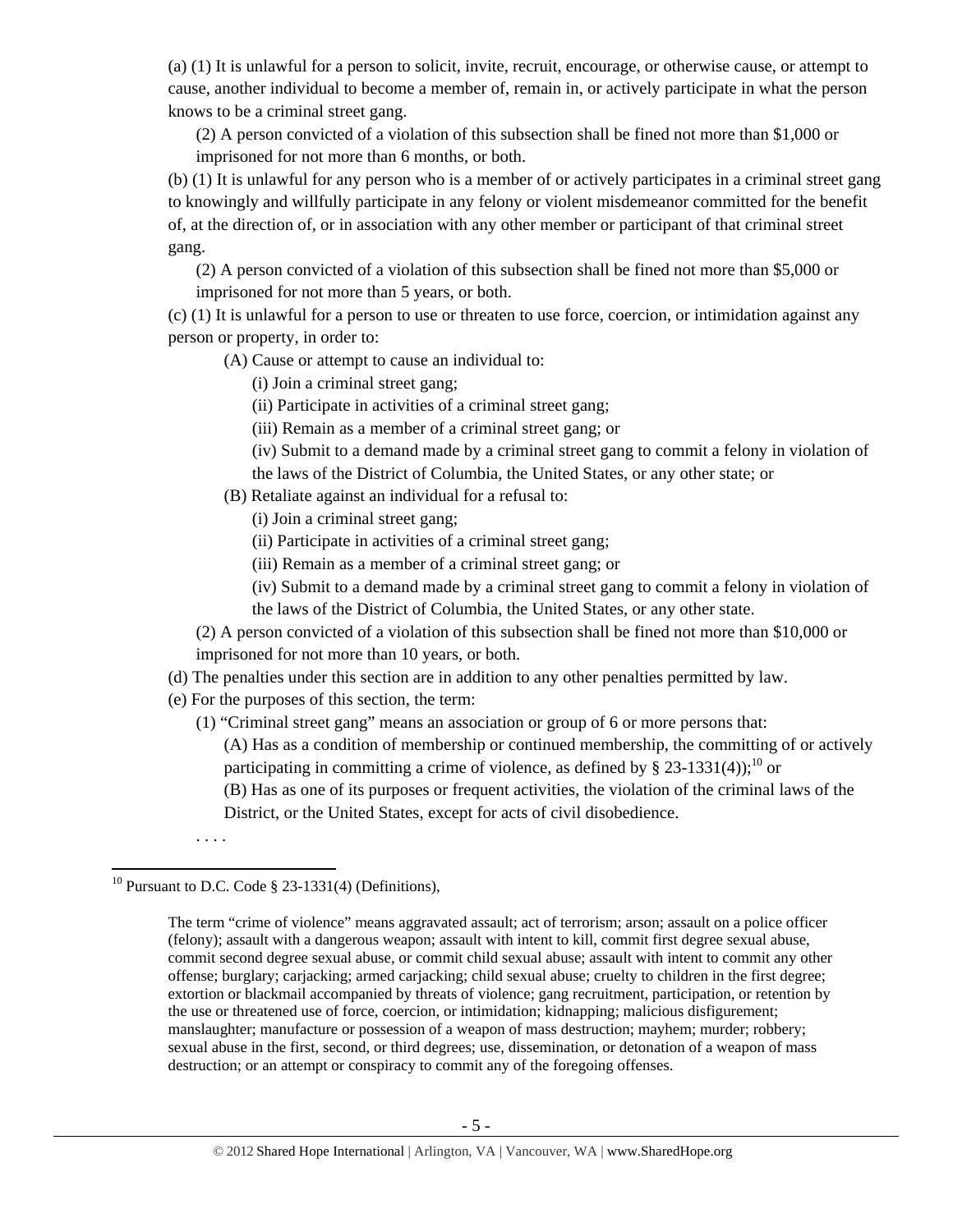1.4.1 Recommendation: Amend the definition of "crime of violence" under D.C. Code § 23-1331(4) (Definitions) to expressly include CSEC offenses under D.C. Code § 22-2704(a) (Abducting or enticing child from his or her home for purposes of prostitution; harboring such child), § 22- 2705(a) (Pandering; inducing or compelling an individual to engage in prostitution), § 22- 2707(a) (Procuring; receiving money or other valuable thing for arranging assignation) and sex trafficking of children under § 22-1834(a)(human trafficking) as predicate crimes so this offense may be used to prosecute trafficking enterprises.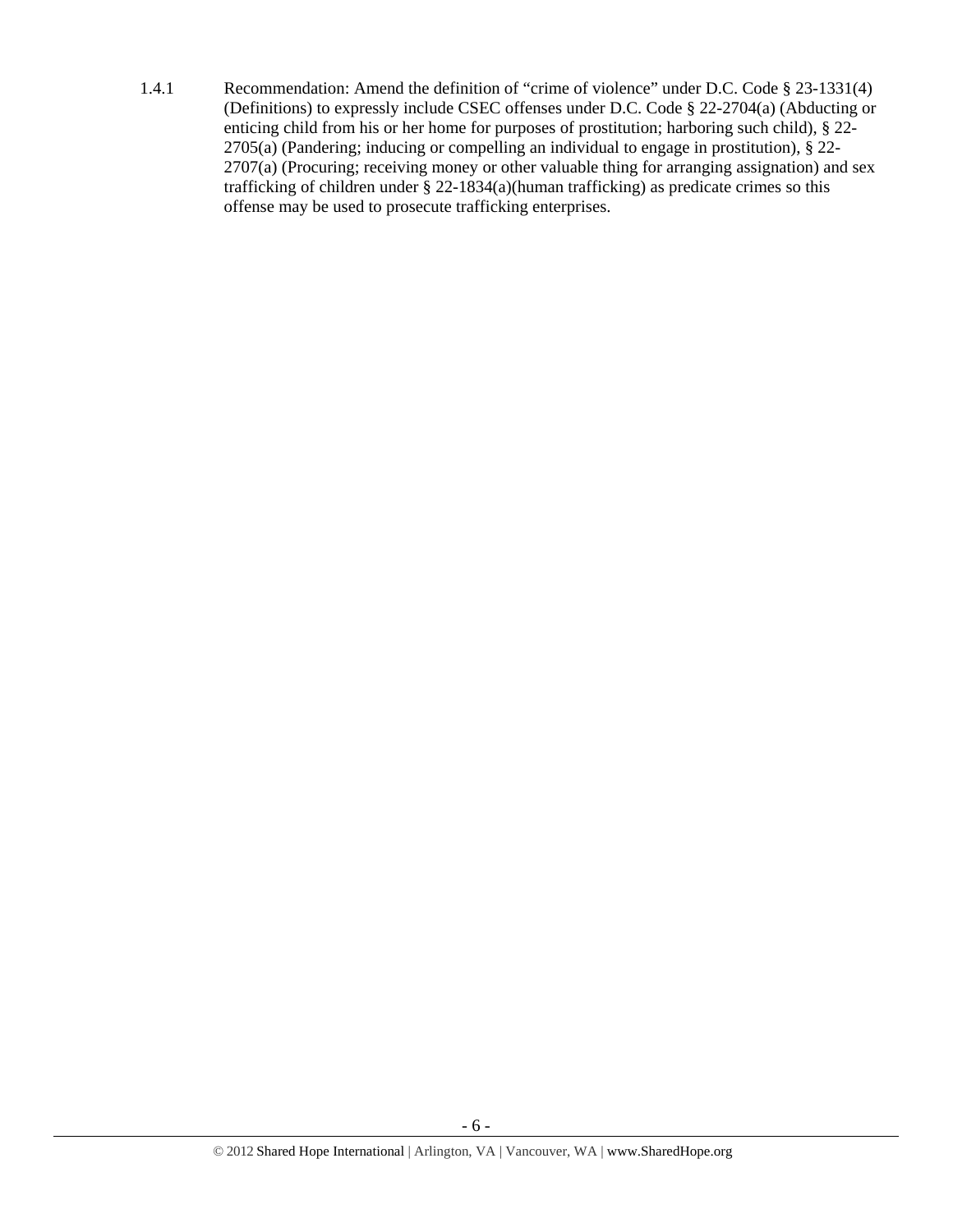### FRAMEWORK ISSUE 2: CRIMINAL PROVISIONS ADDRESSING DEMAND

## *Legal Components:*

- *2.1 The state sex trafficking law can be applied to buyers of commercial sex acts with a victim of domestic minor sex trafficking.*
- *2.2 Buyers of commercial sex acts with a minor can be prosecuted under commercial sexual exploitation of children (CSEC) laws.*
- *2.3 Solicitation of prostitution laws differentiate between buying sex acts with an adult and buying sex acts with a minor under 18.*
- *2.4 Penalties for buyers of commercial sex acts with minors are as high as federal penalties.*
- *2.5 Using the Internet to lure, entice, or purchase, or attempt to lure, entice, or purchase commercial sex acts with a minor is a separate crime or results in an enhanced penalty for buyers.*
- *2.6 No age mistake defense is permitted for a buyer of commercial sex acts with any minor under 18.*
- *2.7 Base penalties for buying sex acts with a minor under 18 are sufficiently high and not reduced for older minors.*
- *2.8 Financial penalties for buyers of commercial sex acts with minors are sufficiently high to make it difficult for buyers to hide the crime.*
- *2.9 Buying and possessing child pornography carries penalties as high as similar federal offenses.*
- *2.10 Convicted buyers of commercial sex acts with minors and child pornography are required to register as sex offenders.*

\_\_\_\_\_\_\_\_\_\_\_\_\_\_\_\_\_\_\_\_\_\_\_\_\_\_\_\_\_\_\_\_\_\_\_\_\_\_\_\_\_\_\_\_\_\_\_\_\_\_\_\_\_\_\_\_\_\_\_\_\_\_\_\_\_\_\_\_\_\_\_\_\_\_\_\_\_\_\_\_\_\_\_\_\_\_\_\_\_\_\_\_\_\_

# *Legal Analysis:*

*2.1 The state sex trafficking law can be applied to buyers of commercial sex acts with a victim of domestic minor sex trafficking.* 

It is possible that D.C. Code § 22-1834 (Sex trafficking of children) could apply to buyers of sex with domestic minor sex trafficking victims. D.C. Code § 22-1834(a) states that "[i]t is unlawful for an individual or a business knowingly to recruit, entice, harbor, transport, provide, obtain, or maintain by any means a person who will be caused as a result to engage in a commercial sex act knowing or in reckless disregard of the fact that the person has not attained the age of 18 years." Federal prosecutors, under the Trafficking Victims Protection Act  $(TVPA)$ ,<sup>11</sup> have applied the crime of human trafficking to attempted buyers of commercial sex with minors by charging that the buyers attempted to "obtain"<sup>12</sup> a person under 18 to engage in commercial sex.<sup>13</sup> It is unsettled whether the courts will uphold this interpretation of the TVPA. Therefore, due to the inclusion of "obtain" in D.C. Code § 22-1834, the same application of "obtain" to buyers as used in federal law could apply to D.C. law.

Possible further support for the applicability of D.C. Code § 22-1834 (Sex trafficking of children) to buyers of commercial sex acts with minors is found in the definitions contained in D.C. Code § 22-1841 (Data collection and dissemination), which mandates the collection of certain data related to human trafficking and "human trafficking-related crimes."14 This statute defines for the purposes of this section, "persons engaged in human

<sup>&</sup>lt;sup>11</sup> Trafficking Victims Protection Act (TVPA) of 2000, Pub. L. No. 106-386, 114 Stat. 1464, 1466 (codified in scattered sections of 18 and 22 U.S.C.).

 $12$  18 U.S.C. 1591(a).

<sup>13</sup> *See, e.g*., Indictment at 1, United States v. Oflyng, No. 09-00084-01-CR-W-SOW (W.D. Mo. Mar. 10, 2009); *see also* News Release, U.S. Department of Justice, Office of the United States Attorney for the Western District of Missouri, Human Trafficking Rescue Project, Operation Guardian Angel, Final Defendant Pleads Guilty to Sex Trafficking of a Child, (Dec. 18, 2009), http://www.justice.gov/usao/mow/news2009/mikoloyck.ple.htm.<br><sup>14</sup> D.C. Code § 22-1841(2) defines "human trafficking-related crimes" as "pimping, pandering, procuring, operating

a house of prostitution, keeping a bawdy or disorderly house, possessing a sexual performance by a minor, visa fraud, document fraud, and assisting in unlawful entry into the United States, as well as violations of §§ 22-1832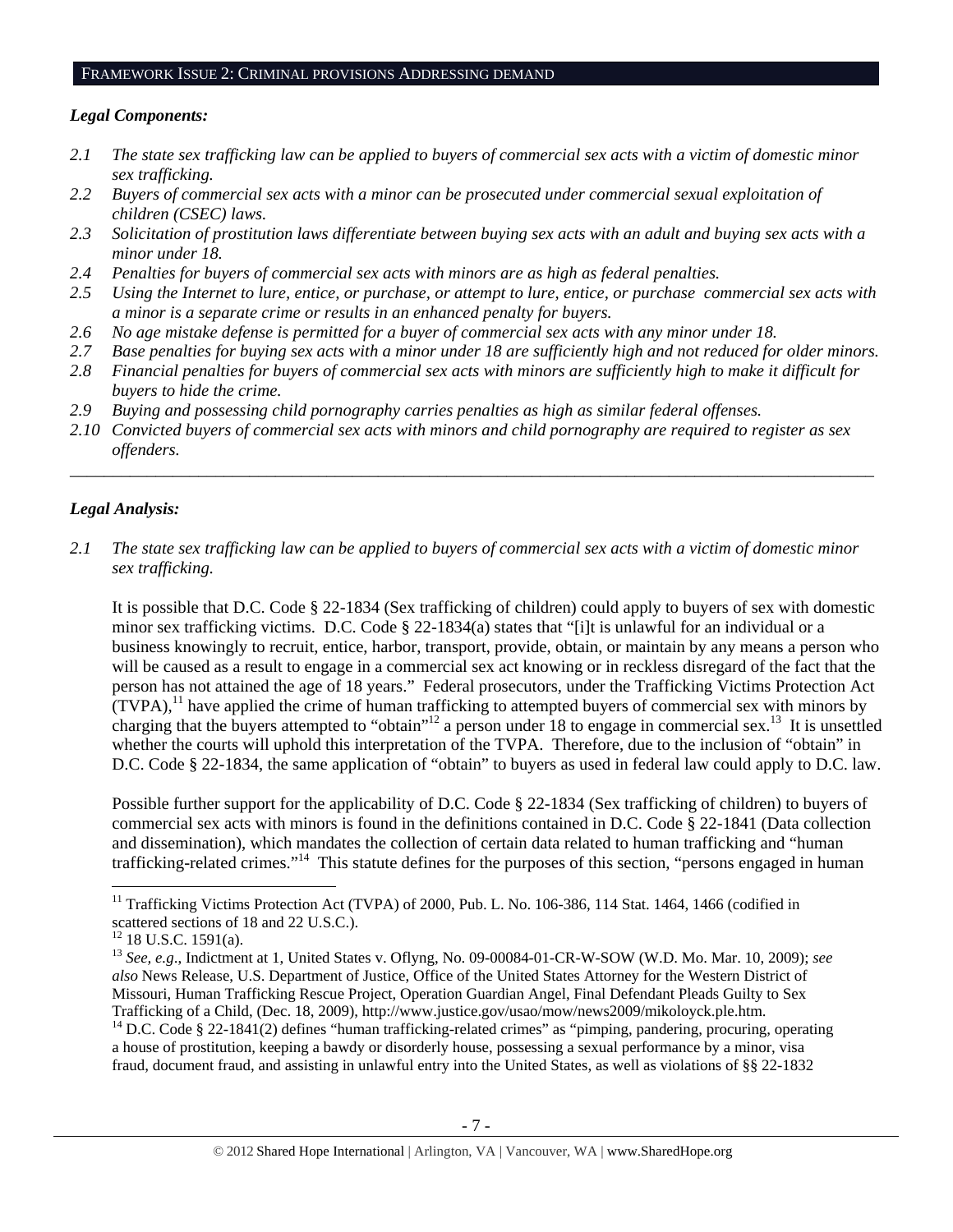trafficking or human trafficking-related crimes" as including "(A) Any person who attempts to recruit, entice, harbor, transport, provide, or obtain, or successfully recruits, entices, harbors, transports, provides, or obtains, by any means, another person, intending or knowing that the person will be subjected to forced labor or services; and (B) Any person who purchases or receives the benefits of commercial sex acts, sexual performance, labor, or services by victims of human trafficking or human trafficking-related crimes." D.C. Code § 22-1841(a)(1). The reference to "[a]ny person who purchases or receives the benefits of commercial sex acts . . . by victims of human trafficking or human trafficking-related crimes" may indicate that D.C. Code § 22-1834 (Sex trafficking of children) was intended to prosecute the buyers of commercial sex acts with minors.

2.1.1 Recommendation: Amend D.C. Code § 22-1834(a) (Sex trafficking of children) to clarify that the statute is applicable to buyers of commercial sex with minors.

# *2.2 Buyers of commercial sex acts with a minor can be prosecuted under commercial sexual exploitation of children (CSEC) laws.*

It is possible that a buyer could be charged under D.C. Code § 22-2705 (Pandering; inducing or compelling an individual to engage in prostitution). This statute includes the crime of "[c]aus[ing], compel[ling], induc[ing], entic[ing], or procur[ing] or attempt[ing] to cause, compel, induce, entice, or procure any individual: . . . (C) To engage in prostitution." D.C. Code § 22-2705(a)(2). Although it appears that no cases have applied this statute to buyers, the language is potentially broad enough that it could apply.

Additionally, a buyer of sex with a minor could be charged under D.C. Code § 22-811(a)(5) (Contributing to the delinquency of a minor), which makes it illegal for "an adult, being 4 or more years older than a minor, to invite, solicit, recruit, assist, support, cause, encourage, enable, induce, advise, incite, facilitate, permit, or allow the minor to: . . . (5) Violate any criminal law of the District of Columbia for which the penalty constitutes a misdemeanor, except for acts of civil disobedience," which would include D.C. Code § 22-2701 (Engaging in prostitution or soliciting for prostitution).<sup>15</sup> If convicted of this crime, a person could be sentenced to imprisonment up to 6 months, a fine not to exceed \$1,000, or both. D.C. Code  $\S$  22-811(b)(1). For second and subsequent violations of this statute, a person could be sentenced to imprisonment up to 3 years, a fine not to exceed \$3,000, or both. D.C. Code § 22-811(b)(2).

A buyer of sex with a minor could also be charged with soliciting under D.C. Code § 22-2701 (Engaging in prostitution or soliciting for prostitution), which states, "It is unlawful for any person to engage in prostitution or to solicit for prostitution." D.C. Code § 22-2701(a). A first offense under this statute is punishable by imprisonment up to 90 days, a fine not to exceed \$500, or both. D.C. Code § 22-2701(b)(1)(A). A second offense is punishable by imprisonment up to 180 days, a fine not to exceed \$1,000, or both. D.C. Code § 22-  $2701(b)(1)(B)$ . Subsequent offenses are punishable by imprisonment up to 2 years, a fine not to exceed \$4,000, or both. D.C. Code § 22-2701(b)(2).

2.2.1 Recommendation: Enact a law that clearly criminalizes buying sex with minors.

## *2.3 Solicitation of prostitution laws differentiate between buying sex acts with an adult and buying sex acts with a minor under 18.*

Solicitation laws in D.C. do not differentiate between buying sex with an adult and buying sex with a minor. D.C. Code § 22-2701 (Engaging in prostitution or soliciting for prostitution) is applicable to both those who buy

[Forced labor], 22-1833 [Trafficking in labor or commercial sex acts], 22-1834 [Sex trafficking of children], 22- 1835 [Unlawful conduct with respect to documents in furtherance of human trafficking], and 22-1836 [Benefitting financially from human trafficking]."

<u> Andrewski politika (za obrazu pod predsjednika u predsjednika u predsjednika u predsjednika (za obrazu pod p</u>

<sup>15</sup> *See supra* note 4.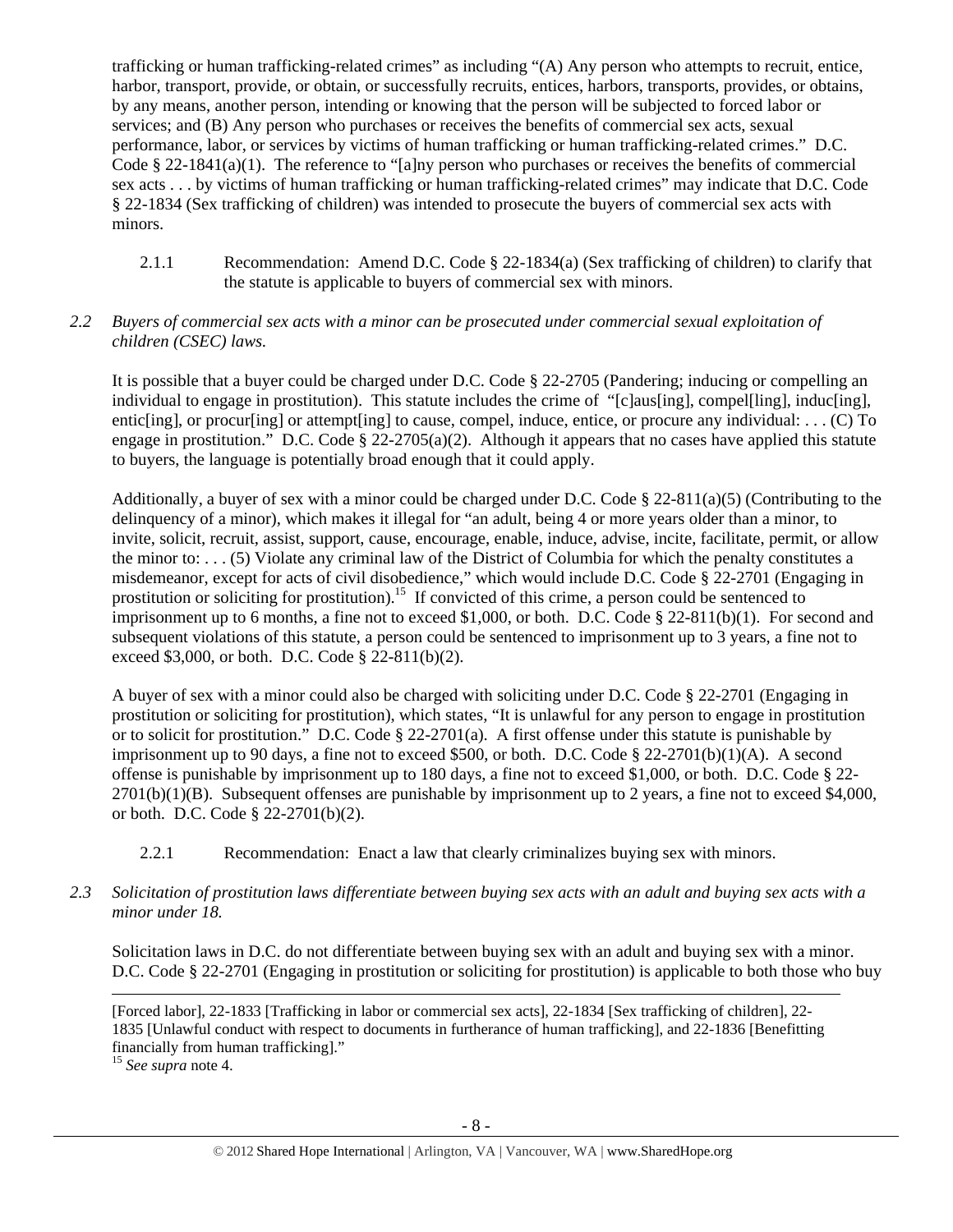sex with adults and those who buy sex with minors and merely states that "[i]t is unlawful for any person to engage in prostitution or to solicit for prostitution." D.C. Code § 22-2701(a).

2.3.1 Recommendation: Amend D.C. Code § 22-2701 (Engaging in prostitution or soliciting for prostitution) to provide heightened penalties when the offense involves buying or attempting to buy sex with a minor under 18.

### *2.4 Penalties for buyers of commercial sex acts with minors are as high as federal penalties.*

If D.C. Code § 22-1834(a) (Sex trafficking of children) is applicable to buyers, then a convicted buyer can receive a sentence of imprisonment up to 20 years, a fine up to \$200,000, or both. D.C. Code § 22-1837(a)(1). Additionally, the buyer could face asset forfeiture and lose "(1) Any interest in any property, real or personal, that was used or intended to be used to commit or to facilitate the commission of the violation; and (2) Any property, real or personal, constituting or derived from any proceeds that the individual or business obtained, directly or indirectly, as a result of the violation." D.C. Code § 22-1838(a)(1)-(2).

If applicable to buyers, a conviction under D.C. Code § 22-2705(a)(2)(C) (Pandering; inducing or compelling an individual to engage in prostitution), when the victim is a minor under 18, is a felony punishable by imprisonment up to 20 years, a fine not to exceed \$20,000, or both. D.C. Code  $\S$  22-2705(c)(2).

Buyers convicted for prostitution in spite of the victim being a minor, face up to 90 days, a fine up to \$500, or both for a first time conviction under D.C. Code § 22-2701 (Engaging in prostitution or soliciting for prostitution). D.C. Code  $\S 22-2701(b)(1)(A)$ . For a second offense, a buyer can be imprisoned up to 180 days, fined up to \$1,000, or both. D.C. Code  $\S 22-2701(b)(1)(B)$ . If a buyer has 2 or more prior convictions, then the buyer can be sentenced to imprisonment for up to 2 years, fined up to \$4,000, or both. D.C. Code § 22- 2701(b)(2). Additionally, a buyer's vehicle could be impounded under D.C. Code § 22-2724, which allows for impoundment of "[a]ny vehicle used in furtherance of a violation of a prostitution-related offense." D.C. Code  $§$  22-2724(a).

Additionally, for a conviction under D.C. Code § 22-811 (Contributing to the delinquency of a minor), a buyer could be imprisoned up to 6 months, fined up to \$1,000, or both. D.C. Code  $\S$  22-811(b)(1). For subsequent offenses of this statute, the buyer can be imprisoned up to 3 years, fined up to \$3,000, or both. D.C. Code § 22-  $811(b)(2)$ .

In comparison, if the victim is under the age of 14, a conviction under the  $TVPA^{16}$  for child sex trafficking is punishable by 15 years to life imprisonment and a fine not to exceed \$250,000. 18 U.S.C. §§ 1591(b)(1), 3559(a)(1), 3571(b)(3). If the victim is between the ages of 14–17, a conviction is punishable by 10 years to life imprisonment and a fine not to exceed \$250,000. 18 U.S.C. §§ 1591(b)(2), 3559(a)(1), 3571(b)(3). A conviction is punishable by mandatory life imprisonment, however, if the buyer has a prior conviction for a federal sex offense<sup>17</sup> against a minor. To the extent buyers can be prosecuted under other

<sup>&</sup>lt;sup>16</sup> *See supra* note 11.<br><sup>17</sup> Pursuant to 18 U.S.C. § 3559(e)(2), "federal sex offense" is defined as an offense under section 1591 [18 USCS § 1591] (relating to sex trafficking of children), 2241 [18 USCS § 2241] (relating to aggravated sexual abuse), 2242 [18 USCS § 2242] (relating to sexual abuse),  $2244(a)(1)$  [18 USCS § 2244(a)(1)] (relating to abusive sexual contact), 2245 [18 USCS § 2245] (relating to sexual abuse resulting in death), 2251 [18 USCS § 2251] (relating to sexual exploitation of children), 2251A [18 USCS § 2251A] (relating to selling or buying of children), 2422(b) [18 USCS § 2422(b)] (relating to coercion and enticement of a minor into prostitution), or 2423(a) [18 USCS § 2423(a)] (relating to transportation of minors).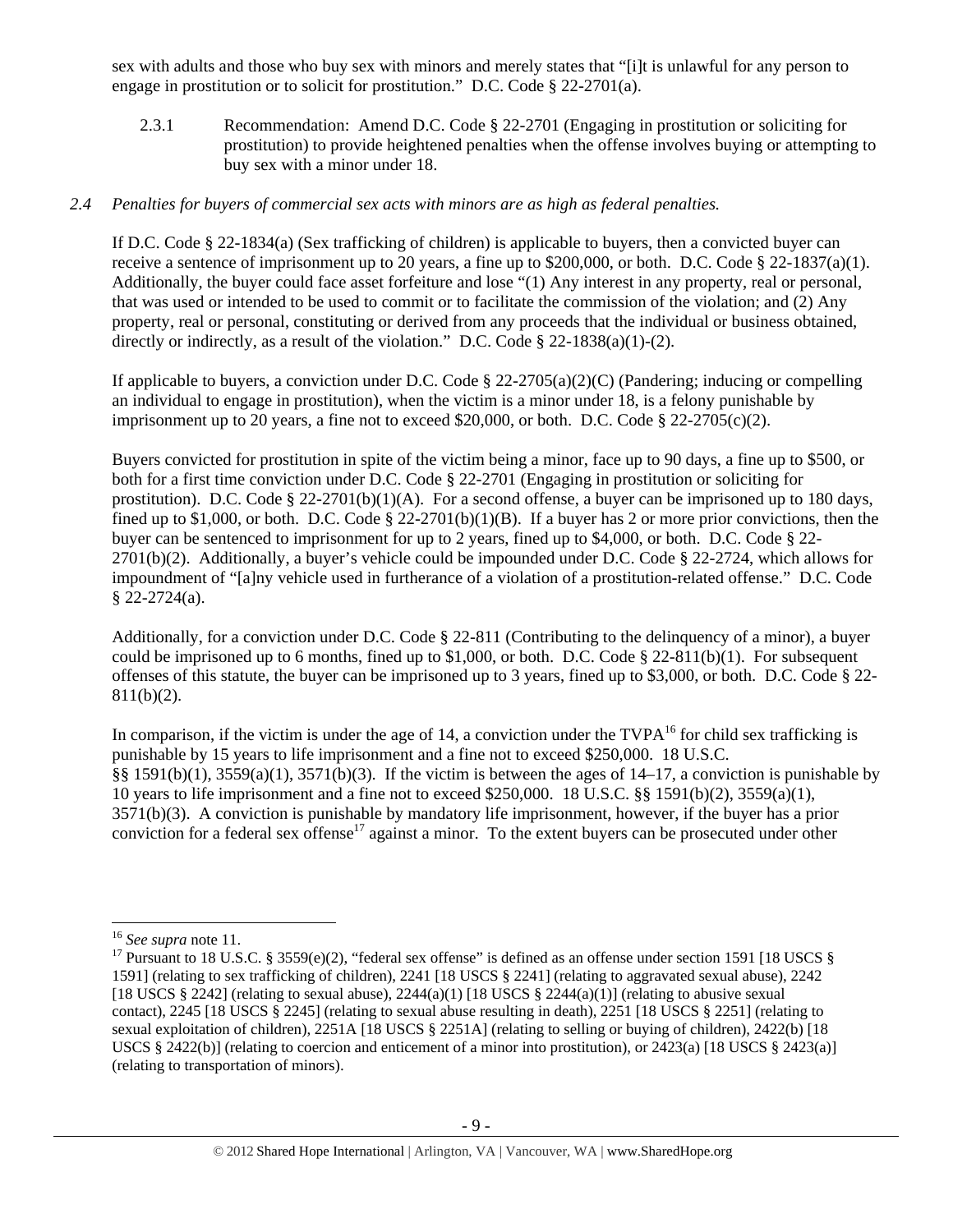federal CSEC laws,<sup>18</sup> a conviction is punishable by penalties ranging from a fine not to exceed \$250,000 to life imprisonment and a fine not to exceed  $$250,000$ <sup>19</sup>

*2.5 Using the Internet to lure, entice, or purchase, or attempt to lure, entice, or purchase commercial sex acts with a minor is a separate crime or results in an enhanced penalty for buyers.* 

No statute specifically criminalizes using the Internet for purchasing commercial sex acts. However, D.C. Code § 22-3010 (Enticing a child or minor) could potentially apply to these crimes. That section states in part,

(a) Whoever, being at least 4 years older than a child or being in a significant relationship with a minor, (1) takes that child or minor to any place for the purpose of committing any offense set forth in §§ 22-3002 to 22-3006 [Sexual abuse in the first through fourth degrees and Misdemeanor sexual abuse] and 22-3008 to 22-3009.02 [First degree child sexual abuse, Second degree child sexual abuse, First degree sexual abuse of a minor, Second degree sexual abuse of a minor], or (2) seduces, entices, allures, convinces, or persuades or attempts to seduce, entice, allure, convince, or persuade a child or minor to engage in a sexual act or contact shall be imprisoned for not more than 5 years or may be fined in an amount not to exceed \$ 50,000, or both.

(b) Whoever, being at least 4 years older than the purported age of a person who represents himself or herself to be a child, attempts

(1) to seduce, entice, allure, convince, or persuade any person who represents himself or herself to be a child to engage in a sexual act or contact, or

(2) to entice, allure, convince, or persuade any person who represents himself or herself to be a child to go to any place for the purpose of engaging in a sexual act or contact shall be imprisoned for not more than 5 years or may be fined in an amount not to exceed \$ 50,000, or both.

. . . .

Additionally, using the Internet to purchase commercial sex acts could potentially be charged under D.C. Code § 22-3010.02 (Arranging for a sexual contact with a real or fictitious child). D.C. Code § 22-3010.02(a) states,

It is unlawful for a person to arrange to engage in a sexual act or sexual contact with an individual (whether real or fictitious) who is or who is represented to be a child at least 4 years younger than the person, or to arrange for another person to engage in a sexual act or sexual contact with an individual (whether real or fictitious) who is or who is represented to be a child of at least 4 years younger than the person. For the purposes of this section, arranging to engage in a sexual act or sexual contact with an individual who is fictitious shall be unlawful only if the arrangement is done by or with a law enforcement officer.

If guilty of violating this statute, a person faces imprisonment up to 5 years, a fine not to exceed \$50,000, or both. D.C. Code § 22-3010.02(b).

<sup>18 18</sup> U.S.C. §§ 2251A(b) (Selling or buying of children), 2251(a) (Sexual exploitation of children), 2423(a) (Transportation of a minor with intent for minor to engage in criminal sexual activity), 2422(a) (Coercion and enticement), 2252(a)(2), (a)(4) (Certain activities relating to material involving the sexual exploitation of minors). <sup>19</sup> 18 U.S.C. §§ 2251A(b) (conviction punishable by imprisonment for 30 years to life and a fine), 2251(e) (conviction punishable by imprisonment for 15–30 years and a fine), 2423(a) (conviction punishable by imprisonment for 10 years to life and a fine), 2422(a) (conviction punishable by a fine, imprisonment up to 20 years, or both),  $2252(a)(2)$ , (4) (stating that a conviction under subsection (a)(2) is punishable by imprisonment for 5–20 years and a fine, while a conviction under subsection (a)(4) is punishable by imprisonment up to 10 years, a fine, or both.); *see also* 18 U.S.C §§ 3559(a)(1) (classifying all of the above listed offenses as felonies), 3571(b)(3) (providing a fine up to \$250,000 for any felony conviction).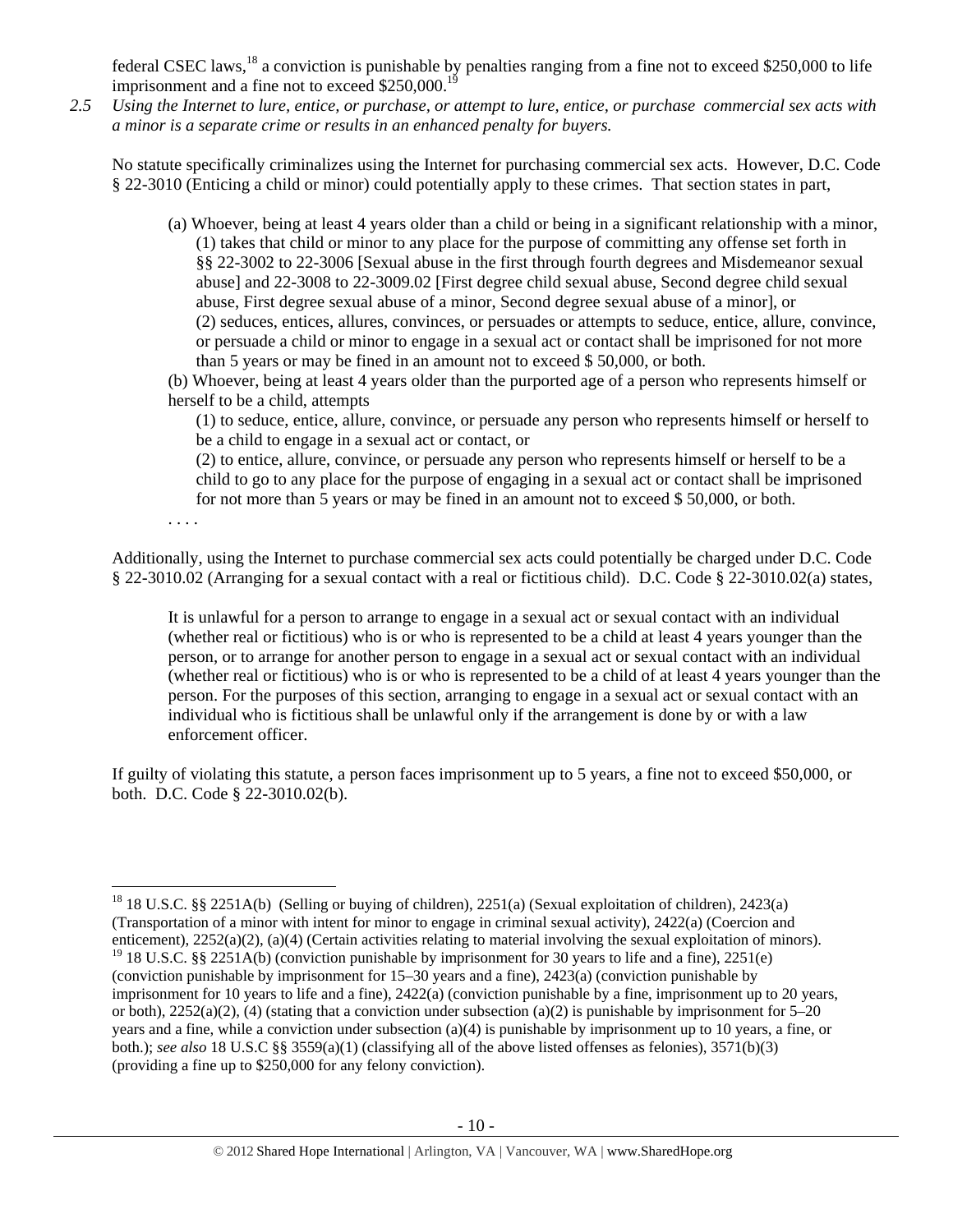- 2.5.1 Recommendation: Amend D.C. Code § 22-3010 (Enticing a child or minor) and D.C. Code § 22-3010.02 (Arranging for a sexual contact with a real or fictitious child) to specifically criminalize using the Internet to lure, entice, recruit, or purchase commercial sex acts with a minor under 18 and include enhanced penalties for the same.
- *2.6 No age mistake defense is permitted for a buyer of commercial sex acts with any minor under 18.*

If applicable to buyers, D.C. Code § 22-1834 (Sex trafficking of children) requires that the defendant committed the crime "knowing or in reckless disregard of the fact that the person has not attained the age of 18 years," and "[i]n a prosecution under subsection (a) of this section in which the defendant had a reasonable opportunity to observe the person recruited, enticed, harbored, transported, provided, obtained, or maintained, the government need not prove that the defendant knew that the person had not attained the age of 18 years." D.C. Code § 22- 1834(a). This leaves open an argument by the defendant that he was merely negligent regarding the victim's age.

Neither D.C. Code § 22-811 (Contributing to the delinquency of a minor) nor § 22-2705(a)(2) (Pandering; inducing or compelling an individual to engage in prostitution) mentions any mistake of age defense.

D.C. Code § 22-3011(a) (Defenses to child sexual abuse and sexual abuse of a minor ) prohibits a mistake of age defense (and consent defense) in a prosecution under "§§ 22-3008 to 22-3010.01 [First and second degree child sexual abuse, first and second degree sexual abuse of a minor, first and second degree sexual abuse of a secondary education student, enticing a child or minor, and misdemeanor sexual abuse of a child or minor], prosecuted alone or in conjunction with charges under § 22-3018 [Attempts to commit sexual offenses] or § 22- 403 [Assault with intent to commit any other offense]."

- 2.6.1 Recommendation: Amend D.C. Code § 22-3011(a) (Defenses to child sexual abuse and sexual abuse of a minor) to prohibit a mistake of age defense in prosecutions of sex trafficking of children and CSEC offenses.
- *2.7 Base penalties for buying sex acts with a minor under 18 are sufficiently high and not reduced for older minors.*

D.C. Code § 22-1834(a) (Sex trafficking of children) and § 22-2705(a)(2) (Pandering; inducing or compelling an individual to engage in prostitution) apply to all minors under 18. If convicted of violating D.C. Code § 22- 811 (Contributing to the delinquency of a minor), the convicted buyer of sex with a minor of any age under 18 can be sentenced to imprisonment up to 6 months, a fine not to exceed \$1,000, or both. D.C. Code § 22- 811(b)(1). A second conviction could result in imprisonment up to 3 years, a fine not to exceed \$3,000, or both. D.C. Code § 22-811(b)(2). In neither case are the penalties staggered for a lesser penalty when the victim is an older minor, although the penalties provided for the more clearly applicable crime of contributing to the delinquency of a minor are not sufficiently high in cases of commercial sexual exploitation of a minor. D.C. Code § 22-811(b)(1).

*2.8 Financial penalties for buyers of commercial sex acts with minors are sufficiently high to make it difficult for buyers to hide the crime.* 

If D.C. Code § 22-1834(a) (Sex trafficking of children) is applicable to buyers, then the buyer could receive a fine up to \$200,000. D.C. Code § 22-1837(a)(1). A buyer convicted of sex trafficking of children would also face mandatory criminal asset forfeiture<sup>20</sup> and lose "(1) Any interest in any property, real or personal, that was

 <sup>20</sup> For additional information on asset forfeiture laws and procedure, see http://www.sharedhope.org/wpcontent/uploads/2012/11/SHIStateAssetForfeitureLawsChart.pdf.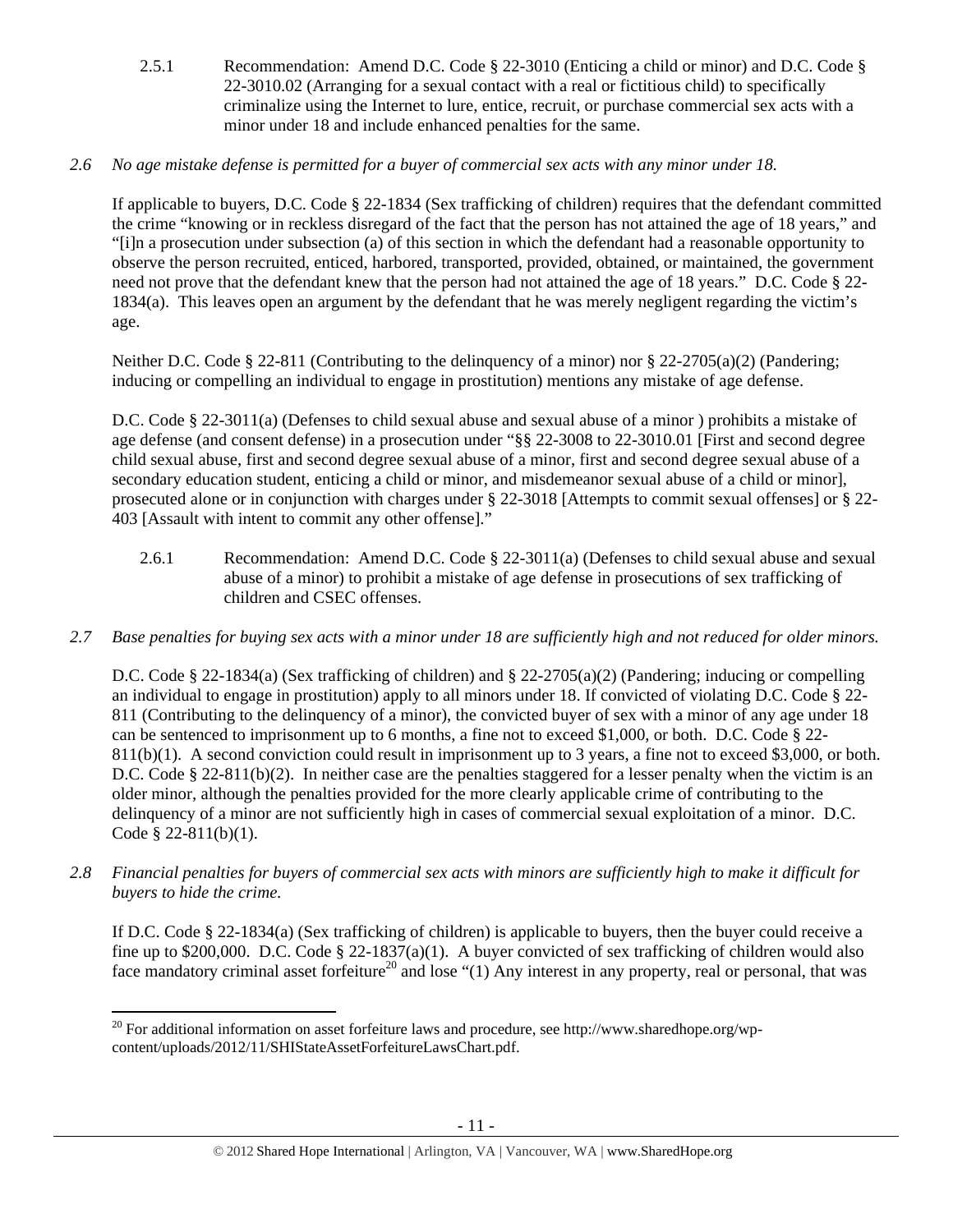used or intended to be used to commit or to facilitate the commission of the violation; and (2) Any property, real or personal, constituting or derived from any proceeds that the individual or business obtained, directly or indirectly, as a result of the violation." D.C. Code § 22-1838(a). This statute does not provide specific seizure or distribution provisions.

If applicable to buyers, D.C. Code  $\S$  22-2705(a)(2) (Pandering; inducing or compelling an individual to engage in prostitution) carries a possible fine not to exceed \$20,000. D.C. Code § 22-2705(c)(2).

For a first time conviction for soliciting a prostitute, a buyer could face a fine up to \$500. D.C. Code § 22-  $2701(b)(1)(A)$ . For a second offense, the buyer could receive a fine up to \$1,000. D.C. Code § 22-2701(b)(1)(B). Subsequent offenses lead to a possible fine up to \$4,000. D.C. Code § 22-2701(b)(2). Additionally, a buyer's vehicle could be impounded under D.C. Code § 22-2724, which allows for impoundment of "[a]ny vehicle used in furtherance of a violation of a prostitution-related offense." D.C. Code § 22-2724(a).

A first conviction for violating D.C. Code § 22-811 (Contributing to the delinquency of a minor) can result in a fine not to exceed \$1,000, while a second conviction could result in a fine not to exceed \$3,000. D.C. Code §  $22-811(b)(1)-(2)$ .

A buyer's vehicle could be impounded under D.C. Code § 22-2724, which allows for impoundment of "[a]ny vehicle used in furtherance of a violation of a prostitution-related offense." D.C. Code § 22-2724(a). Buyers of commercial sex charged with prostitution offenses may also be subject to discretionary, civil asset forfeiture pursuant to D.C. Code § 22-2723 (Property subject to seizure and forfeiture). Subsection (a) makes the following property subject to forfeiture:

(1) All conveyances, including aircraft, vehicles or vessels, which are used, or intended for use, to transport, or in any manner to facilitate a violation of a prostitution-related offense, provided that:

(A) No conveyance used by any person as a common carrier in the course of transacting business as a common carrier is subject to forfeiture under this section unless it appears that the owner or other person in charge of the conveyance is a consenting party or privy to a violation of a prostitutionrelated offense;

(B) No conveyance is subject to forfeiture under this section by reason of any act or omission that the owner establishes was committed or omitted without the owner's knowledge or consent; (C) A forfeiture of a conveyance encumbered by a bona fide security interest is subject to the interest of the secured party if the secured party neither had knowledge of nor consented to the act or omission; or

(D) Where the conveyance is not being driven by the owner of the conveyance, there is a presumption that the owner is without knowledge of the illegal act, and therefore the conveyance should not be forfeited.

(2) All money, coins, and currency which has been used, or was intended for use, in violation of a prostitution-related offense.

Seizure under this section shall be pursuant to D.C. Code §48-905.02(b), which states, "[p]roperty subject to forfeiture under this chapter may be seized by law enforcement officials, as designated by the Mayor, or designated civilian employees of the Metropolitan Police Department, upon process issued by the Superior Court of the District of Columbia having jurisdiction over the property, or without process if authorized by other law."

Pursuant to D.C. Code §22-2723(b), distribution of forfeited property (other than monies) is governed by D.C. Code §480905.02(4) which states in relevant part,

(4) When property, other than controlled substances, is forfeited under this chapter, the Mayor shall: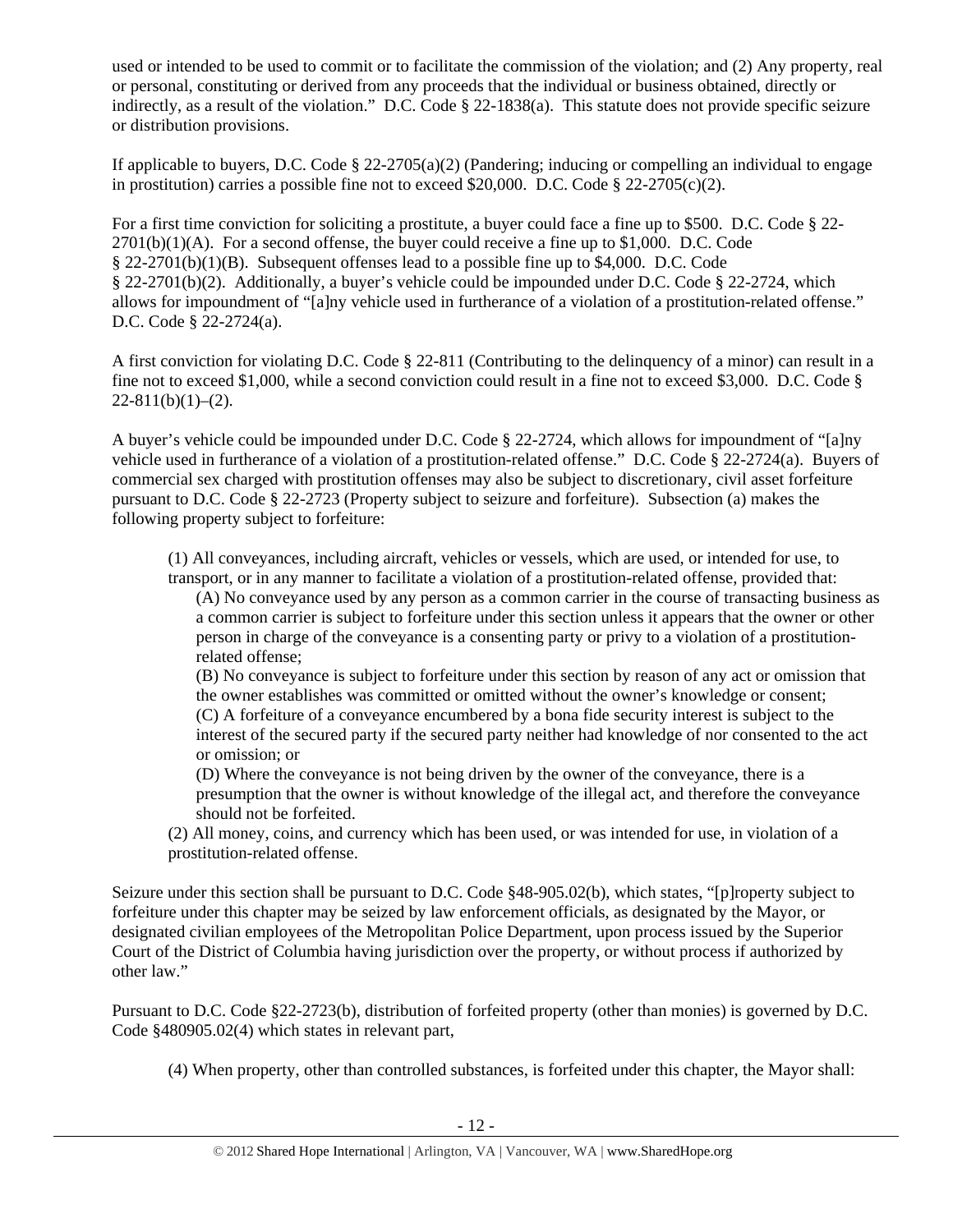(A) Retain it for official use;

(B) Sell that which is not required by law to be destroyed and which is not harmful to the public. All proper expenses of the proceedings for forfeiture and sale, including expenses of seizure, maintenance of custody, advertising, and court costs shall be deducted from the proceeds. The balance of the proceeds shall be used, and shall remain available until expended regardless of the expiration of the fiscal year in which they were collected, to finance law enforcement activities of the Metropolitan Police Department of the District of Columbia, with any remaining balance used to finance programs which shall serve to rehabilitate drug addicts, educate citizens, or prevent drug addiction;

(C) Remove the property for disposition in accordance with law; or

Pursuant to D.C. Code §22-2723(b), money, coins and currency "shall be deposited as provided in subchapter IIA of Chapter 5 of Title 23 of the District of Columbia Code" which states in relevant part,

(a) (1) Seized currency shall be promptly deposited in an interest-bearing escrow account in a federal insured financial institution in the District of Columbia . . .

(2) Deposited seized currency, with any accrued interest, shall be divided and deposited as provided in section 48-907.02 . . .

D.C. Code §48-907.02 states,

Any funds from whatever source derived shall be deposited as soon as practicable into the Fund. Any deposit of funds shall be secured in a manner consistent with deposit of revenues by the District of Columbia government. The Fund shall be distributed in the following descending order of priority:

(1) To fund law enforcement activities of the Metropolitan Police Department of the District of Columbia, except that, beginning October 1, 1990, not more than 49% of the total amount deposited to the Fund in the immediately preceding quarter-year period shall be used for this purpose in the next succeeding quarter-year period; and

(2) To fund substance abuse education, prevention, and treatment activities of the Alcohol and Drug Abuse Administration.

Finally, a buyer may be required to pay restitution. D.C. Code § 16-711 (Restitution or reparation) allows the court, at its discretion, to award restitution to victims of any offense. D.C. Code § 16-711 states,

(a) In criminal cases in the Superior Court, the court may, in addition to any other sentence imposed as a condition of probation or as a sentence itself, require a person convicted of any offense to make reasonable restitution or reparation.

(b) When restitution or reparation is ordered, the court shall take into consideration the number of victims, the actual damage of each victim, the resources of the defendant, the defendant's ability to earn, any obligation of the defendant to support dependents, and other matters as pertain to the defendant's ability to make restitution or reparation.

(c) The court shall fix the manner of performing restitution or reparation.

. . . .

*2.9 Buying and possessing child pornography carries penalties as high as similar federal offenses.* 

D.C. Code § 22-3102(b) (Prohibited acts) states, "It shall be unlawful in the District of Columbia for a person, knowing the character and content thereof, to attend, transmit, or possess a sexual performance by a minor."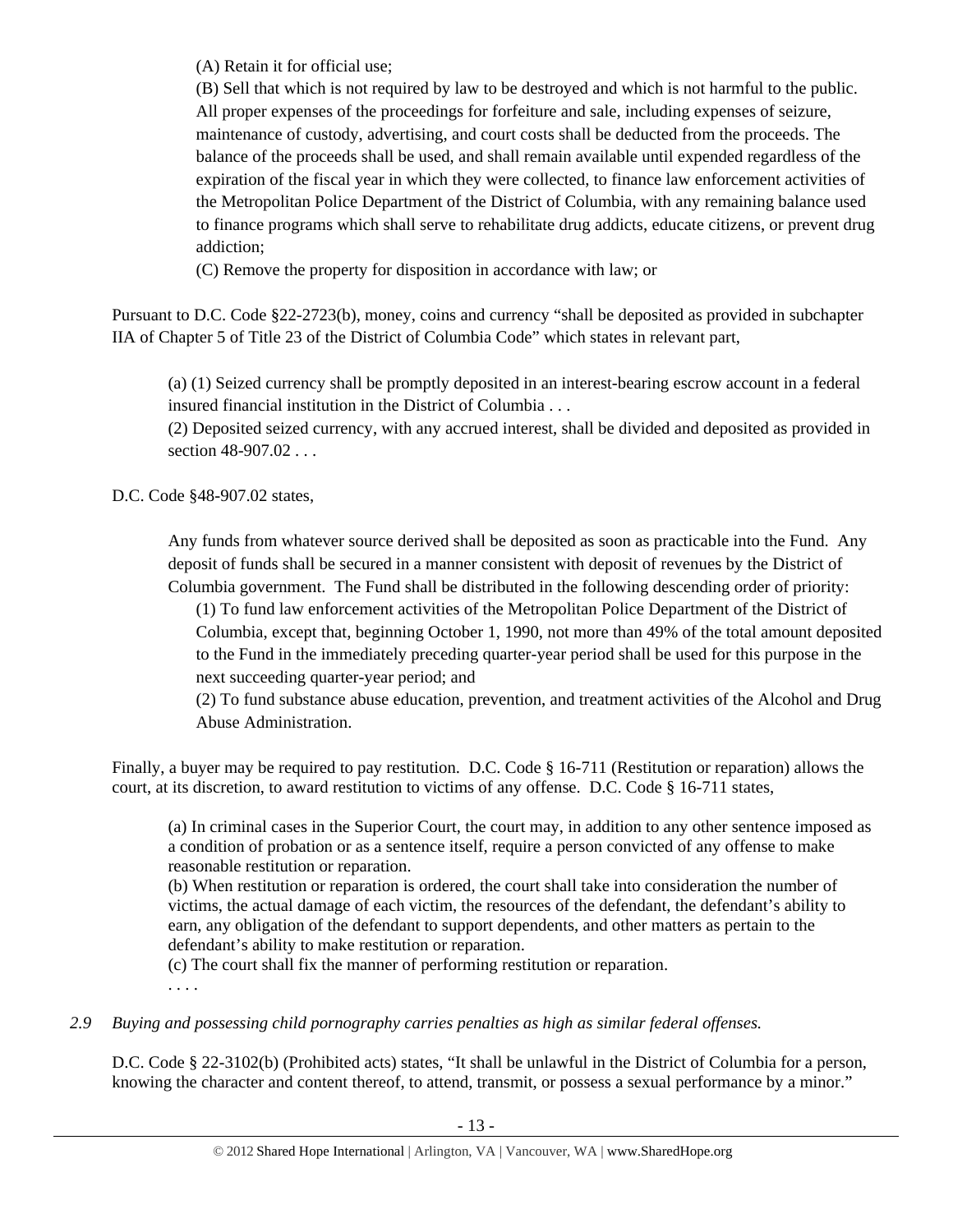For a first violation, a person can be sentenced to a fine not to exceed \$5,000, imprisonment not more than 10 years, or both. D.C. Code § 22-3103(1). Subsequent offenses result in a fine not to exceed \$15,000, imprisonment up to 20 years, or both. D.C. Code § 22-3103(2).

In contrast, a federal conviction for possession of child pornography<sup>21</sup> is generally punishable by imprisonment for 5–20 years and a fine not to exceed  $$250,000.<sup>22</sup>$  Subsequent convictions, however, are punishable by imprisonment up to 40 years and a fine not to exceed  $$250,000.<sup>23</sup>$ 

# *2.10 Convicted buyers of commercial sex acts with minors and child pornography are required to register as sex offenders.*

The D.C. sex offender registration law requires registration of those convicted of a range of commercial sexual exploitation laws as buyers of sex with a minor. D.C. Code § 22-4002. Specifically, a "registration offense," as defined in D.C. Code § 22-4001(8)(C), includes "[a]ny of the following offenses where the victim is a minor: acts proscribed by § 22-1312 (lewd, indecent, or obscene acts), acts proscribed by § 22-2201 (obscenity), acts proscribed by § 22-3102 (sexual performances using minors), acts proscribed by § 22-1901 (incest), acts proscribed by § 22-2001 (kidnapping), and acts proscribed by §§ 22-2701 [Engaging in or soliciting for prostitution], 22-2701.01, 22-2703, 22-2704 [Abducting or enticing child from his or her home for purposes of prostitution; harboring such child], 22-2705 [Pandering; inducing or compelling an individual to engage in prostitution] to 22-2712 [Operating house of prostitution], 22-2713 [Premises occupied for lewdness, assignation, or prostitution declared nuisance] to 22-2720, 22-2722 [Keeping bawdy or disorderly houses] and 22-2723 (prostitution; pandering)." The registration law does not include violations of D.C. Code § 22-1834 (Sex trafficking of children) as a crime requiring sex offender registration.

2.10.1 Recommendation: Amend D.C. Code § 22-4001(8)(C) to include a violation of D.C. Code § 22-1834 (Sex trafficking of children) as an offense requiring registration.

 <sup>21</sup> 18 U.S.C. §§ 2252(a)(2), (a)(4) (Certain activities relating to material involving the sexual exploitation of minors),  $2252A(a)(2)$ –(3) (Certain activities relating to material constituting or containing child pornography), 1466A(a), (b) (Obscene visual representations of the sexual abuse of children).

<sup>&</sup>lt;sup>22</sup> 18 U.S.C. §§ 2252(b) (stating that a conviction under subsection (a)(2) is punishable by imprisonment for 5–20 years and a fine, while a conviction under subsection (a)(4) is punishable by imprisonment up to 10 years, a fine, or both),  $2252A(b)(1)$  (a conviction is punishable by imprisonment for 5–20 years and a fine),  $1466A(a)$ , (b) (stating that a conviction under subsection (a) is "subject to the penalties provided in section  $2252A(b)(1)$ ," imprisonment for 5–20 years and a fine, while a conviction under subsection (b) is "subject to the penalties provided in section 2252A(b)(2)," imprisonment up to 10 years, a fine, or both); *see also* 18 U.S.C §§ 3559(a)(1) (classifying all of the above listed offenses as felonies), 3571(b)(3) (providing a fine up to \$250,000 for any felony conviction). <sup>23</sup> 18 U.S.C. §§ 2252(b) (stating if a person has a prior conviction under subsection (a)(2), or a list of other statutes, a conviction is punishable by a fine and imprisonment for 15–40 years, but if a person has a prior conviction under subsection (a)(4), or a list of other statutes, a conviction is punishable by a fine and imprisonment for  $10-20$  years),  $2252A(b)(1)$  (stating if a person has a prior conviction under subsection (a)(2), (a)(3), or a list of other statutes, a

conviction is punishable by a fine and imprisonment for  $15-40$  years),  $1466A(a)$ , (b) (stating that the penalty scheme for section 2252A(b) applies); *see also* 18 U.S.C §§ 3559(a)(1) (classifying all of the above listed offenses as felonies), 3571(b)(3) (providing a fine up to \$250,000 for any felony conviction).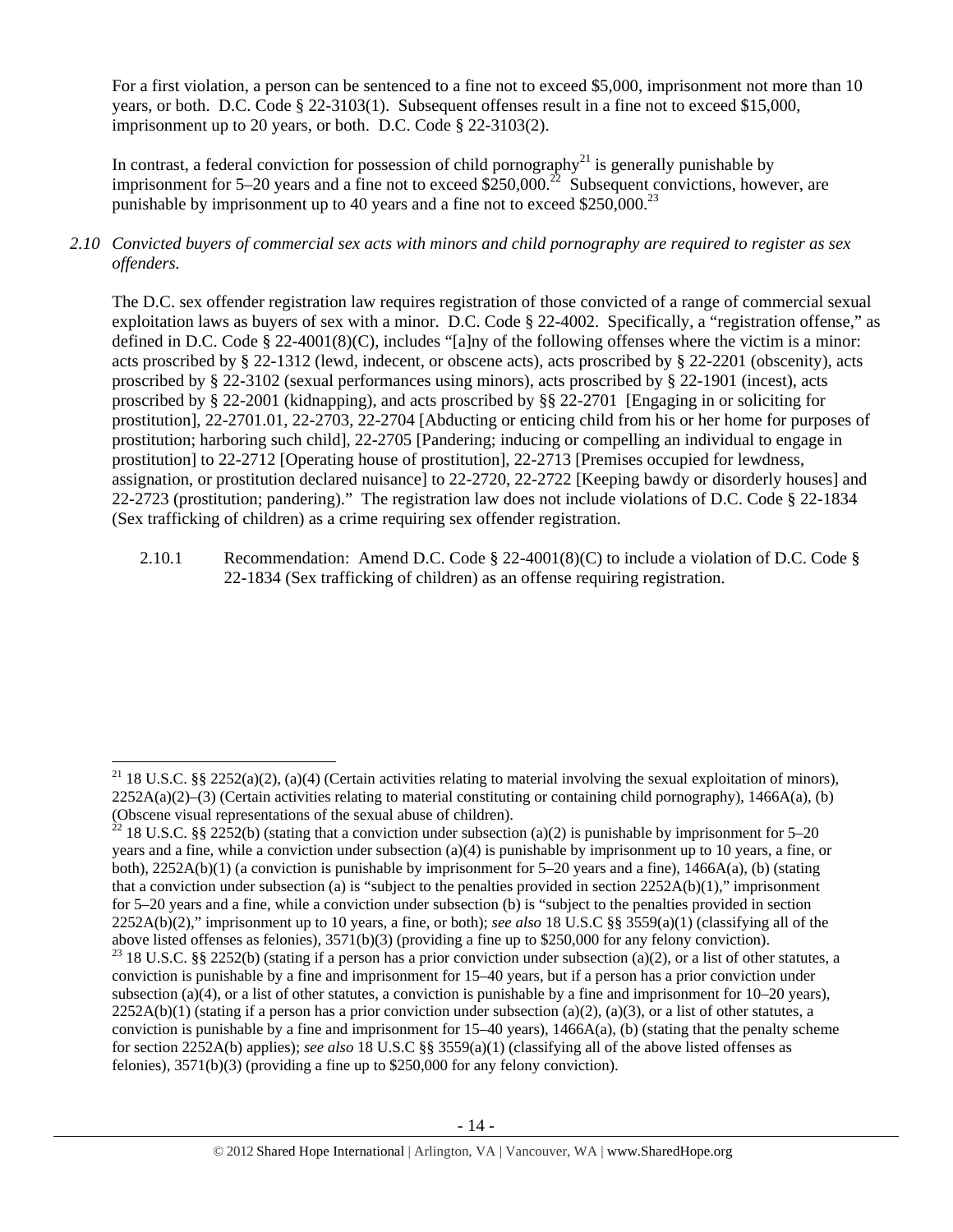#### FRAMEWORK ISSUE 3: CRIMINAL PROVISIONS FOR TRAFFICKERS

### *Legal Components:*

- *3.1 Penalties for trafficking a child for sexual exploitation are as high as federal penalties.*
- *3.2 Creating and distributing child pornography carries penalties as high as similar federal offenses.*
- *3.3 Using the Internet to lure, entice, recruit, or sell commercial sex acts with a minor is a separate crime or results in an enhanced penalty for traffickers.*
- *3.4 Financial penalties for traffickers, including asset forfeiture, are sufficiently high*.
- *3.5 Convicted traffickers are required to register as sex offenders.*
- *3.6 Laws relating to termination of parental rights for certain offenses include sex trafficking or commercial sexual exploitation of children (CSEC) offenses in order to remove the children of traffickers from their control and potential exploitation.*

*\_\_\_\_\_\_\_\_\_\_\_\_\_\_\_\_\_\_\_\_\_\_\_\_\_\_\_\_\_\_\_\_\_\_\_\_\_\_\_\_\_\_\_\_\_\_\_\_\_\_\_\_\_\_\_\_\_\_\_\_\_\_\_\_\_\_\_\_\_\_\_\_\_\_\_\_\_\_\_\_\_\_\_\_\_\_\_\_\_\_\_\_\_\_* 

## *Legal Analysis:*

*3.1 Penalties for trafficking a child for sexual exploitation are as high as federal penalties.* 

When convicted of violating D.C. Code § 22-1834 (Sex trafficking of children), a trafficker can receive a sentence of imprisonment up to 20 years, a fine up to  $$200,000$ , or both. D.C. Code  $$22-1837(a)(1)$ .

A trafficker may also be convicted of D.C. Code § 22-2704 (Abducting or enticing child from his or her home for purposes of prostitution; harboring such child). This statute makes it "unlawful for any person, for purposes of prostitution, to: (1) Persuade, entice, or forcibly abduct a child under 18 years of age from his or her home or usual abode, or from the custody and control of the child's parents or guardian; or (2) Secrete or harbor any child so persuaded, enticed, or abducted from his or her home or usual abode, or from the custody and control of the child's parents or guardian." D.C. Code § 22-2704(a). For violating this statute, a person can receive a prison sentence of not more than 20 years, a fine not to exceed \$20,000, or both. D.C. Code § 22-2704(b).

Similarly, a trafficker may be charged with violating D.C. Code § 22-2705 (Pandering; inducing or compelling an individual to engage in prostitution). D.C. Code § 22-2705 provides enhanced penalties for this crime when the victim is under 18 years of age, imposing a sentence of imprisonment up to 20 years, a fine not to exceed \$20,000, or both. D.C. Code § 22-2705(c)(2).

A trafficker may also be convicted under D.C. Code § 22-2707 (Procuring; receiving money or other valuable thing for arranging assignation). If the victim is under 18 years of age, then the crime is punishable by imprisonment not to exceed 20 years, a fine up to \$20,000, or both. D.C. Code § 22-2707(b)(2).

In contrast, if the victim is under the age of 14, a conviction under the Trafficking Victims Protection Act  $(TVPA)<sup>24</sup>$  for child sex trafficking is punishable by 15 years to life imprisonment and a fine not to exceed \$250,000. 18 U.S.C. §§ 1591(b)(1), 3559(a)(1), 3571(b)(3). If the victim is between the ages of 14–17 a conviction is punishable by 10 years to life imprisonment and a fine not to exceed \$250,000. 18 U.S.C. §§ 1591(b)(2), 3559(a)(1), 3571(b)(3). A conviction is punishable by mandatory life imprisonment however, if the trafficker has a prior conviction for a federal sex offense<sup>25</sup> against a minor.

 $24$  See supra note 11.

<sup>24</sup> *See supra* note 11. 25 *See supra* note 17.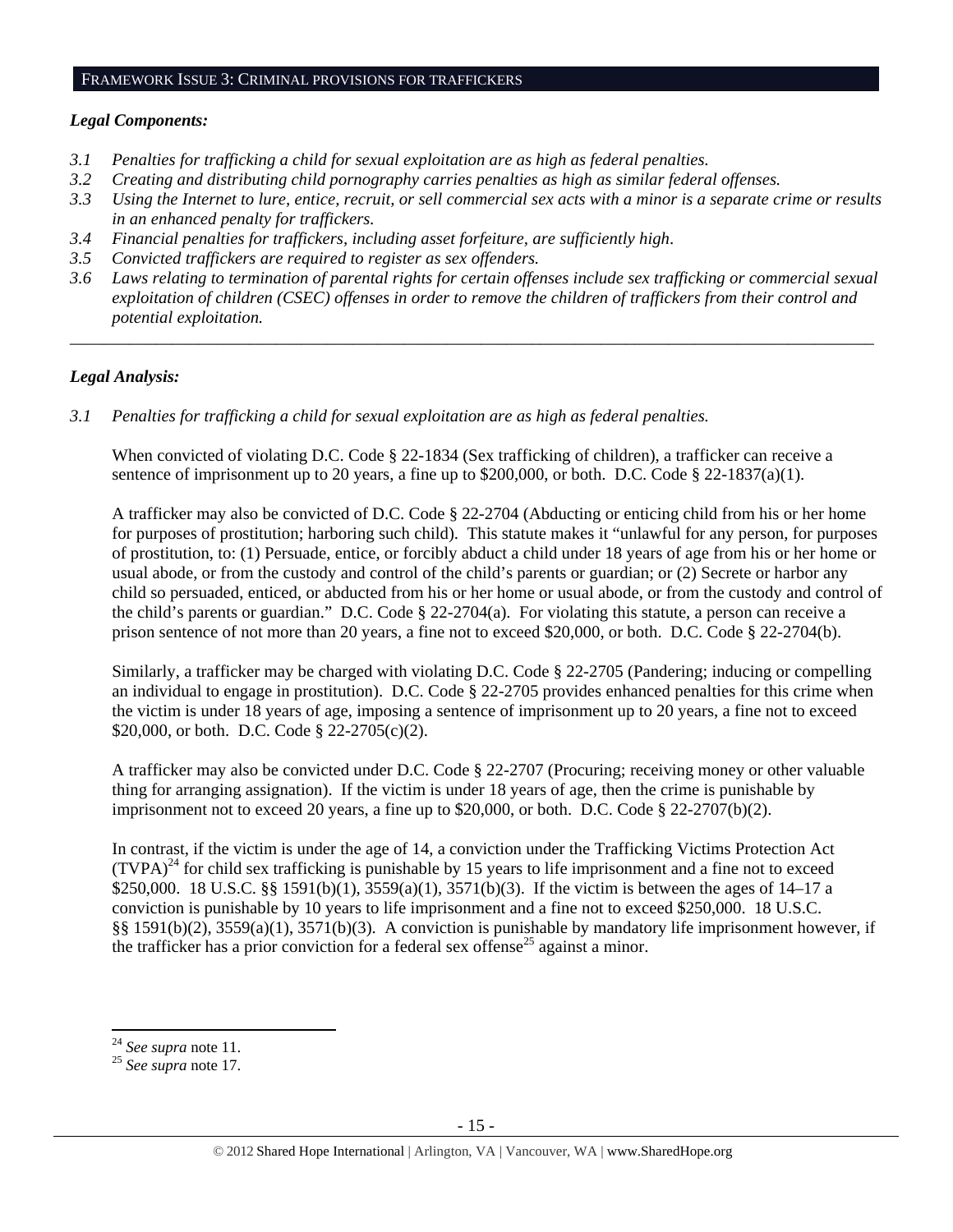## *3.2 Creating and distributing child pornography carries penalties as high as similar federal offenses.*

Under D.C. Code § 22-3102(a) (Prohibited acts), knowingly creating and promoting child pornography is unlawful. D.C. Code § 22-3102(a) states,

It shall be unlawful in the District of Columbia for a person knowingly to use a minor in a sexual performance or to promote a sexual performance by a minor.

(1) A person is guilty of the use of a minor in a sexual performance if knowing the character and content thereof, he or she employs, authorizes, or induces a person under 18 years of age to engage in a sexual performance or being the parent, legal guardian, or custodian of a minor, he or she consents to the participation by a minor in a sexual performance.

(2) A person is guilty of promoting a sexual performance by a minor when, knowing the character and content thereof, he or she produces, directs, or promotes any performance which includes sexual conduct by a person under 18 years of age.

The definition of "promote" includes "to procure, manufacture, issue, sell, give, provide, lend, mail, deliver, transfer, transmute, publish or distribute, circulate, disseminate, present, exhibit, or advertise, or to offer or agree to do the same." D.C. Code § 22-3101(4).

A first offense of this statute results in imprisonment up to 10 years, a fine not to exceed \$5,000, or both. D.C. Code § 22-3103(1). Second and subsequent offenses result in imprisonment up to 20 years, a fine not to exceed \$15,000, or both. D.C. Code § 22-3103(2).

In contrast, if the victim is under the age of 14, a conviction under the TVPA for child sex trafficking is punishable by 15 years to life imprisonment and a fine not to exceed \$250,000. 18 U.S.C. §§ 1591(b)(1),  $3559(a)(1)$ ,  $3571(b)(3)$ . If the victim is between the ages of  $14-17$ , a conviction is punishable by 10 years to life imprisonment and a fine not to exceed \$250,000. 18 U.S.C. §§ 1591(b)(2), 3559(a)(1), 3571(b)(3). A conviction is punishable by mandatory life imprisonment, however, if the trafficker has a prior conviction for a federal sex offense<sup>26</sup> against a minor. Additionally, a federal conviction for distribution of child pornography<sup>27</sup> is generally punishable by imprisonment for  $5-20$  years and a fine not to exceed \$250,000.<sup>28</sup> Subsequent convictions, however, are punishable by imprisonment up to 40 years and a fine not to exceed \$250,000.<sup>29</sup>

<sup>&</sup>lt;sup>26</sup> *See supra* note 17.<br><sup>27</sup> 18 U.S.C. §§ 2252(a)(1), (a)(2), (a)(3)(B), (4)(A) (Certain activities relating to material involving the sexual exploitation of minors),  $2252A(a)(2)$ –(3) (Certain activities relating to material constituting or containing child pornography), 1466A(a) (Obscene visual representations of the sexual abuse of children).

<sup>&</sup>lt;sup>28</sup> 18 U.S.C. §§ 2252(b) (stating that a conviction under subsection (a)(2) or (a)(3) is punishable by imprisonment for 5–20 years and a fine, while a conviction under subsection (a)(4) is punishable by imprisonment up to 10 years, a fine, or both),  $2252A(b)(1)$  (a conviction is punishable by imprisonment for 5–20 years and a fine),  $1466A(a)$ , (b) (stating that a conviction under subsection (a) is "subject to the penalties provided in section  $2252A(b)(1)$ ," imprisonment for 5–20 years and a fine, while a conviction under subsection (b) is "subject to the penalties provided in section 2252A(b)(2)," imprisonment up to 10 years, a fine, or both); *see also* 18 U.S.C §§ 3559(a)(1) (classifying all of the above listed offenses as felonies),  $3571(b)(3)$  (providing a fine up to \$250,000 for any felony conviction). <sup>29</sup> 18 U.S.C. §§ 2252(b) (stating if a person has a prior conviction under subsection (b)(1), or a list of other statutes, a conviction is punishable by a fine and imprisonment for 15–40 years, but if a person has a prior conviction under subsection  $(b)(1)$ , or a list of other statutes, a conviction is punishable by a fine and imprisonment for  $10-20$  years),  $2252A(b)(1)$  (stating if a person has a prior conviction under subsection (a)(2), (a)(3), or a list of other statutes, a conviction is punishable by a fine and imprisonment for  $15-40$  years),  $1466A(a)$ , (b) (stating that the penalty scheme for section 2252A(b) applies); *see also* 18 U.S.C §§ 3559(a)(1) (classifying all of the above listed offenses as felonies), 3571(b)(3) (providing a fine up to \$250,000 for any felony conviction).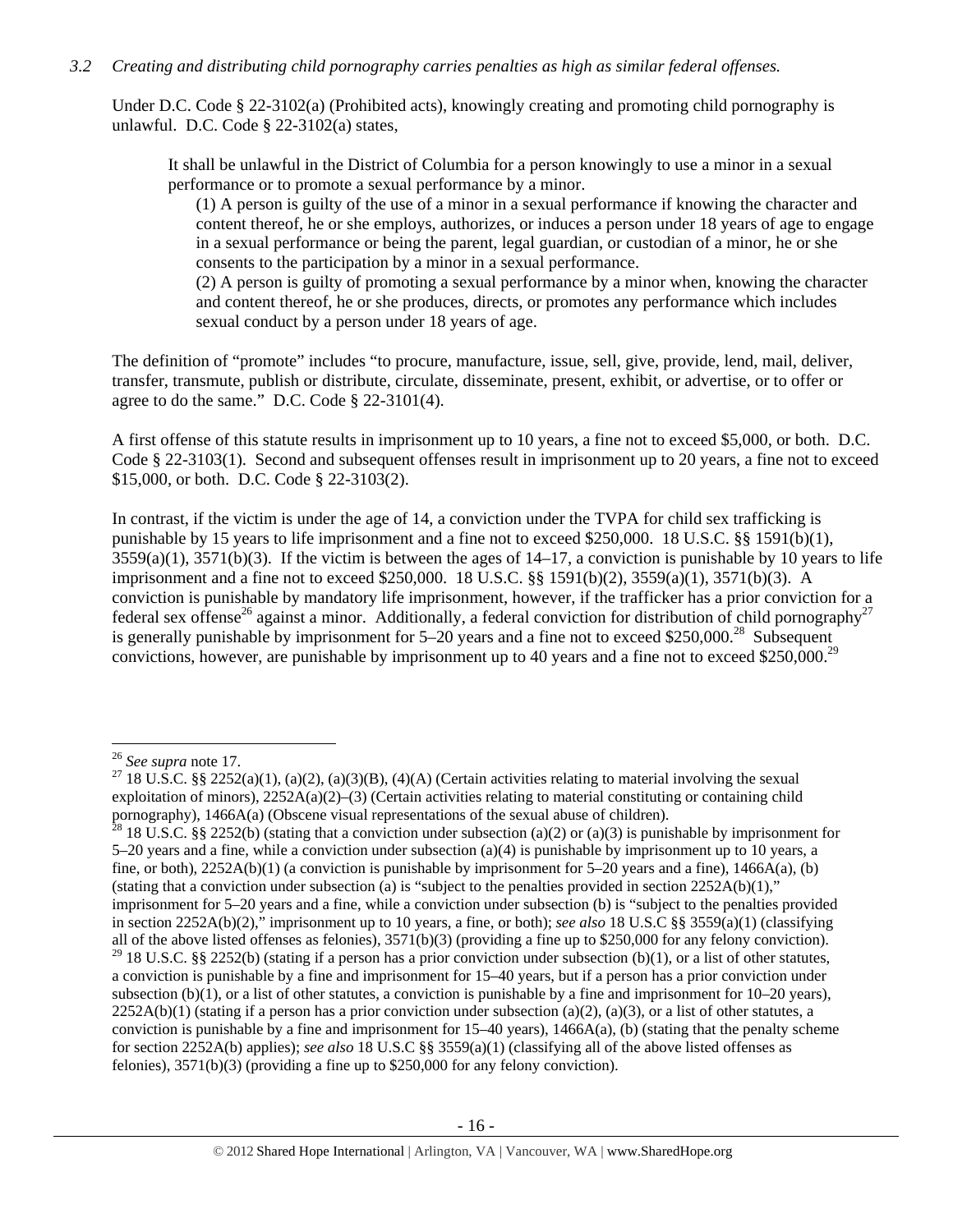*3.3 Using the Internet to lure, entice, recruit, or sell commercial sex acts with a minor is a separate crime or results in an enhanced penalty for traffickers.* 

No D.C. statute specifically criminalizes using the Internet for recruiting or enticing the purchase of commercial sex acts with a minor. However, D.C. Code § 22-3010.02(a) (Arranging for a sexual contact with a real or fictitious child) could potentially apply to these crimes. It states,

It is unlawful for a person to arrange to engage in a sexual act or sexual contact with an individual (whether real or fictitious) who is or who is represented to be a child at least 4 years younger than the person, or to arrange for another person to engage in a sexual act or sexual contact with an individual (whether real or fictitious) who is or who is represented to be a child of at least 4 years younger than the person. For the purposes of this section, arranging to engage in a sexual act or sexual contact with an individual who is fictitious shall be unlawful only if the arrangement is done by or with a law enforcement officer.

If guilty of this statute, a person will be sentenced to imprisonment not more than 5 years, a fine not to exceed \$50,000, or both. D.C. Code § 22-3010.02(b).

Additionally, D.C. Code § 22-3010 (Enticing a child or minor) could potentially apply to these crimes and states in part,

(a) Whoever, being at least 4 years older than a child or being in a significant relationship with a minor, (1) takes that child or minor to any place for the purpose of committing any offense set forth in §§ 22-3002 to 22-3006 [Sexual abuse in the first through fourth degrees and Misdemeanor sexual abuse] and 22-3008 to 22-3009.02 [First degree child sexual abuse, Second degree child sexual abuse, First degree sexual abuse of a minor, Second degree sexual abuse of a minor], or (2) seduces, entices, allures, convinces, or persuades or attempts to seduce, entice, allure, convince, or persuade a child or minor to engage in a sexual act or contact shall be imprisoned for not more than 5 years or may be fined in an amount not to exceed \$ 50,000, or both.

(b) Whoever, being at least 4 years older than the purported age of a person who represents himself or herself to be a child, attempts

(1) to seduce, entice, allure, convince, or persuade any person who represents himself or herself to be a child to engage in a sexual act or contact, or

(2) to entice, allure, convince, or persuade any person who represents himself or herself to be a child to go to any place for the purpose of engaging in a sexual act or contact shall be imprisoned for not more than 5 years or may be fined in an amount not to exceed \$ 50,000, or both.

. . . .

- 3.3.1 Recommendation: Amend D.C. Code § 22-3010.02(a) (Arranging for a sexual contact with a real or fictitious child) and § 22-3010 (Enticing a child or minor) to expressly apply to use of the Internet lure, entice, recruit, or sell commercial sex acts with a minor under 18.
- *3.4 Financial penalties for traffickers, including asset forfeiture, are sufficiently high.*

A conviction under D.C. Code § 22-1834 (Sex trafficking of children) can result in a fine up to \$200,000. D.C. Code § 22-1837(a)(1). Additionally, a trafficker will face mandatory criminal asset forfeiture for conviction of violating of the human trafficking statute, including D.C. Code § 22-1834 (Sex trafficking of children). Under D.C. Code § 22-1838,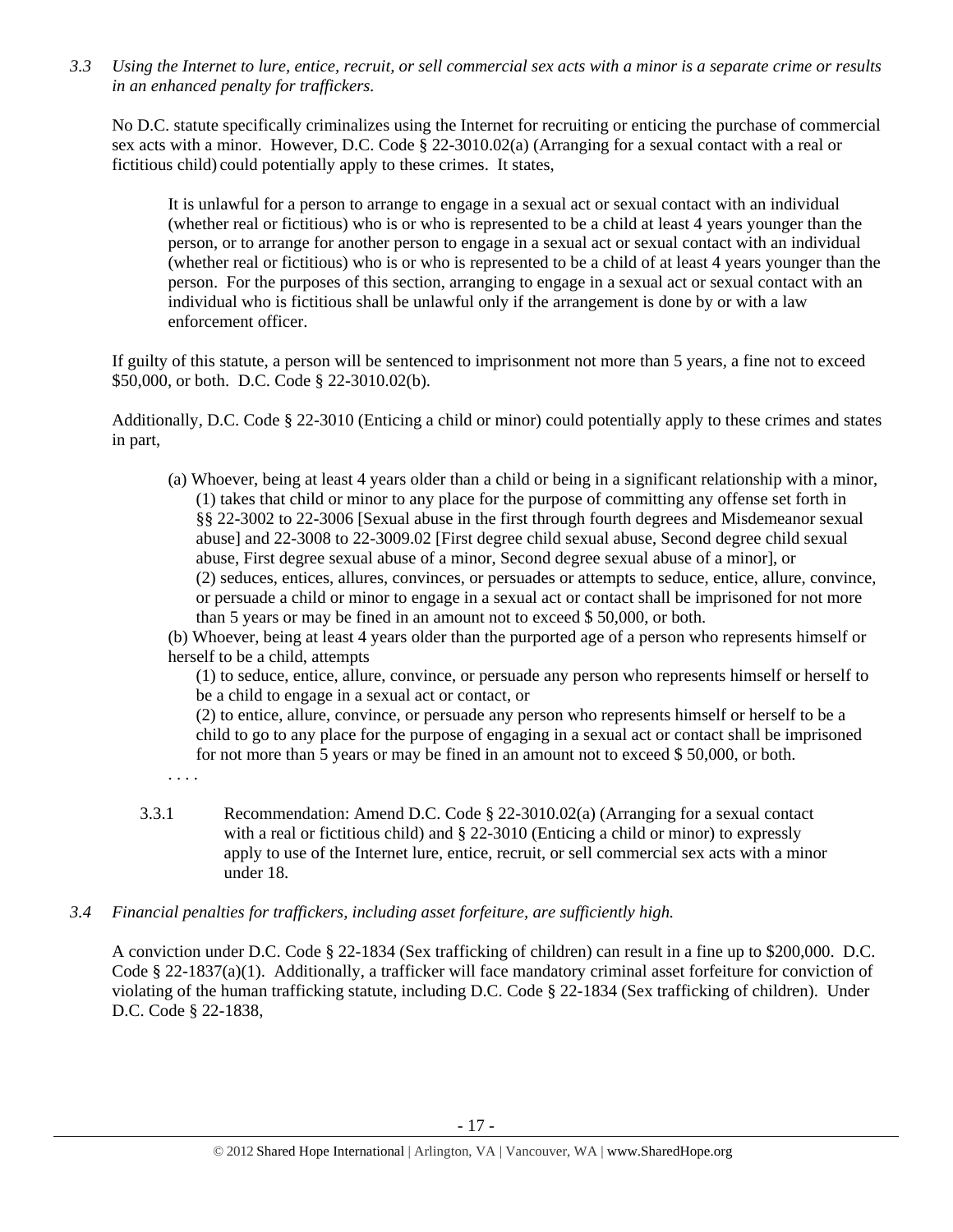(a) In imposing sentence on any individual or business convicted of a violation of this chapter, the court shall order, in addition to any sentence imposed, that the individual or business shall forfeit to the District of Columbia:

(1) Any interest in any property, real or personal, that was used or intended to be used to commit or to facilitate the commission of the violation; and

(2) Any property, real or personal, constituting or derived from any proceeds that the individual or business obtained, directly or indirectly, as a result of the violation.

(b) The following shall be subject to forfeiture to the District of Columbia and no property right shall exist in them:

(1) Any property, real or personal, used or intended to be used to commit or to facilitate the commission of any violation of this chapter.

(2) Any property, real or personal, which constitutes or is derived from proceeds traceable to any violation of this chapter.

This statute does not provide for specific seizure provisions or specific distribution of the property seized.

Other crimes for which traffickers could be charged also carry fines. A court may impose a fine not to exceed \$1,000 for any violation of D.C. Code § 22-2710 (Procuring for house of prostitution), § 22-2711 (Procuring for third persons), and § 22-2712 (Operating house of prostitution). A trafficker could face a fine not to exceed \$20,000 for violating D.C. Code § 22-2705 (Pandering; inducing or compelling an individual to engage in prostitution) or § 22-2707 (Procuring; receiving money or other valuable thing for arranging assignation). D.C. Code §§ 22-2705(c)(2), 22-2707(2).

A trafficker's vehicle could be impounded under D.C. Code § 22-2724, which allows for impoundment of "[a]ny vehicle used in furtherance of a violation of a prostitution-related offense." D.C. Code § 22-2724(a).

Also, traffickers charged with prostitution offenses may be subject to discretionary, civil asset forfeiture pursuant to D.C. Code § 22-2723 (Property subject to seizure and forfeiture). Subsection (a) makes the following subject to forfeiture:

(1) All conveyances, including aircraft, vehicles or vessels, which are used, or intended for use, to transport, or in any manner to facilitate a violation of a prostitution-related offense, provided that:

(A) No conveyance used by any person as a common carrier in the course of transacting business as a common carrier is subject to forfeiture under this section unless it appears that the owner or other person in charge of the conveyance is a consenting party or privy to a violation of a prostitutionrelated offense;

(B) No conveyance is subject to forfeiture under this section by reason of any act or omission that the owner establishes was committed or omitted without the owner's knowledge or consent; (C) A forfeiture of a conveyance encumbered by a bona fide security interest is subject to the interest of the secured party if the secured party neither had knowledge of nor consented to the act or omission; or

(D) Where the conveyance is not being driven by the owner of the conveyance, there is a presumption that the owner is without knowledge of the illegal act, and therefore the conveyance should not be forfeited.

(2) All money, coins, and currency which has been used, or was intended for use, in violation of a prostitution-related offense.

 $(a-1)(1)$  A lien in favor of the District of Columbia is hereby created in an amount equal to the costs of towing, storing, and administrative processing of a conveyance seized and subject to forfeiture pursuant to §§ 22-2701, 22-2703, and this section.

Seizure under this section shall be pursuant to D.C. Code §48-905.02(b), which states, "[p]roperty subject to forfeiture under this chapter may be seized by law enforcement officials, as designated by the Mayor, or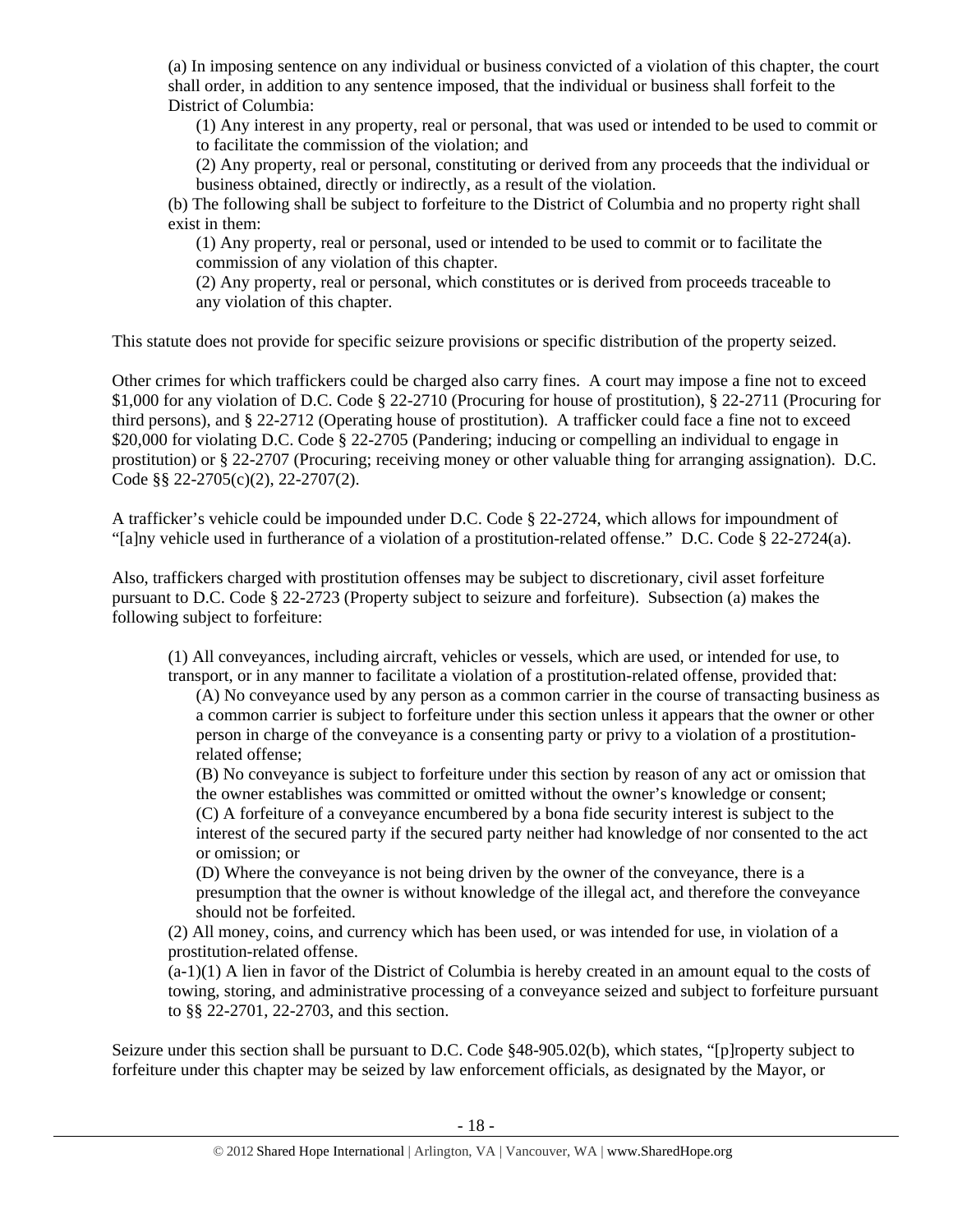designated civilian employees of the Metropolitan Police Department, upon process issued by the Superior Court of the District of Columbia having jurisdiction over the property, or without process if authorized by other law."

Pursuant to D.C. Code §22-2723(b), distribution of forfeited property (other than monies) is governed by D.C. Code §480905.02(4) which states in relevant part,

(4) When property, other than controlled substances, is forfeited under this chapter, the Mayor shall: (A) Retain it for official use;

(B) Sell that which is not required by law to be destroyed and which is not harmful to the public. All proper expenses of the proceedings for forfeiture and sale, including expenses of seizure, maintenance of custody, advertising, and court costs shall be deducted from the proceeds. The balance of the proceeds shall be used, and shall remain available until expended regardless of the expiration of the fiscal year in which they were collected, to finance law enforcement activities of the Metropolitan Police Department of the District of Columbia, with any remaining balance used to finance programs which shall serve to rehabilitate drug addicts, educate citizens, or prevent drug addiction;

(C) Remove the property for disposition in accordance with law; or

Pursuant to D.C. Code §22-2723(b), money, coins and currency "shall be deposited as provided in subchapter IIA of Chapter 5 of Title 23 of the District of Columbia Code" which states in relevant part,

(a) (1) Seized currency shall be promptly deposited in an interest-bearing escrow account in a federal insured financial institution in the District of Columbia . . .

(2) Deposited seized currency, with any accrued interest, shall be divided and deposited as provided in section 48-907.02 . . .

# D.C. Code §48-907.02 states,

Any funds from whatever source derived shall be deposited as soon as practicable into the Fund. Any deposit of funds shall be secured in a manner consistent with deposit of revenues by the District of Columbia government. The Fund shall be distributed in the following descending order of priority:

(1) To fund law enforcement activities of the Metropolitan Police Department of the District of Columbia, except that, beginning October 1, 1990, not more than 49% of the total amount deposited to the Fund in the immediately preceding quarter-year period shall be used for this purpose in the next succeeding quarter-year period; and

(2) To fund substance abuse education, prevention, and treatment activities of the Alcohol and Drug Abuse Administration.

Finally, a trafficker may be required to pay restitution. D.C. Code § 16-711 (Restitution or reparation) allows the court, at its discretion, to award restitution to victims of any offense. D.C. Code § 16-711 states,

(a) In criminal cases in the Superior Court, the court may, in addition to any other sentence imposed as a condition of probation or as a sentence itself, require a person convicted of any offense to make reasonable restitution or reparation.

(b) When restitution or reparation is ordered, the court shall take into consideration the number of victims, the actual damage of each victim, the resources of the defendant, the defendant's ability to earn, any obligation of the defendant to support dependents, and other matters as pertain to the defendant's ability to make restitution or reparation.

(c) The court shall fix the manner of performing restitution or reparation.

. . . .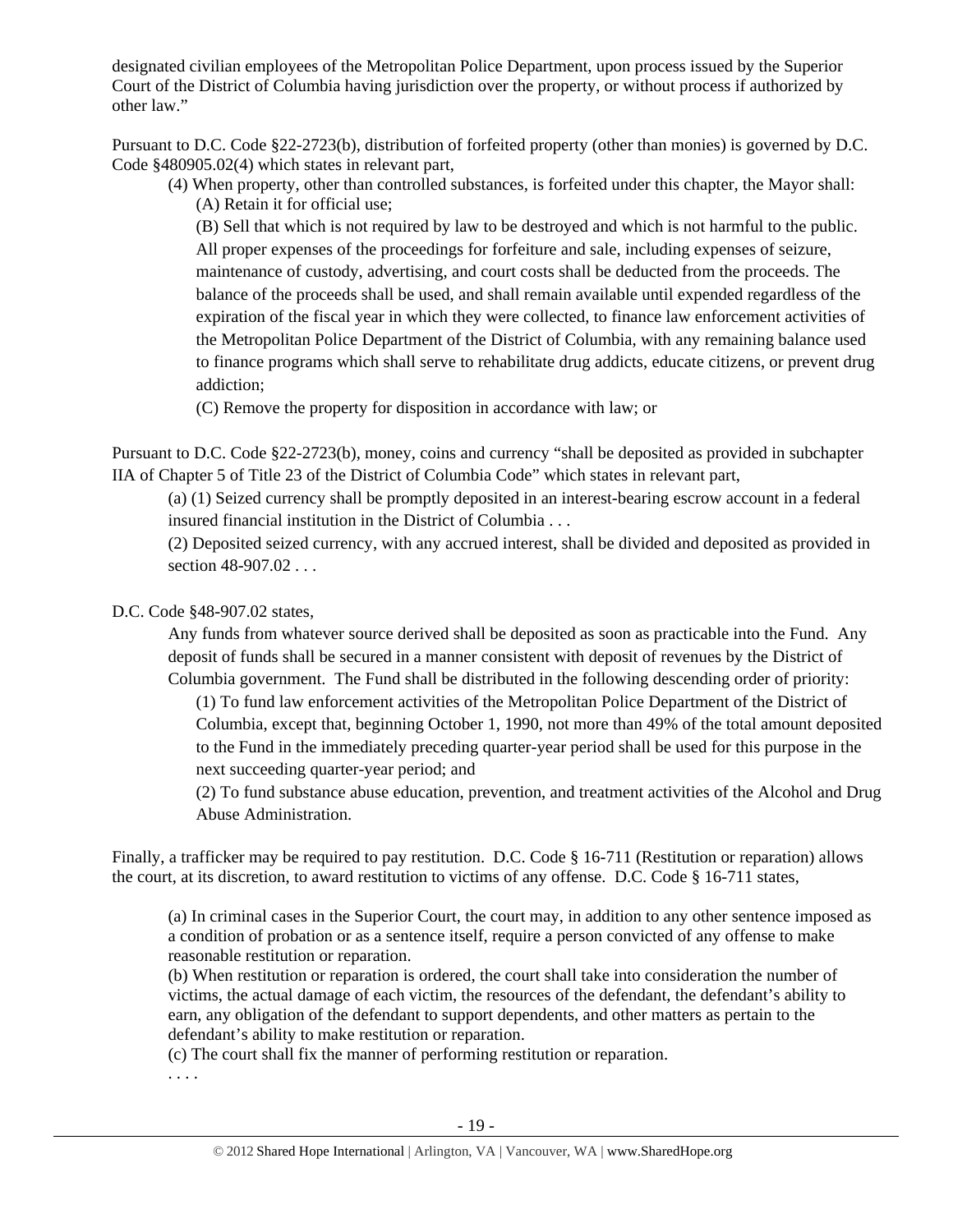# *3.5 Convicted traffickers are required to register as sex offenders.*

The D.C. sex offender registration law requires registration of those convicted of a range of commercial sexual exploitation laws as traffickers of sex with a minor. D.C. Code § 22-4002. Specifically, a "registration offense," as defined in D.C. Code § 22-4001(8)(C), includes "[a]ny of the following offenses where the victim is a minor: acts proscribed by § 22-1312 (lewd, indecent, or obscene acts), acts proscribed by § 22-2201 (obscenity), acts proscribed by § 22-3102 (sexual performances using minors), acts proscribed by § 22-1901 (incest), acts proscribed by § 22-2001 (kidnapping), and acts proscribed by §§ 22-2701 [Engaging in or soliciting for prostitution], 22-2701.01, 22-2703, 22-2704 [Abducting or enticing child from his or her home for purposes of prostitution; harboring such child], 22-2705 [Pandering; inducing or compelling an individual to engage in prostitution] to 22-2712 [Operating house of prostitution], 22-2713 [Premises occupied for lewdness, assignation, or prostitution declared nuisance] to 22-2720, 22-2722 [Keeping bawdy or disorderly houses] and 22-2723 (prostitution; pandering)." The registration law does not include violations of D.C. Code § 22-1834 (Sex trafficking of children) as a crime requiring sex offender registration.

- 3.5.1 Recommendation: Amend D.C. Code § 22-4001(8)(C) to include a violation of D.C. Code § 22-1834 (Sex trafficking of children) as an offense requiring registration.
- *3.6 Laws relating to termination of parental rights for certain offenses include sex trafficking or commercial sexual exploitation of children (CSEC) offenses in order to remove the children of traffickers from their control and potential exploitation.*

Under D.C. Code § 16-2353(a) (Grounds for termination of parent and child relationship), "A judge may enter an order for the termination of the parent and child relationship when the judge finds from the evidence presented, after giving due consideration to the interests of all parties, that the termination is in the best interests of the child." Under subsection (b), in making his decision, the judge is instructed to consider these factors:

(1) the child's need for continuity of care and caretakers and for timely integration into a stable and permanent home, taking into account the differences in the development and the concept of time of children of different ages;

(2) the physical, mental and emotional health of all individuals involved to the degree that such affects the welfare of the child, the decisive consideration being the physical, mental and emotional needs of the child;

(3) the quality of the interaction and interrelationship of the child with his or her parent, siblings, relative, and/or caretakers, including the foster parent;

. . .

(4) to the extent feasible, the child's opinion of his or her own best interests in the matter; and (5) evidence that drug-related activity continues to exist in a child's home environment after intervention and services have been provided pursuant to section 106(a) of the Prevention of Child Abuse and Neglect Act of 1977, effective September 23, 1977 (D.C. Law 2-22; § 4-1301.06(a)). Evidence of continued drug-activity shall be given great weight.

D.C. Code § 16-2354(b)(3)(C) outlines the grounds for filing a motion to terminate the parental relationship. Grounds exist if "[a] court of competent jurisdiction has determined that the parent has: (i) Committed murder of a child sibling or another child; (ii) Committed voluntary manslaughter of a child sibling or another child; (iii) Aided or abetted, attempted, conspired, or solicited to commit such a murder or such a voluntary manslaughter; or (iv) Committed a felony assault that has resulted in serious bodily injury to the child who is the subject of the petition, a child sibling, or another child."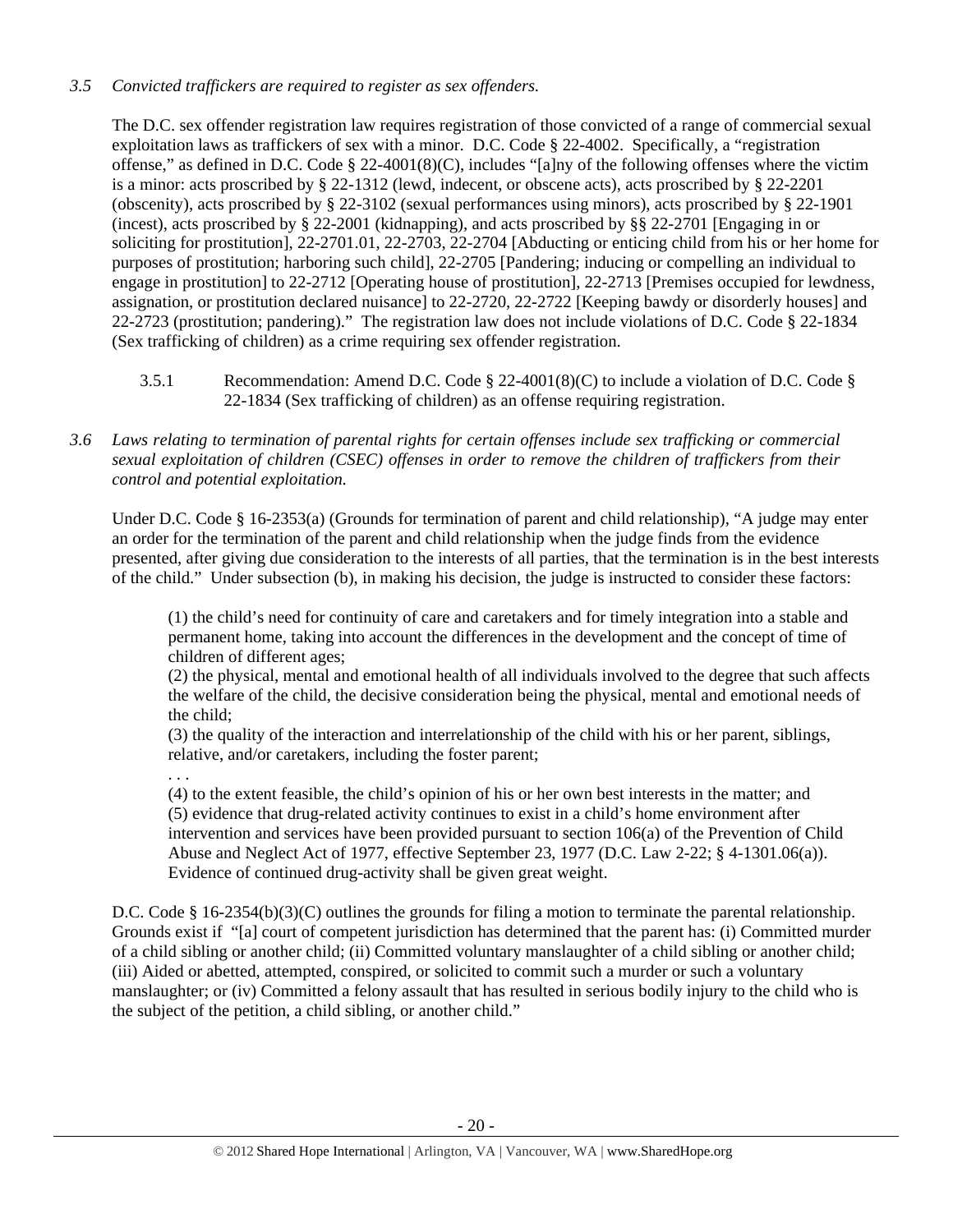3.6.1 Recommendation: Add D.C. Code § 22-1834 (Sex trafficking of children) to the list of crimes constituting grounds enumerated in D.C. Code § 16-2354(b)(3)(C) for petitioning to terminate parental rights.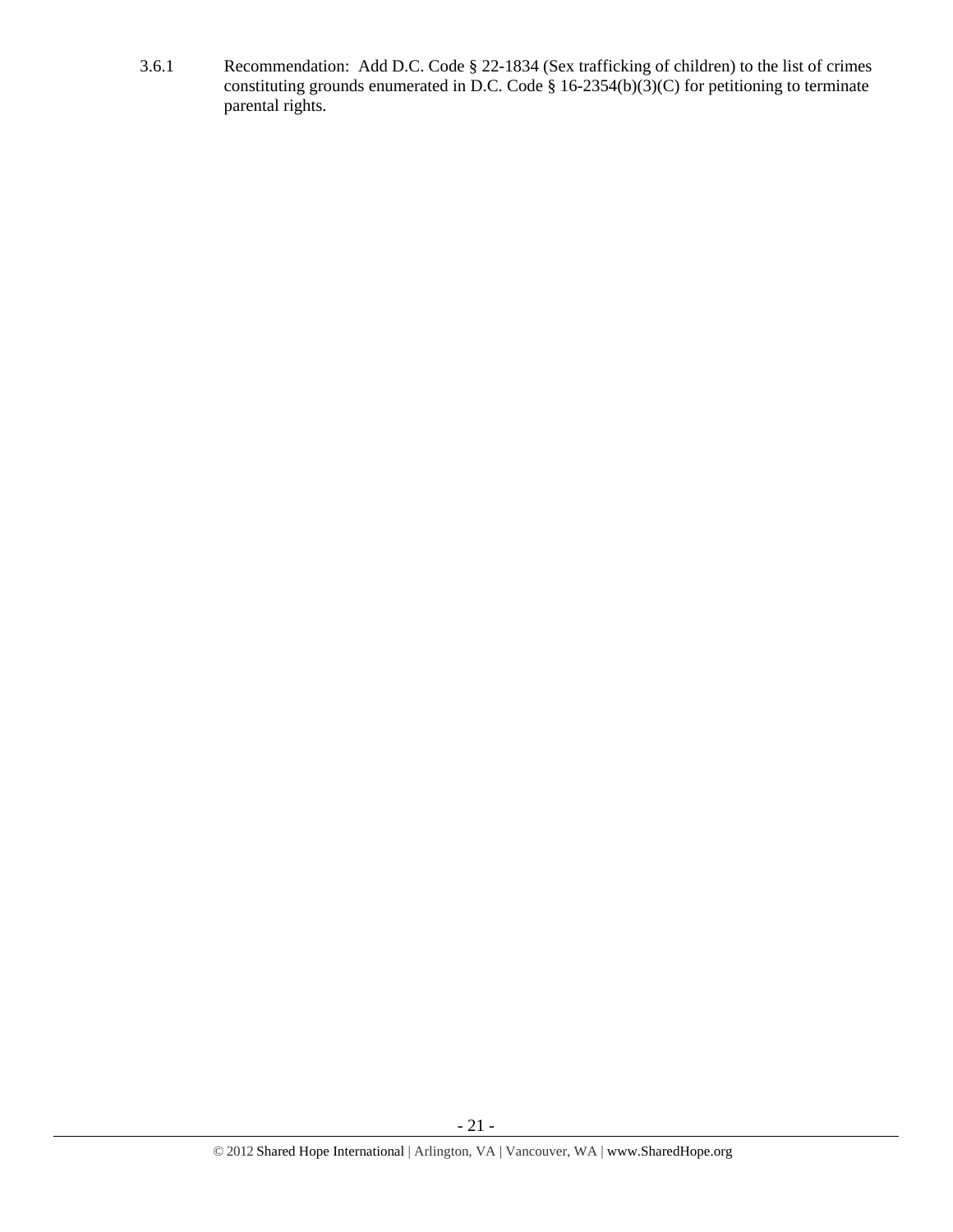## *Legal Components:*

- *4.1 The acts of assisting, enabling, or financially benefitting from child sex trafficking are included as criminal offenses in the state sex trafficking statute.*
- *4.2 Financial penalties, including asset forfeiture laws, are in place for those who benefit financially from or aid and assist in committing domestic minor sex trafficking.*

*\_\_\_\_\_\_\_\_\_\_\_\_\_\_\_\_\_\_\_\_\_\_\_\_\_\_\_\_\_\_\_\_\_\_\_\_\_\_\_\_\_\_\_\_\_\_\_\_\_\_\_\_\_\_\_\_\_\_\_\_\_\_\_\_\_\_\_\_\_\_\_\_\_\_\_\_\_\_\_\_\_\_\_\_\_\_\_\_\_\_\_\_\_\_* 

- *4.3 Promoting and selling child sex tourism is illegal.*
- *4.4 Promoting and selling child pornography is illegal.*

## *Legal Analysis:*

*4.1 The acts of assisting, enabling, or financially benefitting from child sex trafficking are included as criminal offenses in the state sex trafficking statute.*

Facilitators of human trafficking can be charged under D.C. Code § 22-1836 (Benefitting financially from human trafficking), which states, "It is unlawful for an individual or business knowingly to benefit, financially or by receiving anything of value, from voluntarily participating in a venture which has engaged in any act in violation of § 22-1832 [Forced labor], § 22-1833 [Trafficking in labor or commercial sex acts], § 22-1834 [Sex trafficking of children], or § 22-1835 [Unlawful conduct with respect to documents in furtherance of human trafficking], knowing or in reckless disregard of the fact that the venture has engaged in the violation." Under D.C. Code § 22-1837(c) (Penalties), "Whoever violates § 22-1836 shall be fined or imprisoned up to the maximum fine or term of imprisonment for a violation of each referenced section." Additional facilitators could fall under D.C. Code § 22-1834(a), which includes those who "harbor" or "transport . . . by any means a person who will be caused as a result to engage in a commercial sex act . . . ."

A facilitator may also be charged under D.C. Code § 22-2711 (Procuring for third persons), which states, "Any person who, within the District of Columbia, shall receive any money or other valuable thing for or on account of procuring and placing in the charge or custody of another person for sexual intercourse, prostitution, debauchery, or other immoral purposes any individual shall be guilty of a felony and, upon conviction, shall be punished by imprisonment for not more than 5 years and by a fine of not more than \$ 1,000."

Similarly, a facilitator could also be charged with D.C. Code § 22-2712 (Operating house of prostitution), which criminalizes when an individual knowingly "accept[s], receive[s], lev[ies], or appropriate[s] any money or other valuable thing, without consideration other than the furnishing of a place for prostitution or the servicing of a place for prostitution, from the proceeds or earnings of any individual engaged in prostitution." If guilty of this crime, a facilitator faces possible imprisonment up to 5 years and a fine not to exceed \$1,000. D.C. Code § 22-2712.

*4.2 Financial penalties, including asset forfeiture laws, are in place for those who benefit financially from or aid and assist in committing domestic minor sex trafficking.* 

Convicted facilitators are subject to mandatory, criminal asset forfeiture for violating D.C. Code § 22-1836 (Benefitting financially from human trafficking). Under D.C. Code § 22-1838,

(a) In imposing sentence on any individual or business convicted of a violation of this chapter, the court shall order, in addition to any sentence imposed, that the individual or business shall forfeit to the District of Columbia:

(1) Any interest in any property, real or personal, that was used or intended to be used to commit or to facilitate the commission of the violation; and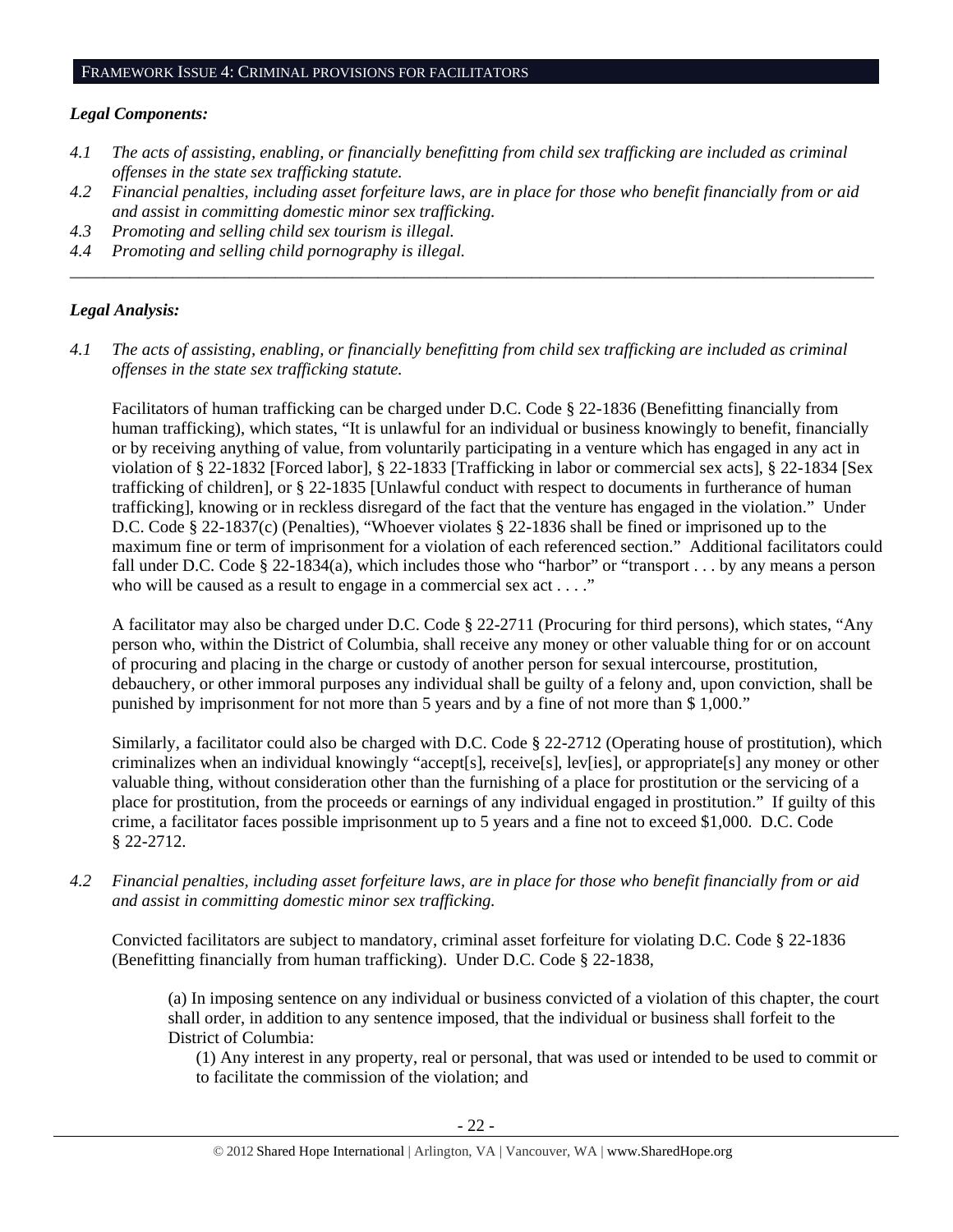(2) Any property, real or personal, constituting or derived from any proceeds that the individual or business obtained, directly or indirectly, as a result of the violation.

(b) The following shall be subject to forfeiture to the District of Columbia and no property right shall exist in them:

(1) Any property, real or personal, used or intended to be used to commit or to facilitate the commission of any violation of this chapter.

(2) Any property, real or personal, which constitutes or is derived from proceeds traceable to any violation of this chapter.

This statute does not provide for specific seizure provisions or distribution of the property.

A facilitator's vehicle could be impounded under D.C. Code § 22-2724, which allows for impoundment of "[a]ny vehicle used in furtherance of a violation of a prostitution-related offense." D.C. Code § 22-2724(a). In addition, facilitators of child sex trafficking charged with prostitution offenses may be subject to discretionary, civil asset forfeiture pursuant to D.C. Code § 22-2723 (Property subject to seizure and forfeiture). Subsection (a) makes the following subject to forfeiture:

(1) All conveyances, including aircraft, vehicles or vessels, which are used, or intended for use, to transport, or in any manner to facilitate a violation of a prostitution-related offense, provided that:

(A) No conveyance used by any person as a common carrier in the course of transacting business as a common carrier is subject to forfeiture under this section unless it appears that the owner or other person in charge of the conveyance is a consenting party or privy to a violation of a prostitutionrelated offense;

(B) No conveyance is subject to forfeiture under this section by reason of any act or omission that the owner establishes was committed or omitted without the owner's knowledge or consent; (C) A forfeiture of a conveyance encumbered by a bona fide security interest is subject to the interest of the secured party if the secured party neither had knowledge of nor consented to the act or omission; or

(D) Where the conveyance is not being driven by the owner of the conveyance, there is a presumption that the owner is without knowledge of the illegal act, and therefore the conveyance should not be forfeited.

(2) All money, coins, and currency which has been used, or was intended for use, in violation of a prostitution-related offense.

 $(a-1)(1)$  A lien in favor of the District of Columbia is hereby created in an amount equal to the costs of towing, storing, and administrative processing of a conveyance seized and subject to forfeiture pursuant to §§ 22-2701, 22-2703, and this section.

Seizure under this section shall be pursuant to D.C. Code §48-905.02(b), which states, "[p]roperty subject to forfeiture under this chapter may be seized by law enforcement officials, as designated by the Mayor, or designated civilian employees of the Metropolitan Police Department, upon process issued by the Superior Court of the District of Columbia having jurisdiction over the property, or without process if authorized by other law."

Pursuant to D.C. Code §22-2723(b), distribution of forfeited property (other than monies) is governed by D.C. Code §480905.02(4) which states in relevant part,

(4) When property, other than controlled substances, is forfeited under this chapter, the Mayor shall: (A) Retain it for official use;

(B) Sell that which is not required by law to be destroyed and which is not harmful to the public. All proper expenses of the proceedings for forfeiture and sale, including expenses of seizure, maintenance of custody, advertising, and court costs shall be deducted from the proceeds. The balance of the proceeds shall be used, and shall remain available until expended regardless of the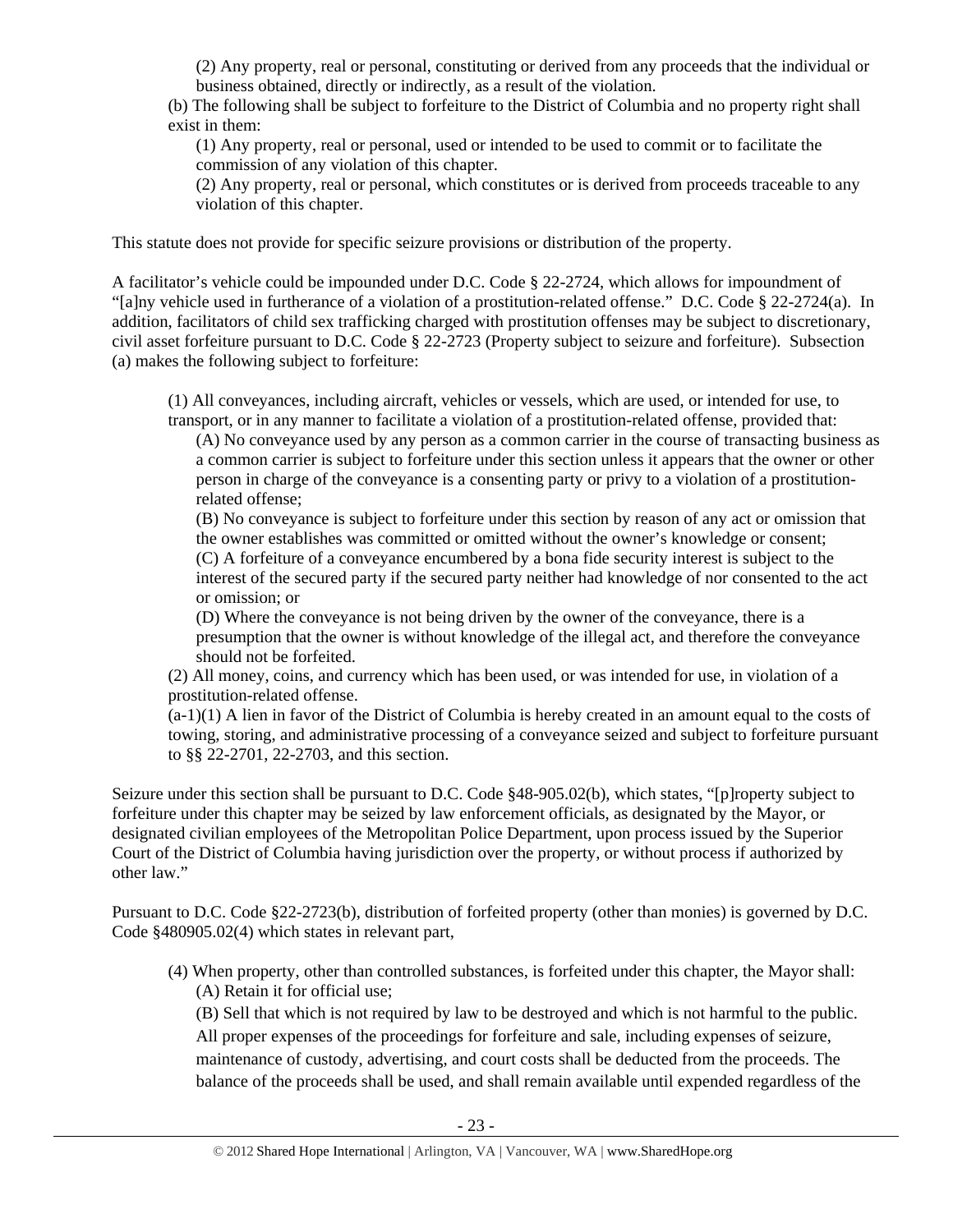expiration of the fiscal year in which they were collected, to finance law enforcement activities of the Metropolitan Police Department of the District of Columbia, with any remaining balance used to finance programs which shall serve to rehabilitate drug addicts, educate citizens, or prevent drug addiction;

(C) Remove the property for disposition in accordance with law; or

Pursuant to D.C. Code §22-2723(b), money, coins and currency "shall be deposited as provided in subchapter IIA of Chapter 5 of Title 23 of the District of Columbia Code" which states in relevant part,

(a) (1) Seized currency shall be promptly deposited in an interest-bearing escrow account in a federal insured financial institution in the District of Columbia . . .

(2) Deposited seized currency, with any accrued interest, shall be divided and deposited as provided in section 48-907.02 . . .

D.C. Code §48-907.02 states,

Any funds from whatever source derived shall be deposited as soon as practicable into the Fund. Any deposit of funds shall be secured in a manner consistent with deposit of revenues by the District of Columbia government. The Fund shall be distributed in the following descending order of priority:

(1) To fund law enforcement activities of the Metropolitan Police Department of the District of Columbia, except that, beginning October 1, 1990, not more than 49% of the total amount deposited to the Fund in the immediately preceding quarter-year period shall be used for this purpose in the next succeeding quarter-year period; and

(2) To fund substance abuse education, prevention, and treatment activities of the Alcohol and Drug Abuse Administration.

Finally, a facilitator may be required to pay restitution. D.C. Code § 16-711 (Restitution or reparation) allows the court, at its discretion, to award restitution to victims of any offense. D.C. Code § 16-711 states,

(a) In criminal cases in the Superior Court, the court may, in addition to any other sentence imposed as a condition of probation or as a sentence itself, require a person convicted of any offense to make reasonable restitution or reparation.

(b) When restitution or reparation is ordered, the court shall take into consideration the number of victims, the actual damage of each victim, the resources of the defendant, the defendant's ability to earn, any obligation of the defendant to support dependents, and other matters as pertain to the defendant's ability to make restitution or reparation.

(c) The court shall fix the manner of performing restitution or reparation.

. . . .

# *4.3 Promoting and selling child sex tourism is illegal*.

D.C. does not have a specific sex tourism statute.

4.3.1 Recommendation: Enact a law prohibiting selling or offering to sell travel services that include or facilitate travel for the purpose of engaging in commercial sexual exploitation of a minor or prostitution of a minor, if occurring in the District of Columbia.

# *4.4 Promoting and selling child pornography is illegal.*

D.C. Code § 22-3102(a)(2) (Prohibited acts) criminalizes knowingly promoting child pornography and states, "A person is guilty of promoting a sexual performance by a minor when, knowing the character and content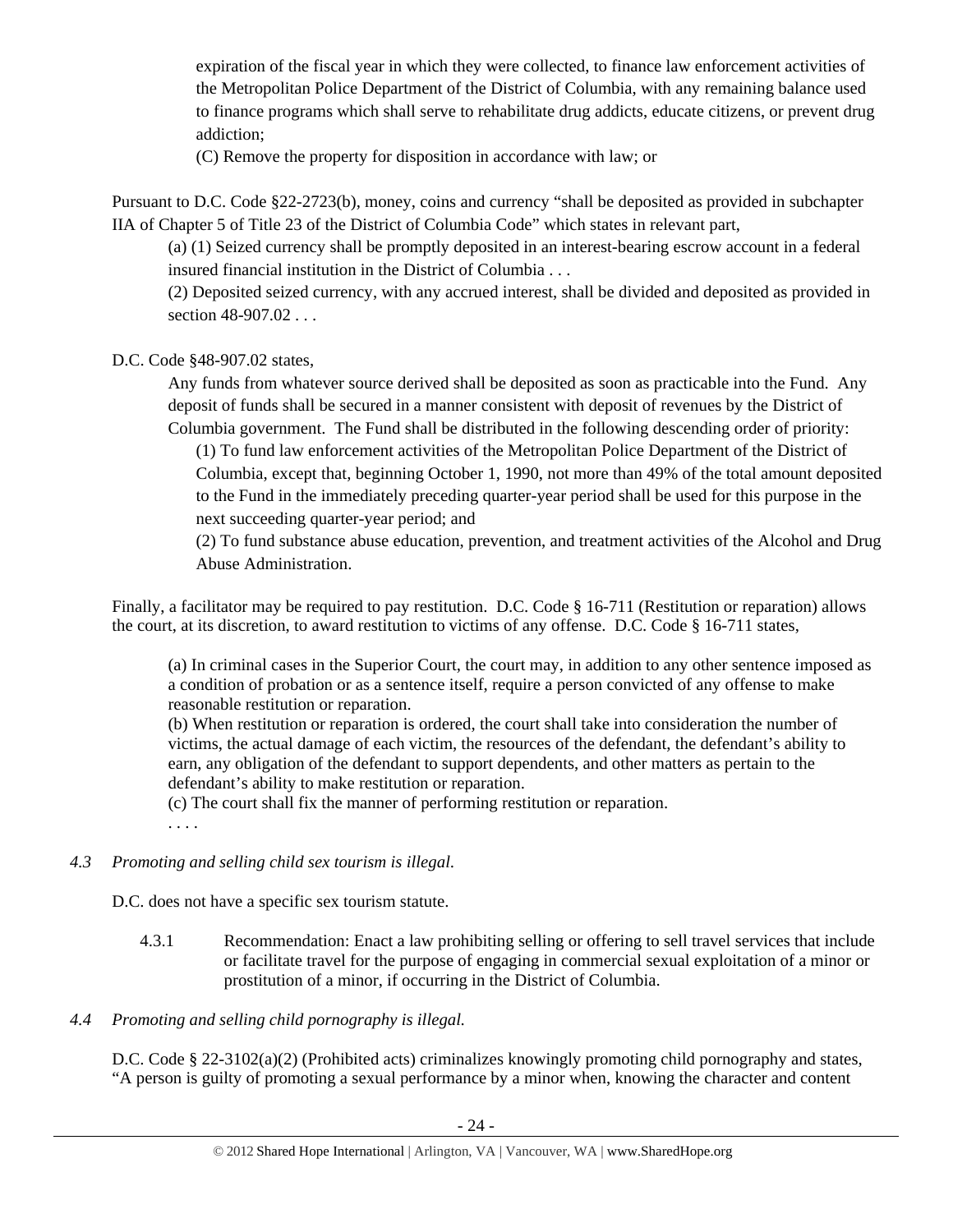thereof, he or she produces, directs, or promotes any performance which includes sexual conduct by a person under 18 years of age." The definition of "promote" includes "to procure, manufacture, issue, sell, give, provide, lend, mail, deliver, transfer, transmute, publish or distribute, circulate, disseminate, present, exhibit, or advertise, or to offer or agree to do the same." D.C. Code § 22-3101(4). A first time offense results in a fine up to \$5,000, imprisonment not to exceed 10 years, or both. D.C. Code § 22-3103(1). Second and subsequent offenses result in a fine up to \$15,000, imprisonment up to 20 years, or both. D.C. Code § 22-3103(2).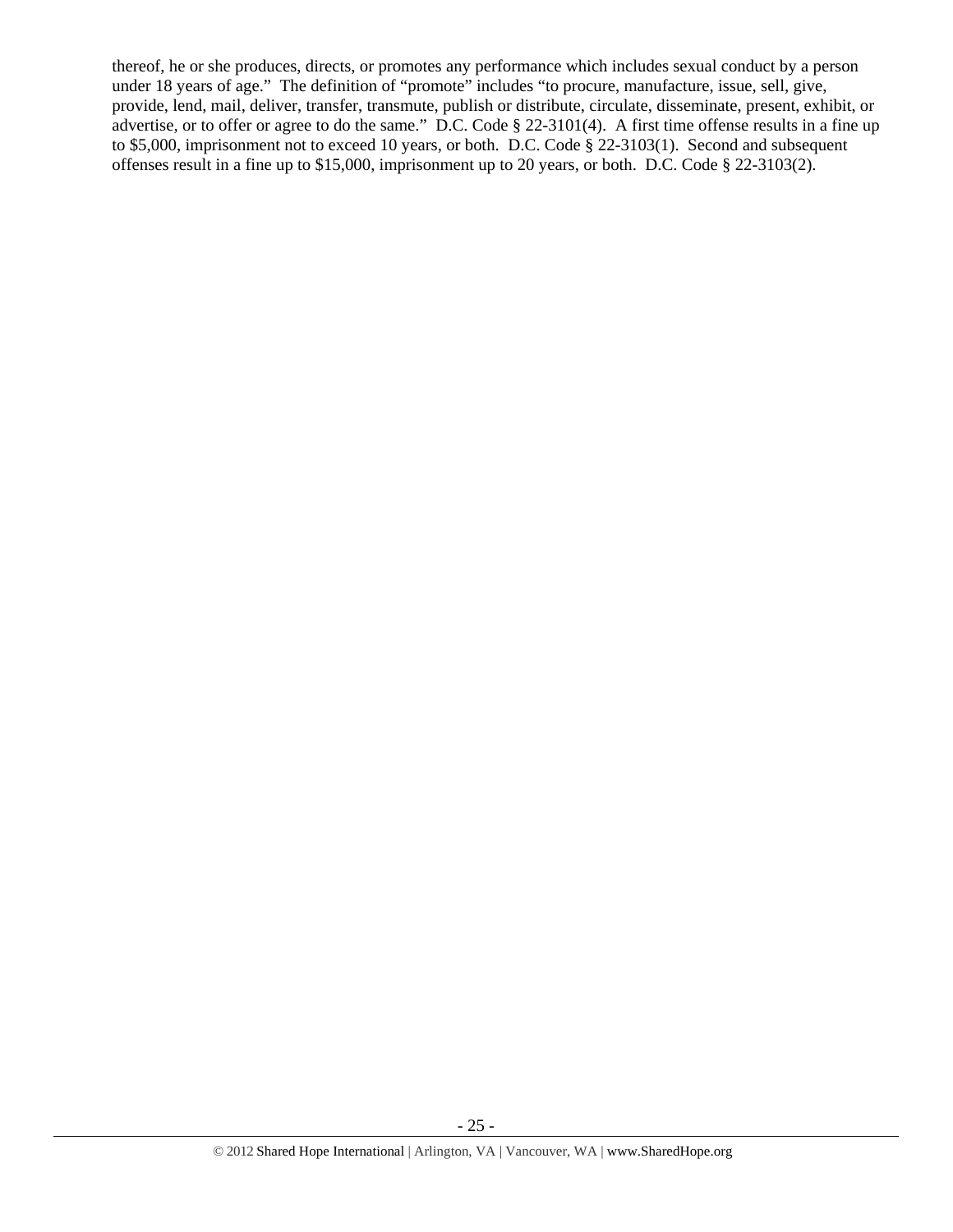# *Legal Components:*

- *5.1 Statutorily-mandated victim services define "victim" to specifically include victims of domestic minor sex trafficking or commercial sexual exploitation of children (CSEC) to ensure prompt identification and access to victims' rights and services.*
- *5.2 The state sex trafficking statute expressly prohibits a defendant from raising consent of the minor to the commercial sex acts as a defense.*
- *5.3 Prostitution laws apply only to adults, making minors under 18 specifically immune from this offense.*
- *5.4 Child victims of sex trafficking or commercial sexual exploitation are provided with a child protection response, including specialized shelter and services, and are not detained in juvenile detention facilities.*
- *5.5 Commercial sexual exploitation is identified as a type of abuse and neglect within child protection statutes.*
- *5.6 The definition of "caregiver" (or similar term) in the child welfare statutes is broad enough to include a trafficker who has custody or control of a child in order to bring a trafficked child into protection of child protective services.*
- *5.7 Crime victims' compensation is specifically available to a child victim of sex trafficking or commercial sexual exploitation of children (CSEC) without regard to ineligibility factors.*
- *5.8 Victim-friendly procedures and protections are provided in the trial process for minors under 18.*
- *5.9 Expungement or sealing of juvenile delinquency records resulting from arrests or adjudications for prostitution-related offenses committed as a result of, or in the course of, the commercial sexual exploitation of a minor is available within a reasonable time after turning 18.*
- *5.10 Victim restitution and civil remedies for victims of domestic minor sex trafficking or commercial sexual exploitation of children (CSEC) are authorized by law.*
- *5.11 Statutes of limitations for civil and criminal actions for child sex trafficking or commercial sexual exploitation of children (CSEC) offenses are eliminated or lengthened sufficiently to allow prosecutors and victims a realistic opportunity to pursue criminal action and legal remedies.*

*\_\_\_\_\_\_\_\_\_\_\_\_\_\_\_\_\_\_\_\_\_\_\_\_\_\_\_\_\_\_\_\_\_\_\_\_\_\_\_\_\_\_\_\_\_\_\_\_\_\_\_\_\_\_\_\_\_\_\_\_\_\_\_\_\_\_\_\_\_\_\_\_\_\_\_\_\_\_\_\_\_\_\_\_\_\_\_\_\_\_\_\_\_* 

# *Legal Analysis:*

*5.1 Statutorily-mandated victim services define "victim" to specifically include victims of domestic minor sex trafficking or commercial sexual exploitation of children (CSEC) to ensure prompt identification and access to victims' rights and services.* 

Under D.C. Code § 22-1841(a)(3) (Data collection and dissemination), "victim" is defined as "any person who has suffered a physical, mental, or emotional injury as a direct or indirect result of human trafficking or a human trafficking-related crime." "Human trafficking-related crimes" is defined as "pimping, pandering, procuring, operating a house of prostitution, keeping a bawdy or disorderly house, possessing a sexual performance by a minor, visa fraud, document fraud, and assisting in unlawful entry into the United States, as well as violations of §§ 22-1832 [Forced labor], 22-1833 [Trafficking in labor or commercial sex acts], 22-1834 [Sex trafficking of children], 22-1835 [Unlawful conduct with respect to documents in furtherance of human trafficking], and 22- 1836 [Benefitting financially from human trafficking]." D.C. Code § 22-1841(a)(2).

Furthermore, under the Victim's Bill of Rights, "victim" or "crime victim" is defined as including "a person who or entity which has suffered direct physical, emotional, or pecuniary harm: (i) As a result of the commission of any felony or violent misdemeanor in violation of any criminal statute in the District of Columbia." D.C. Code § 23-1905(2)(A)(i) (Definitions—Crime Victims' Rights).

For purposes of victim compensation D.C. Code § 4-501(14) (Definitions) defines victim as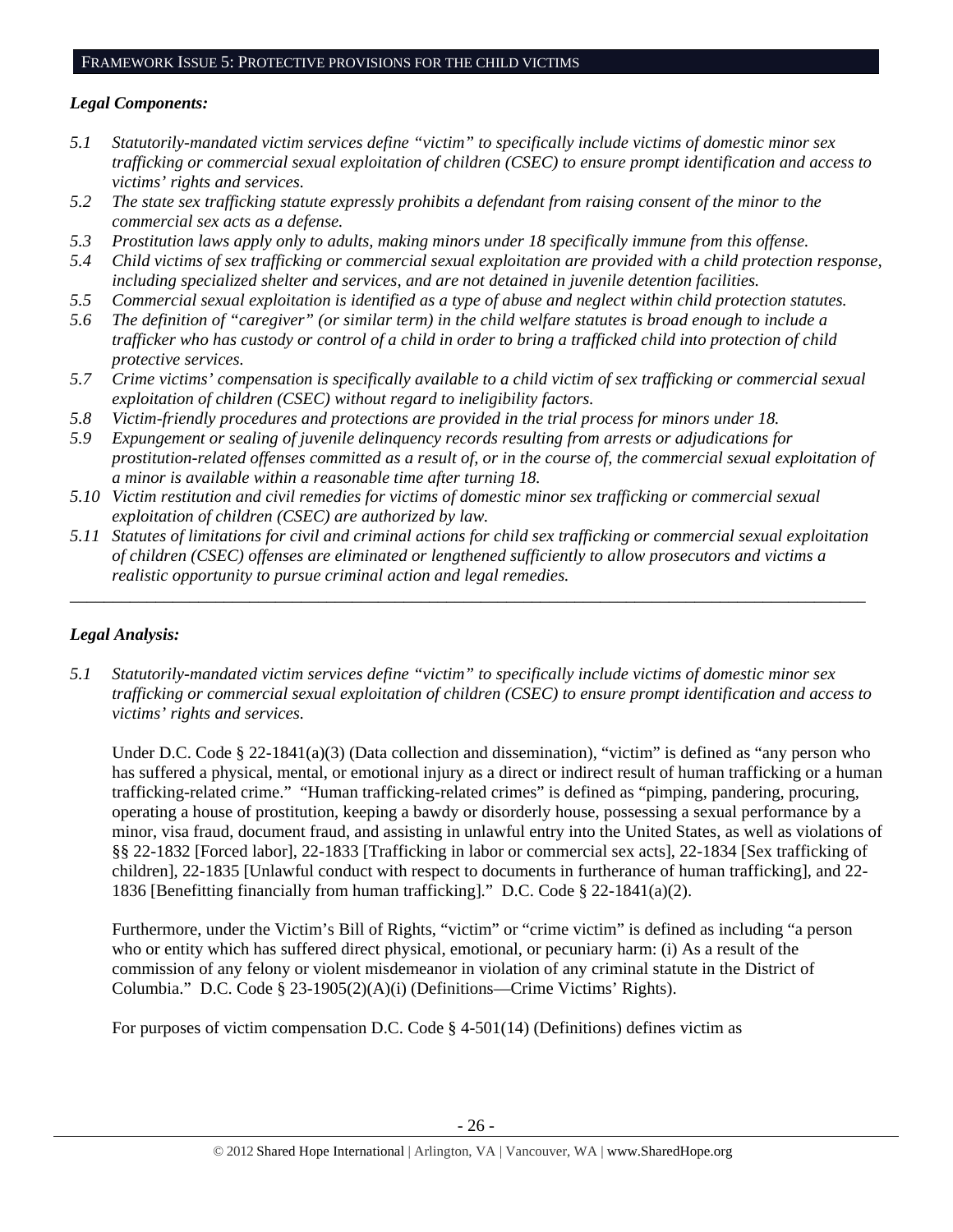a person who suffers personal injury or death in the District of Columbia . . . or a person who is a resident of the District of Columbia and who suffers personal injury or death outside the District of Columbia in a state that does not have a crime victims compensation program that is eligible for funding under the Victims of Crime Act of 1984 (98 Stat. 2170; 42 U.S.C. § 10601 et seq.), as a direct result of:

(A) A crime;

(B) Assisting lawfully to apprehend a person reasonably suspected of committing or attempting to commit a crime;

(C) Assisting a person against whom a crime has been committed or attempted, if the assistance was rendered in a reasonable manner;

(D) Attempting to prevent the commission of a crime . . . .

D.C. Code § 4-502(a), excludes from this definition a victim if they "knowingly or willingly participated in the commission of the crime which forms the basis for the claim; provided, that a claimant who was a minor and a victim of sex trafficking of children, may be awarded compensation . . . ." Thus domestic minor trafficking victims and CSEC victims are explicitly included as victims for purposes of crime victim compensation.

On the other hand, victims of trafficking offenses committed by other minors are considered victims in proceedings related to "delinquency, neglect, or need of supervision" for crimes committed by minors. D.C. Code

any person, organization, partnership, business, corporation, agency or governmental entity: (i) against whom a crime, delinquent act, or an attempted crime or delinquent act has been committed; (ii) who suffers any physical or mental injury as a result of a crime, delinquent act, or an attempted crime or delinquent act;

(iii) who may have been exposed to the HIV/AIDS virus as a result of a crime, delinquent act, or an attempted crime or delinquent act; or

(iv) who suffers any loss of property, including pecuniary loss, as a result of a crime, delinquent act, or an attempted crime or delinquent act.

However, for the purposes of these "delinquency, neglect, or need of supervision" statutes, the definition of "victim" excludes "any person who committed or aided or abetted in the commission of the crime, delinquent act, or attempted crime or delinquent act." D.C. Code § 16-2301(41)(B) (Definitions—Proceedings Regarding Delinquency, Neglect, or Need of Supervision). As a result, some domestic minor sex trafficking victims may forfeit victim status (for purposes of  $\S 16-2301(41)(A)$ ) if they are seen to aid their own victimization through violating prostitution statutes.

- 5.1.1 Recommendation: Amend D.C. Code § 16-2301(41)(B) (Definitions—Proceedings Regarding Delinquency, Neglect, or Need of Supervision) to provide the same exception provided in D.C. Code 4-502(a) for victims of domestic minor sex trafficking who are used to engage in criminal offenses or delinquencies through the course of their victimization.
- 5.1.2 Recommendation: Amend D.C. Code § 23-1905(2)(A)(i) (Definitions—Crime Victims' Rights) to expressly include victims of CSEC offenses—D.C. Code § 22-2704(a) (Abducting or enticing child from his or her home for purposes of prostitution; harboring such child) D.C. Code § 22-2705(a) (Pandering; inducing or compelling an individual to engage in prostitution) D.C. Code § 22-2707(a) (Procuring; receiving money or other valuable thing for arranging assignation)—and D.C. Code § 22-1834(a)(human trafficking).
- *5.2 The state sex trafficking statute expressly prohibits a defendant from raising consent of the minor to the commercial sex acts as a defense.*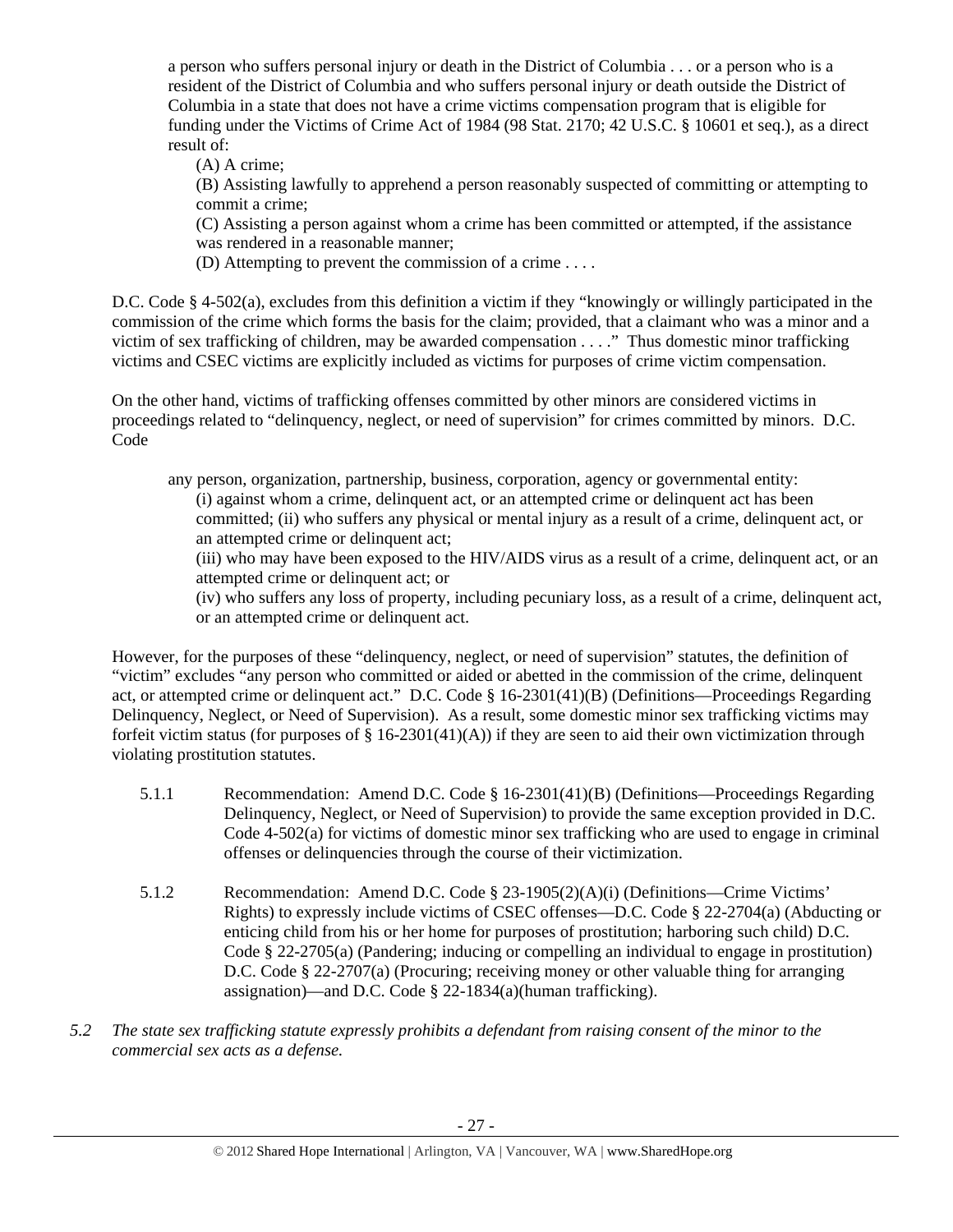D.C. Code § 22-1834 (Sex trafficking of children), § 22-1833 (Trafficking in labor or commercial sex acts), § 22-2704 (Abducting or enticing child from his or her home for purposes of prostitution), and § 22-2705 (Pandering; inducing or compelling an individual to engage in prostitution) do not refer to a defense based on the minor's consent to the commercial sex act. However, the code does not specifically prohibit a defendant from raising such a defense.

In contrast, D.C. Code § 22-3011 (Defenses to child sexual abuse and sexual abuse of a minor) specifically prohibits a consent defense (and a mistake of age defense) "to a prosecution under §§ 22-3008 to 22-3010.01 [First and second degree child sexual abuse, first and second degree sexual abuse of a minor, first and second degree sexual abuse of a secondary education student, enticing a child or minor, and misdemeanor sexual abuse of a child or minor], prosecuted alone or in conjunction with charges under § 22-3018 [Attempts to commit sexual offenses] or § 22-403 [Assault with intent to commit any other offense]." D.C. Code § 22-3011(a).

5.2.1 Recommendation: Enact a provision specifically prohibiting a defense to any commercial sexual crime against a minor under 18 based on consent of the child to the sex act.

# *5.3 Prostitution laws apply only to adults, making minors under 18 specifically immune from this offense.*

Prostitution laws do not make minors immune from prosecution for violations of D.C. Code § 22-2701 (Engaging in prostitution or soliciting for prostitution). D.C. Code § 22-2701(a) makes it "unlawful for any person to engage in prostitution" and does not provide any exceptions to prosecution. If convicted, for a first offense, a minor could be fined up to \$500, imprisonment up to 90 days, or both. D.C. Code § 22-  $2701(b)(1)(A)$ . A second conviction could result in a fine up to \$1,000, imprisonment up to 180 days, or both. D.C. Code § 22-2701(b)(1)(B). For subsequent convictions, a person can be imprisoned up to 2 years, fined up to \$4,000, or both. D.C. Code § 22-2701(b)(2).

5.3.1 Recommendation: Amend D.C. Code § 22-2701 to make the law inapplicable to minors.

# *5.4 Child victims of sex trafficking or commercial sexual exploitation are provided with a child protection response, including specialized shelter and services, and are not detained in juvenile detention facilities.*

The human trafficking laws and the CSEC laws do not refer to a specific protective response for child victims of these crimes. However, the domestic minor sex trafficking victim could enter the child protective system through various avenues.

A commercially sexually exploited child could fall within multiple categories allowing for intervention, including "delinquent child," "child in need of supervision," or "neglected child." A "delinquent child" is one "who has committed a delinquent act and is in need of care or rehabilitation." D.C. Code § 16-2301(6). A delinquent act includes "an act designated as an offense under the law of the District of Columbia, or of a State if the act occurred in a State, or under Federal law." D.C. Code § 16-2301(7).<sup>30</sup> Therefore, a minor could be deemed a delinquent for committing a violation of D.C. Code § 22-2701 (Engaging in prostitution or soliciting for prostitution).

In contrast, a "child in need of supervision" is defined as a child who is "(A)(i) subject to compulsory school attendance and [is] habitually truant from school without justification; (ii) has committed an offense committable only by children; or (iii) is habitually disobedient of the reasonable and lawful commands of his parent, guardian, or other custodian and is ungovernable; and (B) is in need of care or rehabilitation." D.C. Code § 16-2301(8).

  $30$  Pursuant to the definition, "Traffic offenses shall not be deemed delinquent acts unless committed by an individual who is under the age of sixteen." D.C. Code § 16-2301(7).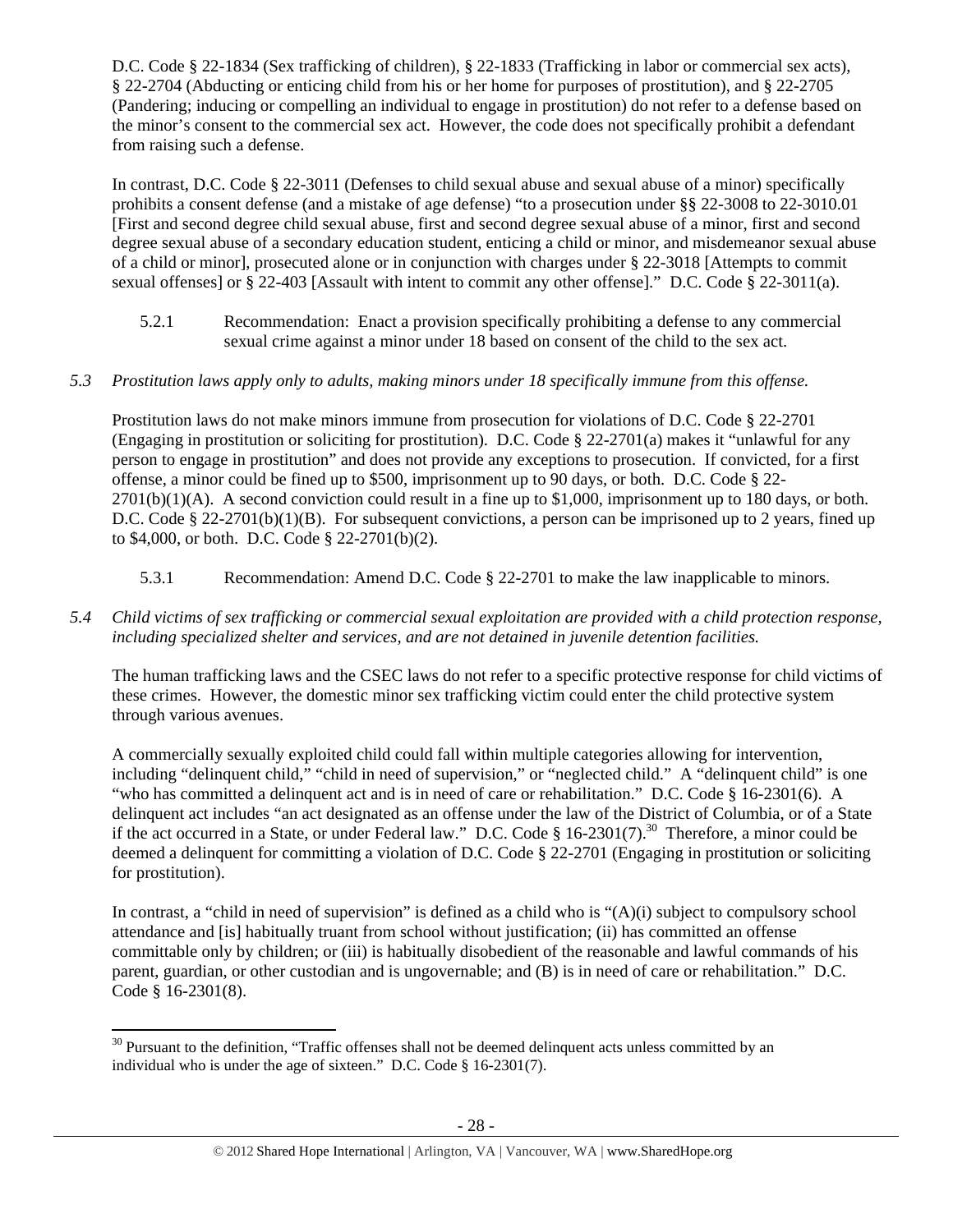D.C. Code § 4-1321.02(a) (Persons required to make reports; procedure) states, "Notwithstanding § 14-307 [Physicians and mental health professionals], any person specified in subsection  $(b)^{31}$  of this section who knows or has reasonable cause to suspect that a child known to him or her in his or her professional or official capacity has been or is in immediate danger of being a mentally or physically abused or neglected child, as defined in § 16-2301(9), shall immediately report or have a report made of such knowledge or suspicion to either the Metropolitan Police Department of the District of Columbia or the Child and Family Services Agency." Subsection (e) states in part, "Notwithstanding § 14-307, any person specified in subsection (b) of this section who knows or has reasonable cause to suspect that a child known to him or her in his or her professional or official capacity has been, or is in immediate danger of being, the victim of 'sexual abuse' or 'attempted sexual abuse' prohibited by § 22-3001 et seq.; or that the child was assisted, supported, caused, encouraged, commanded, enabled, induced, facilitated, or permitted to become a prostitute, as that term is defined in § 22-  $2701.01(3)$ ; ... shall immediately report or have a report made of such knowledge, information, or suspicion to the Metropolitan Police Department or the Child and Family Services Agency."

Pursuant to D.C. Code § 16-2301(9)(A), a "neglected child" is defined as a minor:

(i) who has been abandoned or abused by his or her parent, guardian, or custodian, or whose parent, guardian, or custodian has failed to make reasonable efforts to prevent the infliction of abuse upon the child. For the purposes of this sub-subparagraph, the term "reasonable efforts" includes filing a petition for civil protection from intrafamily violence pursuant to § 16-1003 [Petition for civil protection]; (ii) who is without proper parental care or control, subsistence, education as required by law, or other care or control necessary for his or her physical, mental, or emotional health, and the deprivation is not due to the lack of financial means of his or her parent, guardian, or custodian;

. . .

(v) who is in imminent danger of being abused and another child living in the same household or under the care of the same parent, guardian, or custodian has been abused;

(vi) who has received negligent treatment or maltreatment from his or her parent, guardian, or custodian;

. . . .

D.C. Code § 16-2309 outlines the ways a child can be taken into custody:

(a) A child may be taken into custody –

  $31$  D.C. Code § 4-1321.02 (b) states,

> Persons required to report such abuse or neglect shall include Child and Family Services Agency employees, agents, and contractors, and every physician, psychologist, medical examiner, dentist, chiropractor, registered nurse, licensed practical nurse, person involved in the care and treatment of patients, law-enforcement officer, humane officer of any agency charged with the enforcement of animal cruelty laws, school official, teacher, athletic coach, Department of Parks and Recreation employee, public housing resident manager, social service worker, day care worker, human trafficking counselor as defined in § 14-311(2), and domestic violence counselor as defined in § 14-310(a)(2), and mental health professional as defined in § 7-1201.01(11). Such persons are not required to report when employed by a lawyer who is providing representation in a criminal, civil, including family law, or delinquency matter and the basis for the suspicion arises solely in the course of that representation. Whenever a person is required to report in his or her capacity as a member of the staff of a hospital, school, social agency or similar institution, he or she shall immediately notify the person in charge of the institution or his or her designated agent who shall then be required to make the report. The fact that such a notification has been made does not relieve the person who was originally required to report from his or her duty under subsection (a) of this section of having a report made promptly to the Metropolitan Police Department of the District of Columbia or the Child and Family Services Agency.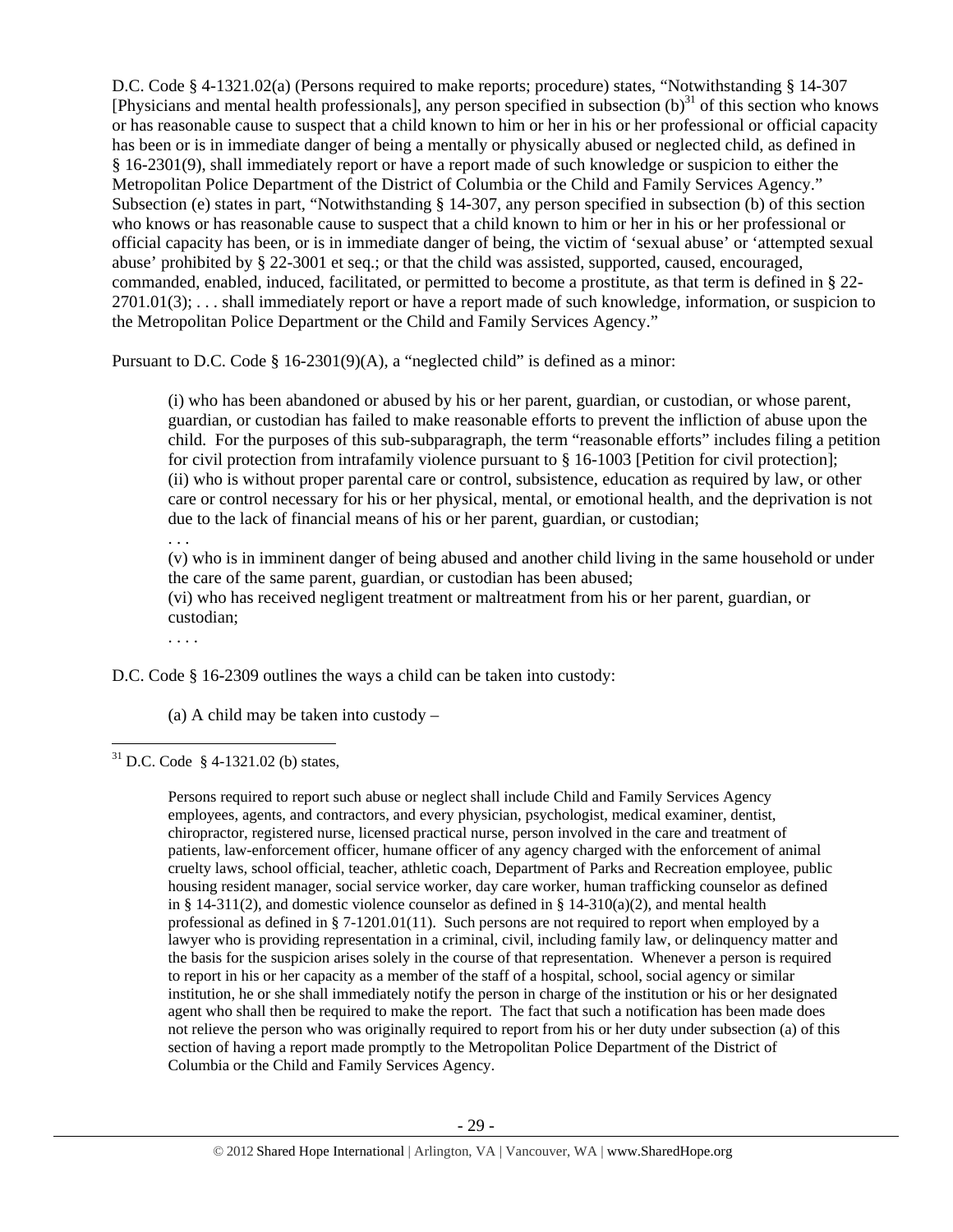(1) pursuant to order of the Division under section 16-2306 [Service of summons and petition] or 16-2311 [Release or delivery to Family Division];

(2) by a law enforcement officer when he has reasonable grounds to believe that the child has committed a delinquent act;

(3) by any employee of the Agency authorized to do so, or a law enforcement officer, when he or she has reasonable grounds to believe that the child is in immediate danger from his or her surroundings and that the removal of the child from his or her surroundings is necessary; (4) by any employee of the Agency authorized to do so, or a law enforcement officer, after he or she has consulted with the Director of the Agency, or his or her designee, pursuant to § 4-1301.07(b) when the employee or the officer has reasonable grounds to believe that the child is suffering from illness or injury or otherwise is endangered and that the child's removal from his or her surroundings is necessary;

(5) by a law enforcement officer when he has reasonable grounds to believe that the child has run away from his parent, guardian, or other custodian;

 . . . (7) by a law enforcement officer when the officer has reasonable grounds to believe that the child, who is not in school on a day when school is in session, is of compulsory school age as required by section 1(a) of An Act To provide for compulsory school attendance, for the taking of a school census in the District of Columbia, and for other purposes, approved February 4, 1925 (43 Stat. 806; § 38-202);

(8) by the Director of Social Services, pursuant to section 16-2337 [Additional Powers of the Director of Social Services]

(9) by a law enforcement officer when the officer has reasonable grounds to believe that the child has violated a court order; or

. . . .

Under D.C. Code § 16-2310(a) (Criteria for detaining children), a child cannot be placed into detention before a "factfinding hearing or a dispositional hearing unless he is alleged to be delinquent or in need of supervision and unless it appears from available information that detention is required—(1) to protect the person or property of others or of the child, or (2) to secure the child's presence at the next court hearing." D.C. Code § 16-  $2310(a)$ . At the detention or shelter care hearing, the court uses the circumstances listed in § 16-2310(b) (Criteria for detaining children) to evaluate whether the child should receive detention or shelter care. D.C. Code § 16-2312(d)(1). Under D.C. Code § 16-2310(b), "A child shall not be placed in shelter care prior to a factfinding hearing or a dispositional hearing unless it appears from available information that shelter care is required—(1) to protect the person of the child, or (2) because the child has no parent, guardian, custodian, or other person or agency able to provide supervision and care for him, and the child appears unable to care for himself and that (3) no alternative resources or arrangements are available to the family that would adequately safeguard the child without requiring removal." D.C. Code § 16-2310(b).

Additionally, pursuant to D.C. Code § 16-2313(b) (Place of detention or shelter), "[a] child who is alleged to be in need of supervision or . . . alleged to be delinquent and who is in custody may be detained at any time prior to disposition only in—(1) a foster home; (2) a group home, youth shelter, or other appropriate home for allegedly delinquent children; or (3) a detention home for allegedly delinquent children or children alleged to be in need of supervision, designated by the Division, including an appropriate facility operated by the District of Columbia." However, "Unless the Division shall by order so authorize, no child may be detained in a facility described in paragraph (3) if it would result in his commingling with children who have been adjudicated delinquent and committed by order of the Division." D.C. Code § 16-2313(b). Additionally, under D.C. Code § 16-2313(a), "No child alleged to be neglected may be placed in a facility described in paragraph (3) of subsection (b) of this section." However, in a few instances some minors could be held in an adult detention facility. Pursuant to D.C. Code § 16-2313,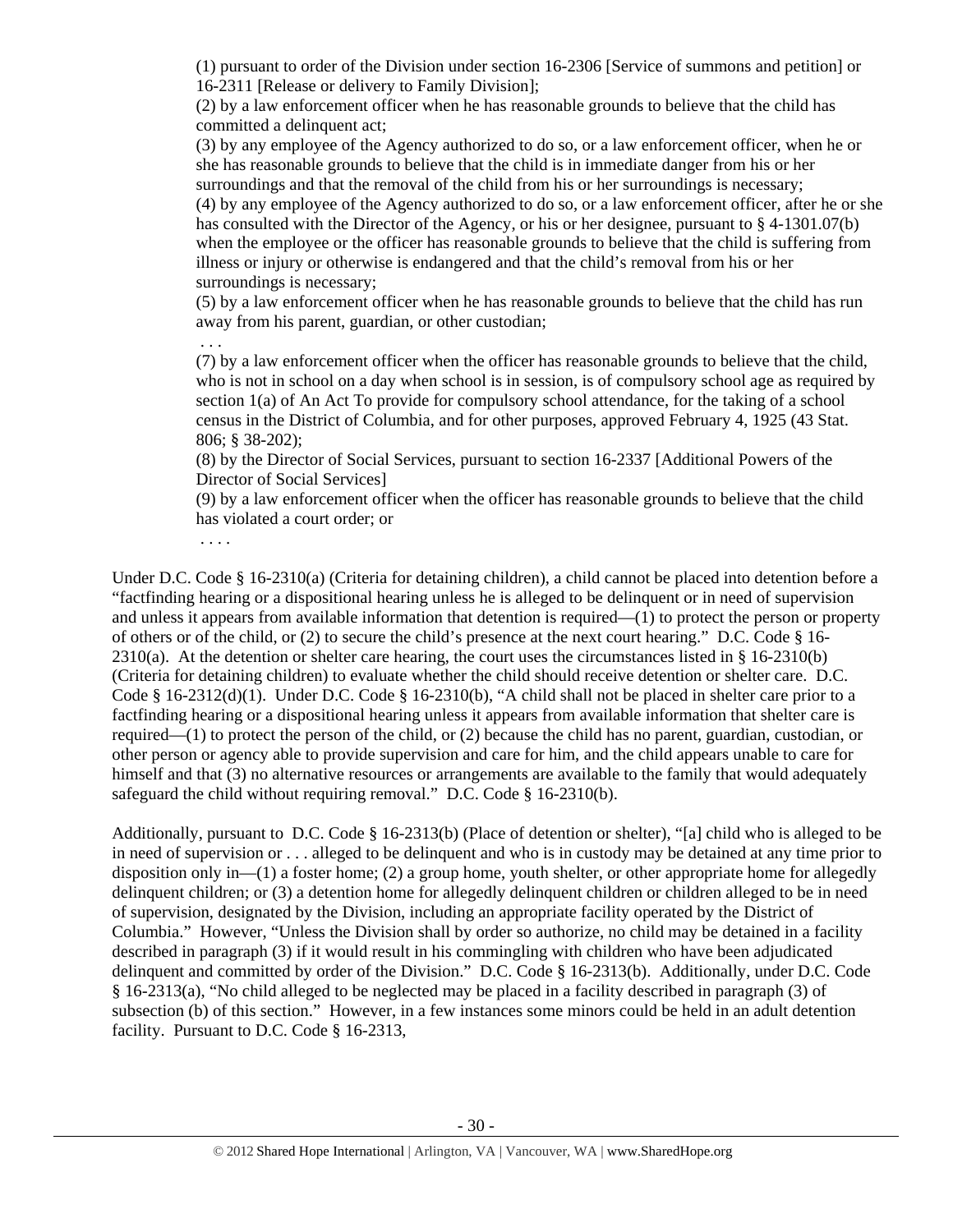(d) Except as provided in subsection (e), no child under eighteen years of age may be detained in a jail or other facility for the detention of adults, unless transferred as provided in section 16-2307 [Transfer for criminal prosecution]. The appropriate official of a jail or other facility for the detention of adults shall inform the Superior Court immediately when a child under the age of eighteen years is received there (other than by transfer) and shall

(1) deliver him to the Director of Social Services upon request, or

(2) transfer him to a detention facility described in subsection (b)(3).

(e) A child sixteen years of age or older who is alleged to be delinquent and who is in detention, whose conduct constitutes a menace to other children, and who cannot be controlled, may on order of the Division be transferred to a place of detention for adults, but shall be kept separate from adults.

When a dispositional hearing is held, and after a child is found to be neglected, delinquent, or in need of supervision, the court will determine the actions taken in relation to the child pursuant to D.C. Code § 16-2320 (Disposition of child who is neglected, delinquent, or in need of supervision) and considering the "best interest of the child." When found to be delinquent, the child may be permitted to, among other things, remain in the custody of the child's parents or other relatives, enter protective supervision, a child placement agency, or have legal custody transferred "to a public agency for the care of delinquent children." D.C. Code § 16-2320(a), (c). If the court finds that the child is neglected, the court may decide whether it is in the best interest of the child to, among other things, remain in the custody of the child's parents or other relatives, enter protective supervision, or transfer custody to an agency responsible for the care of neglected children or a child placement agency. D.C. Code § 16-2320(a). If at the dispositional hearing, the court finds the child is in need of supervision, but not a delinquent, the child may not be placed in an institution for delinquent children. D.C. Code § 16-2320(d). As a child in need of supervision, the child may be permitted to remain in the custody of the child's parents or other relatives, enter protective supervision, a child placement agency, or have legal custody transferred "to a public agency for the care of delinquent children." D.C. Code § 16-2320(a), (c).

Additionally, pursuant to D.C. Code § 16-2307, the case may be transferred for criminal prosecution if requested by the Attorney General and, among other things, the minor is between 16 and 18 and is already "under commitment to an agency or institution as a delinquent child." D.C. Code  $\S$  16-2307(a)(2).

5.4.1 Recommendation: Enact a law directing that any minor involved in prostitution under D.C. Code § 22-2701 (Engaging in prostitution or soliciting for prostitution) or who is a victim of trafficking of persons for commercial sexual exploitation under D.C. Code § 22-1834 (Sex trafficking of children) be routed to a mandatory protective process, including specialized services and housing, instead of the criminal justice system.

# *5.5 Commercial sexual exploitation or sex trafficking is identified as a type of abuse and neglect within child protection statutes.*

The term "abused" for the purpose of abused child, means "(i) infliction of physical or mental injury upon a child; (ii) sexual abuse or exploitation of a child; or (iii) negligent treatment or maltreatment of a child." D.C. Code § 16-2301(23)(A) (Definitions) [Proceedings regarding delinquency, neglect, or need of supervision]. Sexual exploitation occurs when "a parent, guardian, or other custodian allows a child to engage in prostitution as defined in . . . [now D.C. Code § 22-2701.01(3) (Definitions)], or means a parent, guardian, or other custodian engages a child or allows a child to engage in obscene or pornographic photography, filming, or other forms of illustrating or promoting sexual conduct as defined in  $\dots$  ( $\dots$  D.C. Code § 22-3101(5) [Definitions--Sexual performances using minors])." D.C. Code § 16-2301(25). Therefore, by the inclusion of both D.C. Code § 22-2701.01(3) (Definitions) [Prostitution; pandering] and D.C. Code § 22-3101(5) (Definitions) [Sexual performances using minors], domestic minor sex trafficking victims are included within the definition of an abused child.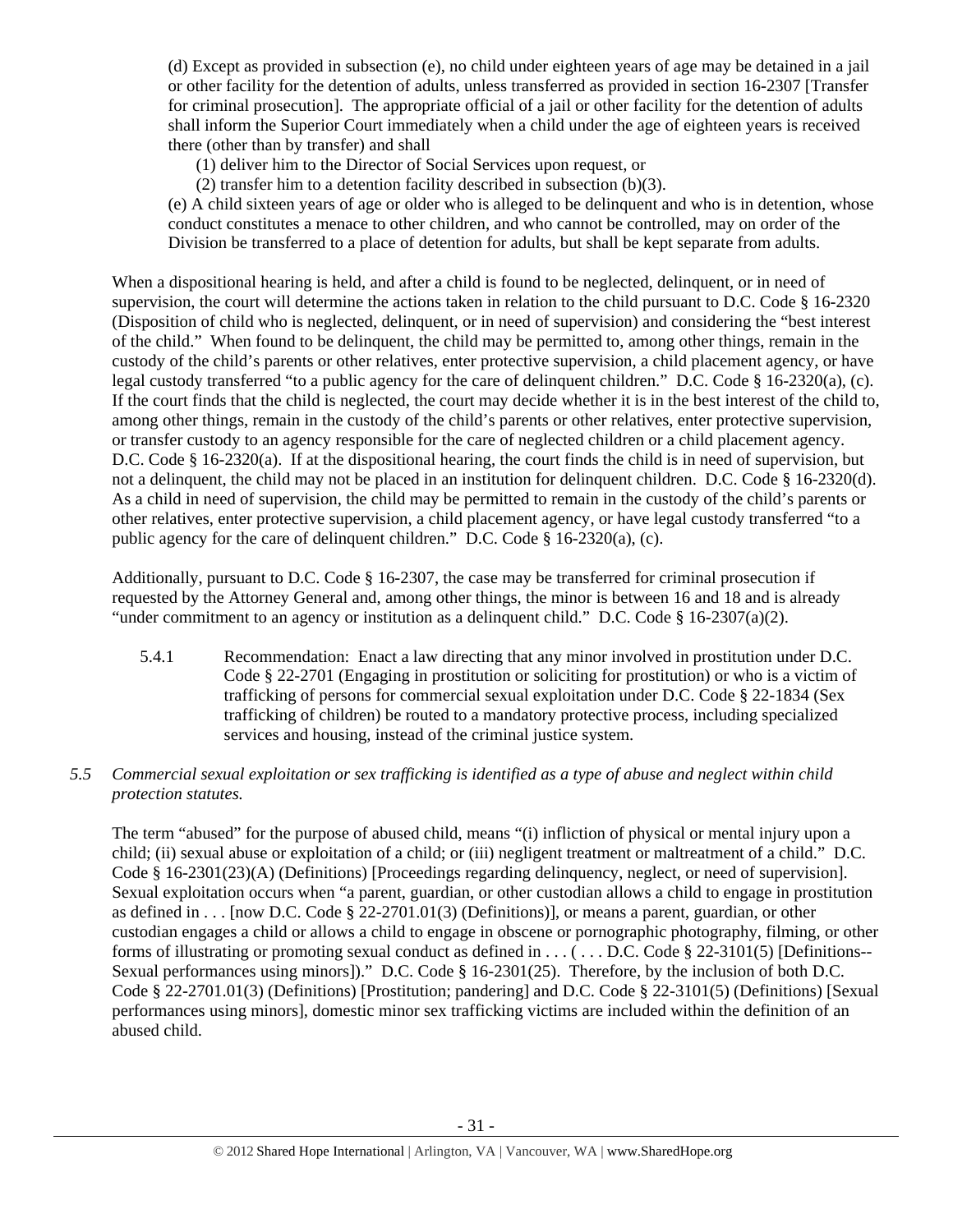Additionally, under D.C. Code § 16-2301(9)(A) (Definitions) [Proceedings regarding delinquency, neglect, or need of supervision], "neglected child" is defined as a child

(i) who has been abandoned or abused by his or her parent, guardian, or custodian, or whose parent, guardian, or custodian has failed to make reasonable efforts to prevent the infliction of abuse upon the child. For the purposes of this sub-subparagraph, the term "reasonable efforts" includes filing a petition for civil protection from intrafamily violence pursuant to § 16-1003;

(ii) who is without proper parental care or control, subsistence, education as required by law, or other care or control necessary for his or her physical, mental, or emotional health, and the deprivation is not due to the lack of financial means of his or her parent, guardian, or custodian;

. . .

(v) who is in imminent danger of being abused and another child living in the same household or under the care of the same parent, guardian, or custodian has been abused;

(vi) who has received negligent treatment or maltreatment from his or her parent, guardian, or custodian;

. . . .

*5.6 The definition of "caregiver" (or similar term) in the child welfare statutes is broad enough to include a trafficker who has custody or control of a child in order to bring a trafficked child into the protection of child protective services.* 

"Custodian" is defined as "a person or agency, other than a parent or legal guardian: (A) to whom the legal custody of a child has been granted by the order of a court; (B) who is acting in loco parentis;<sup>32</sup>or (C) who is a day care provider or an employee of a residential facility, in the case of the placement of an abused or neglected child." D.C. Code § 16-2301(12).

- 5.6.1 Recommendation: Amend the definition of "custodian" in D.C. Code § 16-2301(12) to include persons in control of a child in order to reach a trafficker and allow CPS to remove the child.
- *5.7 Crime victims' compensation is specifically available to a child victim of sex trafficking or commercial sexual exploitation of children (CSEC) without regard to ineligibility factors.*

D.C. Code § 4-501 (Definitions), provides the definitions for the chapter on "compensation of victims of violent crime." That section defines "victim" for the purposes of crime victims' compensation to include "a person who suffers personal injury or death in the District of Columbia . . . as a direct result of: (A) A crime; (B) Assisting lawfully to apprehend a person reasonably suspected of committing or attempting to commit a crime; (C) Assisting a person against whom a crime has been committed or attempted, if the assistance was rendered in a reasonable manner; (D) Attempting to prevent the commission of a crime . . . ." D.C. Code § 4-501(14). D.C. Code § 4-501(6) defines both "crime of violence" and "crime" in part as "the offense of, or the attempt to commit the offense of . . . sexual abuse, kidnapping, . . . cruelty to children, . . . benefitting financially from human trafficking, using a minor in a sexual performance, promoting a sexual performance by a minor, attending or possessing a sexual performance by a minor, trafficking in labor or commercial sex acts, sex trafficking of children, a felony violation of an act codified in Chapter 27 of Title 22 of the District of Columbia Code, where a person was compelled to engage in prostitution or was a minor . . . . These terms include an offense where the perpetrator and victim are members of the same family or household, an offense whether prosecuted under the District of Columbia Code or the United States Code . . . . A crime occurs whether or not

  $32$  The term "in loco parentis" is not statutorily defined. However, various cases provide definitions for in loco parentis. The District of Columbia Court of Appeals has stated, "'The term "*in loco parentis*," according to its generally accepted common law meaning, refers to a person who has put himself in the situation of a lawful parent by assuming the obligations incident to the parental relation without going through the formalities necessary to legal adoption. It embodies the two ideas of assuming the parental status and discharging the parental duties." Fuller v. Fuller, 247 A.2d 767, 770 (D.C. 1968) (quoting Niewiadomski v. United States, 159 F.2d 683, 686 (6th Cir. 1947)).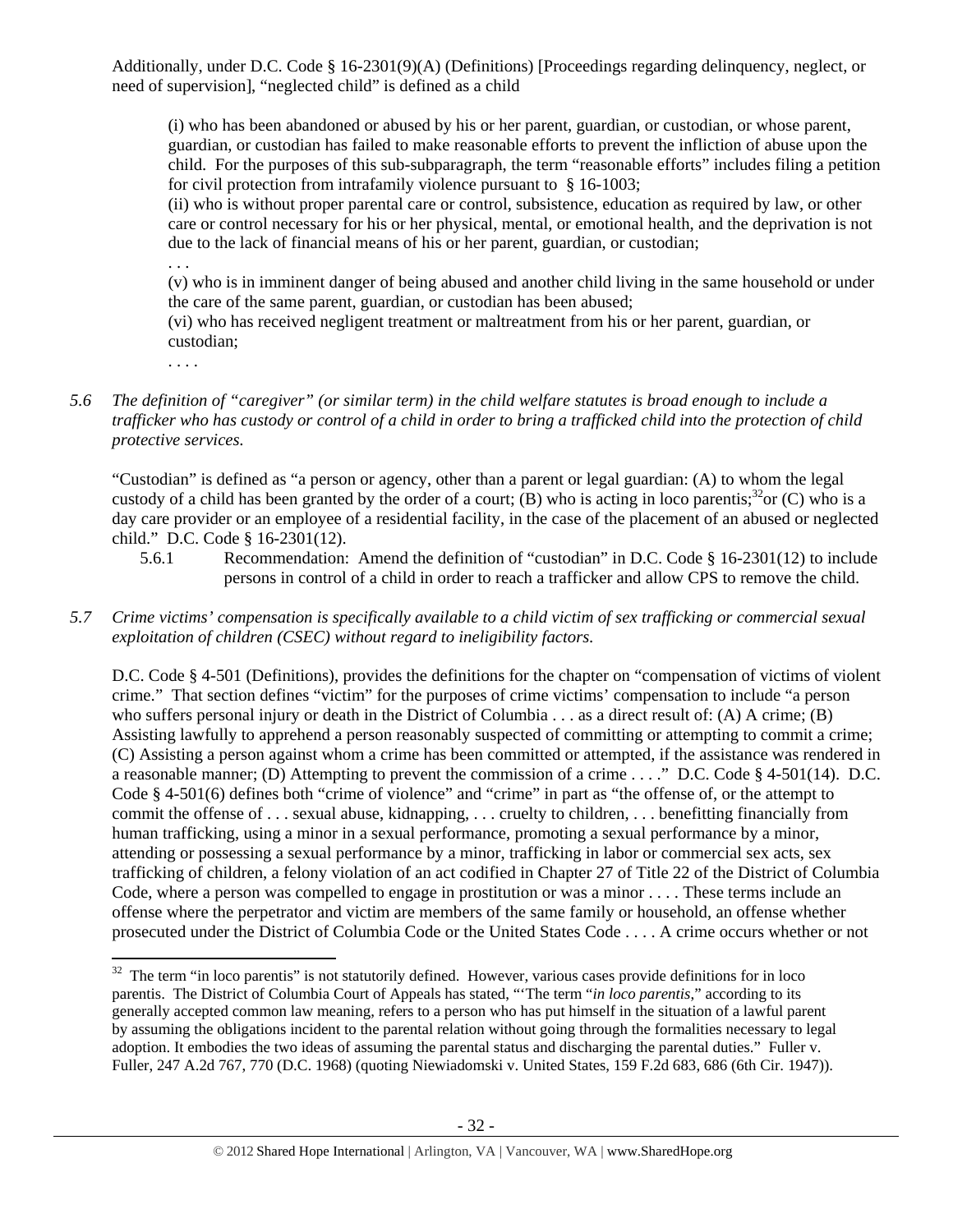any person is identified, arrested, prosecuted, or convicted. Unless an application for rehearing, appeal, or petition for certiorari is pending or a new trial or hearing has been ordered, the conviction of a person whose acts gave rise to the claim is conclusive evidence that a crime was committed."

However, several eligibility requirements might inhibit a domestic minor sex trafficking victim's ability to receive funds through this program. First, a claim must be filed "within 1 year after the crime occurred or 1 year after learning of the Program with an adequate showing that the delay in learning of the Program was reasonable." D.C. Code § 4-506(a)(2). Additionally, the crime must be reported to law enforcement "within 7 days of its occurrence," and "[i]f the crime cannot be reasonably reported within that time period, the crime must be reported within 7 days from the time a report can reasonably be made." D.C. Code  $\S$  4-506(a)(3). Many victims of domestic minor sex trafficking are slow to come forward and thus may become ineligible for crime victims' compensation due to this requirement. It is possible that "[t]he time limit requirements of this section may be waived for good cause shown, including compelling health or safety concerns." D.C. Code § 4-506(d). Through this subsection, it may be determined that a domestic minor sex trafficking victim did have good cause for delay, but no clarification exists to guarantee this protection for victims.

Domestic minor sex trafficking victims are specifically protected from disqualification and reductions in awards under D.C. Code § 4-508(a)(1) (Disqualification and reductions), which states "The Court shall not award compensation if the: (1) Claimant knowingly or willingly participated in the commission of the crime which forms the basis for the claim; provided, that a claimant who was a minor and a victim of sex trafficking of children, may be awarded compensation." Therefore, if the victims meet the other eligibility requirements, their participation in activities such as prostitution will not inhibit their ability to recover funds.

5.7.1 Recommendation: Amend the crime victims' compensation rules to stipulate an exception to the ineligibility criteria contained in D.C. Code  $\S$  4-506 for victims of crimes related to sex trafficking of minors pursuant to D.C. Code §§ 22-1834, 22-2704 and for victims of commercial sexual exploitation pursuant to D.C. Code §§ 22-2705, 22-2707, 22-2710, when the purpose is for sexual servitude.

# *5.8 Victim-friendly procedures and protections are provided in the trial process for minors under 18.*

Domestic minor sex trafficking victims are protected from the introduction of certain evidence at trial. Pursuant to D.C. Code § 22-1839 (Reputation or opinion evidence),

In a criminal case in which a person is accused of trafficking in commercial sex, as prohibited by § 22-1833, sex trafficking of children, as prohibited by § 22-1834, or benefitting financially from human trafficking, as prohibited by § 22-1836, reputation or opinion evidence of the past sexual behavior of the alleged victim is not admissible. Evidence of an alleged victim's past sexual behavior other than reputation or opinion evidence also is not admissible, unless such evidence other than reputation or opinion evidence is admitted in accordance with § 22-3022(b), and is constitutionally required to be admitted.

The D.C. Code does not codify additional protections for domestic minor sex trafficking victims or child victims in general, such as the ability to testify via closed circuit television. However, under D.C. Code § 23-1903(d) (Crime victim privacy and security),

In a proceeding in which a child is called to give testimony, on motion by the attorney for the government or the victim's legal or court-appointed representative, or on its own motion, the court may designate the case as being of special public importance. In cases so designated, the court shall expedite the proceeding and ensure that it takes precedence over any other. The court shall ensure a speedy trial in order to minimize the length of time the child must be involved with the criminal justice system. When deciding whether to grant a continuance, the court shall take into consideration the age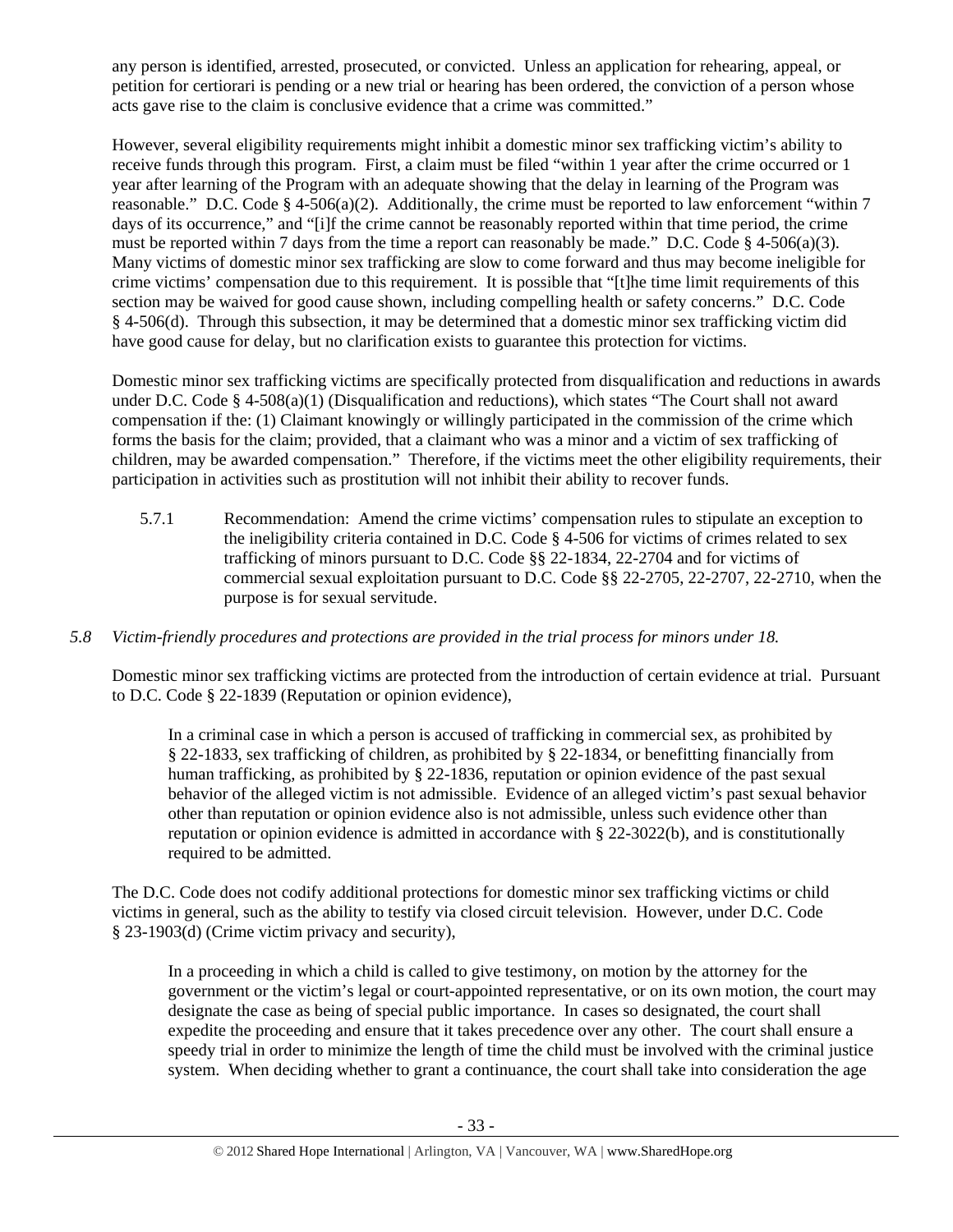of the child and the potential adverse impact the delay may have on the child's well-being. The court shall make written findings of fact and conclusions of law when granting a continuance in cases involving a child witness.

*5.9 Expungement or sealing of juvenile delinquency records resulting from arrests or adjudications for prostitutionrelated offenses committed as a result of, or in the course of, the commercial sexual exploitation of a minor is available within a reasonable time after turning 18.* 

Juvenile criminal records may be sealed in D.C. after "two years have elapsed since the final discharge of the person from legal custody or supervision, or since the entry of any other Division order not involving custody or supervision; and (2) [the juvenile] has not been subsequently convicted of a crime, or adjudicated delinquent or in need of supervision prior to the filing of the motion, and no proceeding is pending seeking such conviction or adjudication." D.C. Code § 16-2335(a)(1)(B), (2).

*5.10 Victim restitution and civil remedies for victims of domestic minor sex trafficking or commercial sexual exploitation of children (CSEC) are authorized by law.* 

Under D.C. Code § 22-1840, civil remedies are expressly allowed. D.C. Code § 22-1840(a) states,

An individual who is a victim of an offense prohibited by § 22-1832 [Forced labor], § 22-1833 [Trafficking in labor or commercial sex acts], § 22-1834 [Sex trafficking of children], § 22-1835 [Unlawful conduct with respect to documents in furtherance of human trafficking], or § 22-1836 [Benefitting financially from human trafficking] may bring a civil action in the Superior Court of the District of Columbia. The court may award actual damages, compensatory damages, punitive damages, injunctive relief, and any other appropriate relief. A prevailing plaintiff shall also be awarded attorney's fees and costs. Treble damages shall be awarded on proof of actual damages where a defendant's acts were willful and malicious.

A domestic minor sex trafficking victim could receive restitution under D.C. Code § 16-711 (Restitution or reparation), which allows the court to award restitution to victims of any offense. D.C. Code § 16-711 states,

(a) In criminal cases in the Superior Court, the court may, in addition to any other sentence imposed as a condition of probation or as a sentence itself, require a person convicted of any offense to make reasonable restitution or reparation.

(b) When restitution or reparation is ordered, the court shall take into consideration the number of victims, the actual damage of each victim, the resources of the defendant, the defendant's ability to earn, any obligation of the defendant to support dependents, and other matters as pertain to the defendant's ability to make restitution or reparation.

(c) The court shall fix the manner of performing restitution or reparation.

. . . .

*5.11 Statutes of limitations for civil and criminal actions for child sex trafficking or commercial sexual exploitation of children (CSEC) offenses are eliminated or lengthened sufficiently to allow prosecutors and victims a realistic opportunity to pursue criminal action and legal remedies.* 

For the purposes of civil actions, "[a]ny statute of limitation imposed for the filing of a civil suit under this section shall not begin to run until the plaintiff knew, or reasonably should have known, of any act constituting a violation of § 22-1832 [Forced labor], § 22-1833 [Trafficking in labor or commercial sex acts], § 22-1834 [Sex trafficking of children], § 22-1835 [Unlawful conduct with respect to documents in furtherance of human trafficking], or § 22-1836 [Benefitting financially from human trafficking], or until a minor plaintiff has reached the age of majority, whichever is later." D.C. Code § 22-1840(b). Additionally D.C. Code § 22-1840 (Civil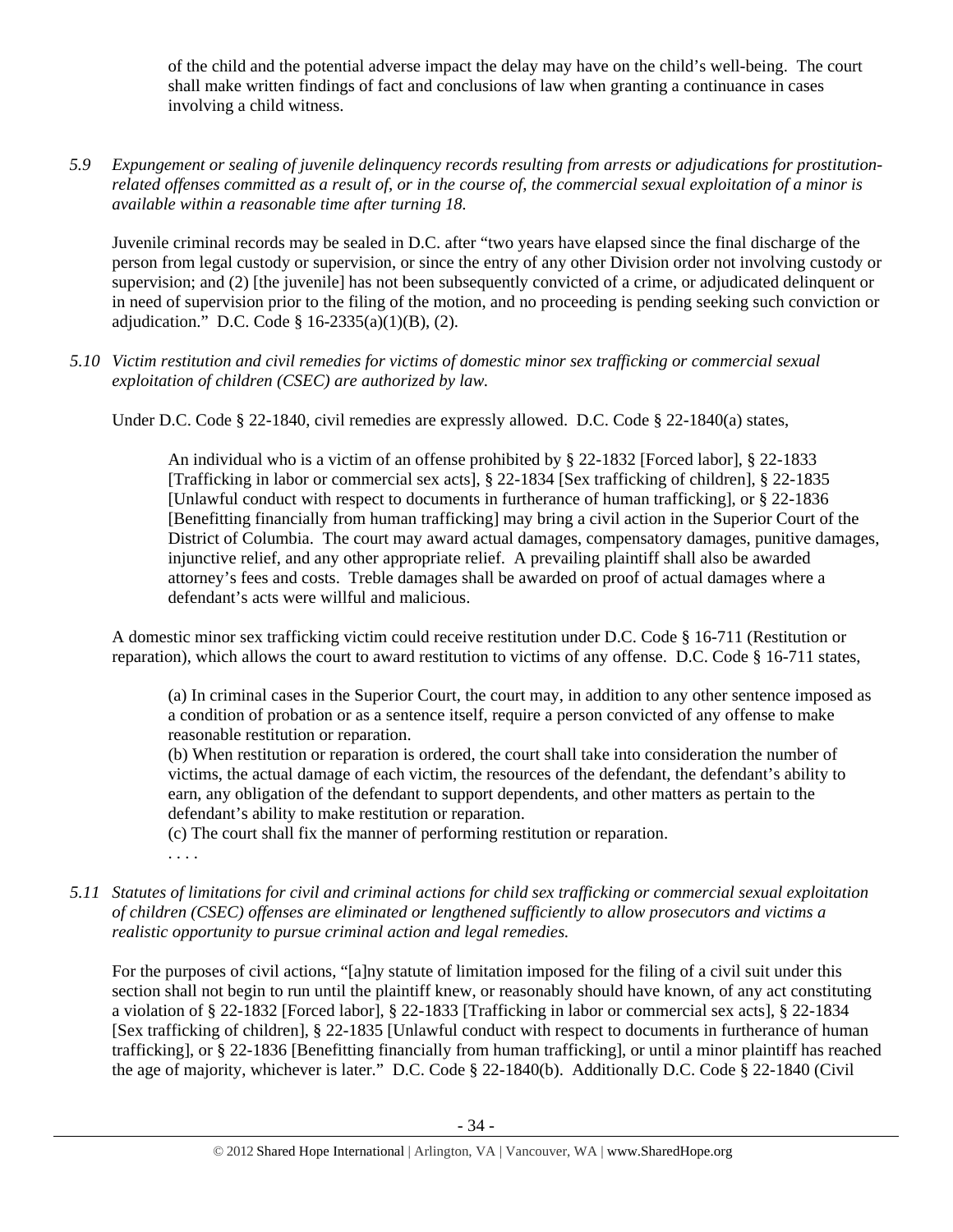action) provides protection and states that "[a] defendant is estopped to assert a defense of the statute of limitations when the expiration of the statute is due to conduct by the defendant inducing the plaintiff to delay the filing of the action." D.C. Code § 22-1840(d).

Criminal actions related to domestic minor sex trafficking have a 10-year statute of limitations. D.C. Code  $\S$  23-113(a)(3)(H), (J), (K), (L), (M). Furthermore, this statute of limitations does not begin to run until the minor has reached 21. D.C. Code § 23-113(d)(2)(D), (H), (I), (J). D.C. Code § 23-113(a)(3) states, in part,

A prosecution for the following crimes and any offense that is properly joinable with any of the following crimes is barred if not commenced within ten (10) years after it is committed:

(H) using a minor in a sexual performance or promoting a sexual performance by a minor (§ 22- 3102);

. . .

. . .

(J) Trafficking in labor or commercial sex and sex trafficking of children as prohibited by sections 103 and 104 [§§ 22-1833 and 22-1834], respectively, of the Prohibition Against Human Trafficking Amendment Act of 2010, passed on 2nd reading on June 1, 2010 (Enrolled version of Bill 18- 70)("Human Trafficking Act");

(K) Section 813 of An Act To establish a code of law for the District of Columbia, approved March 3, 1901 (31 Stat. 1322; D.C. Code § 22-2704 [Abducting or enticing child from his or her home for purposes of prostitution; harboring such child]);

(L) Section 1 of An Act In relation to pandering, to define and prohibit the same and to provide for the punishment thereof, approved June 25, 1910 (36 Stat. 833; D.C. Code § 22-2705 [Pandering; inducing or compelling an individual to engage in prostitution]); and

(M) Sections 2 and 4 of An Act In relation to pandering, to define and prohibit the same and to provide for the punishment thereof, approved June 25, 1910 (36 Stat. 833; D.C. Code §§ 22-2706 [Compelling an individual to live life of prostitution against his or her will] and 22-2708 [Causing spouse to live in prostitution]).

Additionally, under D.C. Code § 23-113(d)(2),

The period of limitation shall not begin to run until the victim reaches 21 years of age for the following offenses:

(A) first degree child sexual abuse (§ 22-3008);

(B) second degree child sexual abuse (§ 22-3009);

(C) enticing a child for the purpose of committing felony sexual abuse (§ 22-3010);

(D) using a minor in a sexual performance or promoting a sexual performance by a minor (§ 22- 3102);

(E) incest (§ 22-1901);

(F) Sections 208a and 208b of the Anti-Sexual Abuse Act of 1994, effective April 24, 2007 (D.C. Law 16-306; D.C. Code § 22-3009.01 and § 22-3009.02);

(G) Section 813 of An Act To establish a code of law for the District of Columbia, approved March 3, 1901 (31 Stat. 1322; D.C. Code § 22-2704);

(H) Section 1 of An Act In relation to pandering, to define and prohibit the same and to provide for the punishment thereof, approved June 25, 1910 (36 Stat. 833; D.C. Code § 22-2705);

(I) Section 2 of An Act In relation to pandering, to define and prohibit the same and to provide for the punishment thereof, approved June 25, 1910 (36 Stat. 833; D.C. Code § 22-2706), where the victim is a minor; and

(J) Forced labor, trafficking in labor or commercial sex, sex trafficking of children, and benefitting financially from human trafficking as prohibited by the Human Trafficking Act [§ 22-1831 et seq.], where the victim is a minor.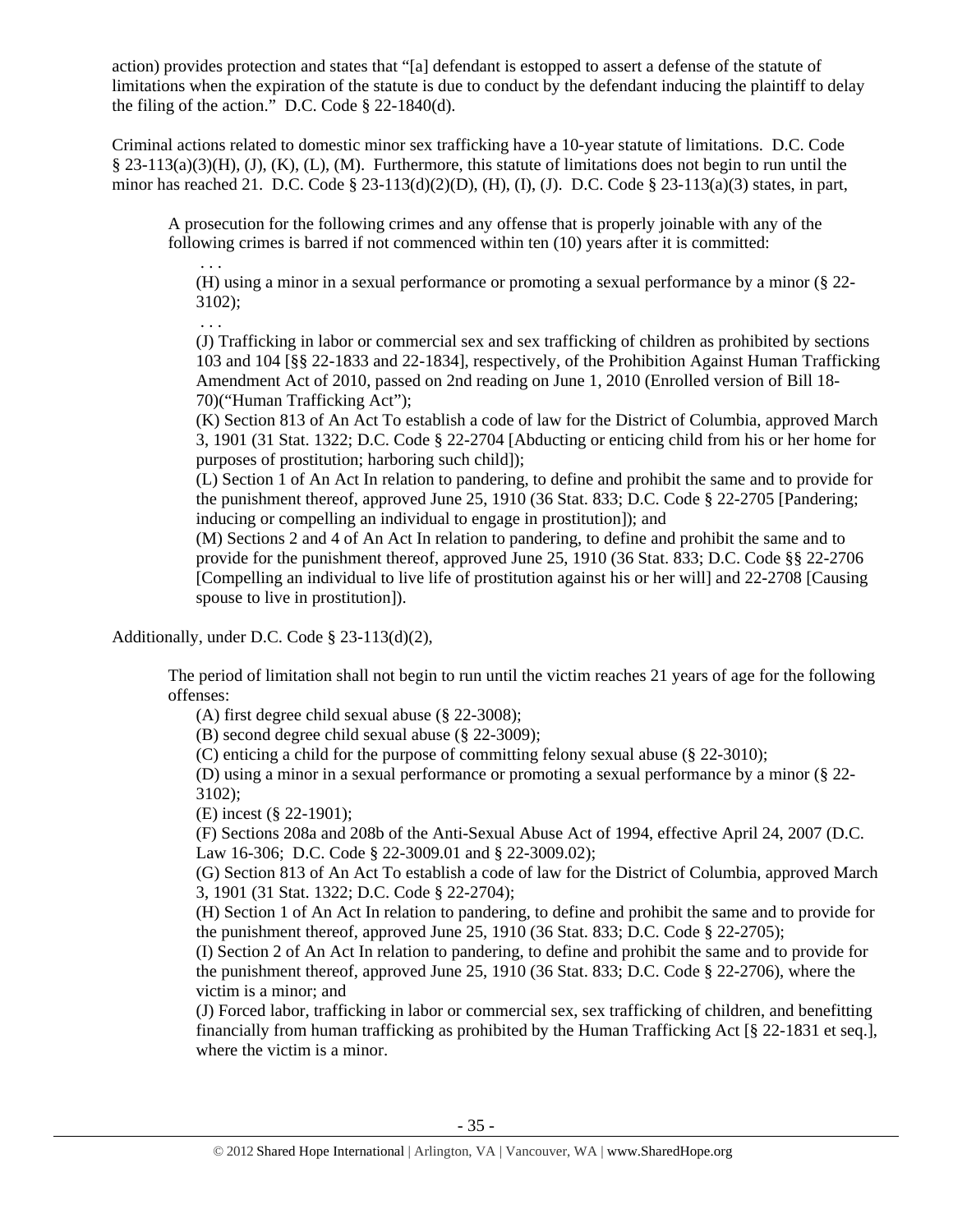Similarly, under D.C. Code § 23-113(d)(5) the statute of limitations is tolled until the victim is no longer in the trafficking situation. D.C. Code § 23-113(d)(5) states, "The period of limitation shall not begin to run for forced labor, trafficking in labor or commercial sex, sex trafficking of children, and benefitting financially from human trafficking until the victim is no longer subject to the means used to obtain or maintain his or her labor or services or commercial sex acts."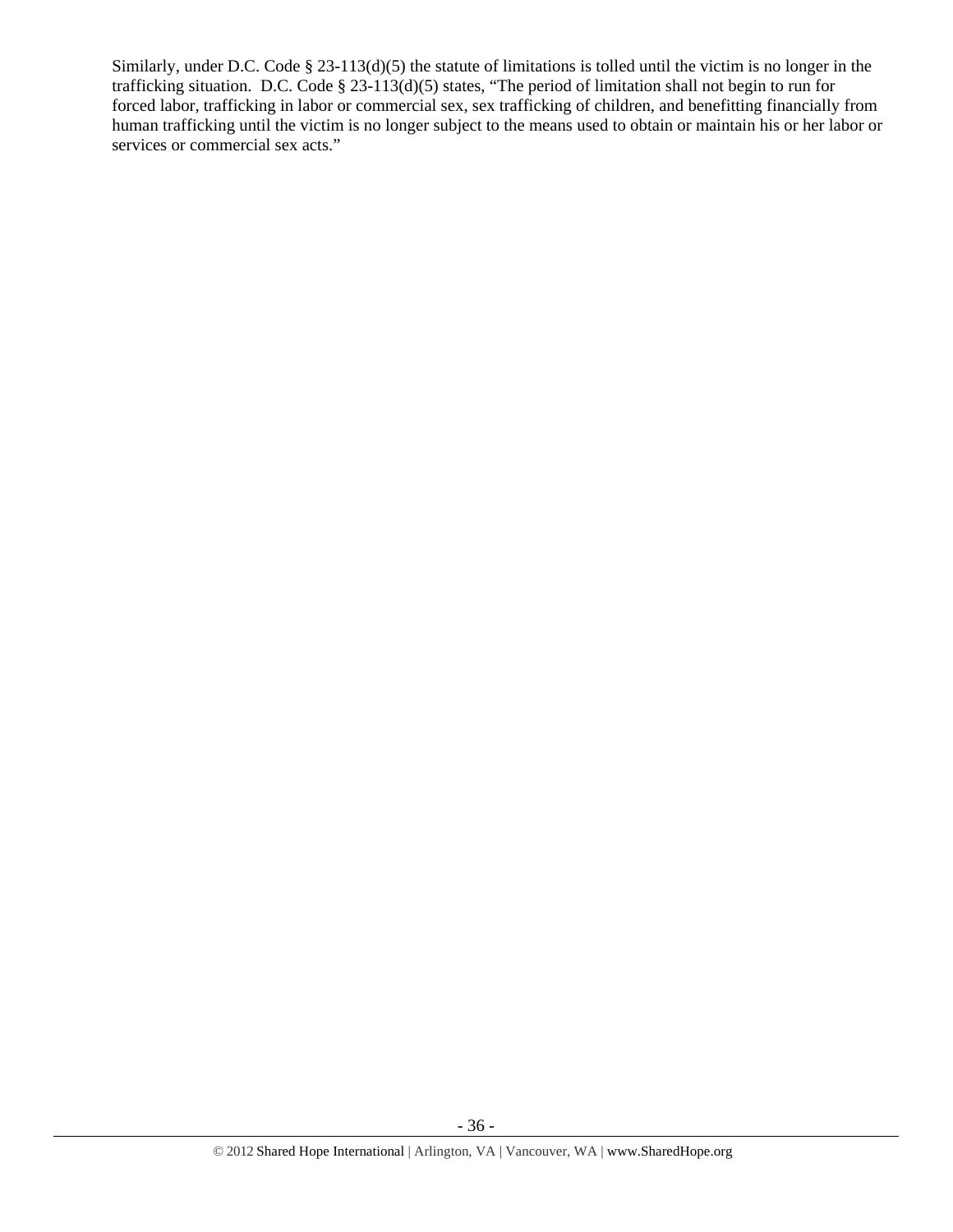## *Legal Components:*

- *6.1 Training on human trafficking and domestic minor sex trafficking for law enforcement is statutorily mandated.*
- *6.2 Single party consent to audiotaping is permitted in law enforcement investigations.*
- *6.3 Wiretapping is an available tool to investigate domestic minor sex trafficking.*
- *6.4 Using a law enforcement decoy posing as a minor to investigate buying or selling of commercial sex acts is not a defense to soliciting, purchasing, or selling sex with a minor.*
- *6.5 Using the Internet to investigate buyers and traffickers is a permissible investigative technique.*
- *6.6 Law enforcement and child welfare agencies are mandated to promptly report missing and recovered children. \_\_\_\_\_\_\_\_\_\_\_\_\_\_\_\_\_\_\_\_\_\_\_\_\_\_\_\_\_\_\_\_\_\_\_\_\_\_\_\_\_\_\_\_\_\_\_\_\_\_\_\_\_\_\_\_\_\_\_\_\_\_\_\_\_\_\_\_\_\_\_\_\_\_\_\_\_\_\_\_\_\_\_\_\_\_\_\_\_\_\_\_\_\_*

## *Legal Analysis:*

*6.1 Training on human trafficking and domestic minor sex trafficking for law enforcement is statutorily mandated.*

Training on domestic minor sex trafficking is not mandated under D.C. law. However, training on domestic violence issues is mandated for law enforcement officers under D.C. Code § 16-1034. D.C. Code § 16-1034(a) requires training on

- (1) The nature, dimension, and causes of intrafamily offenses;
- (2) The legal rights and remedies available to a victim or perpetrator of an intrafamily offense;

(3) The services and facilities available to a victim or perpetrator of an intrafamily offense;

(4)The legal duties imposed on a police officer to enforce the provisions of this subchapter and to offer protection and assistance to a victim of an intrafamily offense; and

(5) Techniques for handling an intrafamily offense that minimize the likelihood of injury to the officer and promote the safety of the victim.

- 6.1.1 Recommendation: Create a statute that requires law enforcement to receive training on domestic minor sex trafficking situations, similar to D.C. requirements for training on domestic violence under D.C. Code § 16-1034.
- *6.2 Single party consent to audiotaping is permitted in law enforcement investigations.*

Single party consent for audiotaping in law enforcement investigations is permitted under D.C. law. Under D.C. Code § 23-542 (Interception, disclosure, and use of wire or oral communications prohibited), it is generally illegal for one to intercept wire communications. However, exceptions exist under D.C. Code § 23-542(b), which states, in part,

It shall not be unlawful under this section for—

. . .

(2) a person acting under color of law to intercept a wire or oral communication, where such person is a party to the communication, or where one of the parties to the communication has given prior consent to such interception; or

(3) a person not acting under color of law to intercept a wire or oral communication, where such person is a party to the communication, or where one of the parties to the communication has given prior consent to such interception, unless such communication is intercepted for the purpose of committing any criminal or tortious act in violation of the Constitution or laws of the United States, any State, or the District of Columbia, or for the purpose of committing any other injurious act.

*6.3 Wiretapping is an available tool to investigate domestic minor sex trafficking.*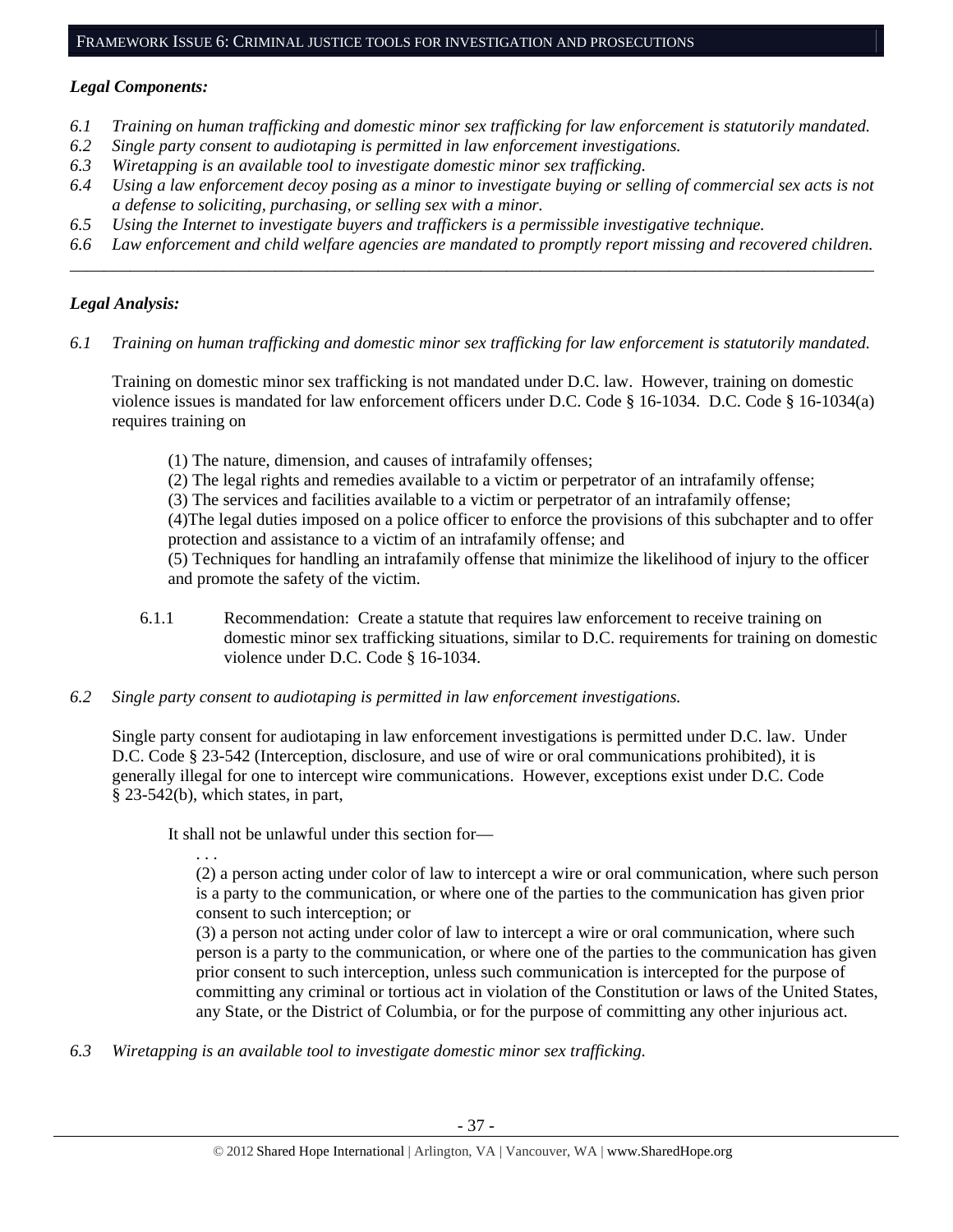Human trafficking is not included in the enumerated offenses permitting wiretapping as an investigative tool.

- 6.3.1 Recommendation: Amend D.C. Code § 23-546(c) to allow wiretapping in investigations for the offenses of D.C. Code § 22-1834 (Sex trafficking of children), and § 22-1836 (Benefitting financially from human trafficking).
- *6.4 Using a law enforcement decoy posing as a minor to investigate buying or selling of commercial sex acts is not a defense to soliciting, purchasing, or selling sex with a minor.*

D.C. Code § 22-3010.02 (Arranging for a sexual contact with a real or fictitious child) allows for the prosecution of those who arrange for sexual contact with a real or fictitious child. The statute states in subsection (a),

It is unlawful for a person to arrange to engage in a sexual act or sexual contact with an individual (whether real or fictitious) who is or who is represented to be a child at least 4 years younger than the person, or to arrange for another person to engage in a sexual act or sexual contact with an individual (whether real or fictitious) who is or who is represented to be a child of at least 4 years younger than the person. For the purposes of this section, arranging to engage in a sexual act or sexual contact with an individual who is fictitious shall be unlawful only if the arrangement is done by or with a law enforcement officer.

Additionally, D.C. Code § 22-3010 (Enticing a child or minor) may allow for decoys in subsection (b), which states, "Whoever, being at least 4 years older than the purported age of a person who represents himself or herself to be a child, attempts (1) to seduce, entice, allure, convince, or persuade any person who represents himself or herself to be a child to engage in a sexual act or contact, or  $(2)$  to entice, allure, convince, or persuade any person who represents himself or herself to be a child to go to any place for the purpose of engaging in a sexual act or contact shall be imprisoned for not more than 5 years or may be fined in an amount not to exceed \$ 50,000, or both."

*6.5 Using the Internet to investigate buyers and traffickers is a permissible investigative technique.* 

No D.C. statute specifically addresses the use of the Internet to investigate buyers and traffickers. D.C. Code § 22-3010.02 (Arranging for a sexual contact with a real or fictitious child) could be utilized potentially though it does not expressly relate to Internet use to arrange for sexual contact.<sup>33</sup>

- 6.5.1 Recommendation: Amend trafficking in children and CSEC offenses to allow law enforcement to use the Internet to investigate these offenses, or enact a separate law authorizing use of the Internet for investigations of these offenses.
- *6.6 Law enforcement and child welfare agencies are mandated to promptly report missing and recovered children.*

D.C. does not statutorily mandate the reporting of missing children and rescued domestic minor sex trafficking victims. However under General Order 304.3 (Missing Person Reports), the Metropolitan Police Department must follow specific procedures. When the missing person is a juvenile then, pursuant to section (IV)(E)(1), the Metropolitan Police Department must take numerous actions, including,

a. Prepare and immediately transmit a general broadcast by radio; . . .

. . .

  $33$  D.C. Code § 22-3010.02, enacted in 2011, currently has no precedent case law to demonstrate applicability to situations involving the Internet.